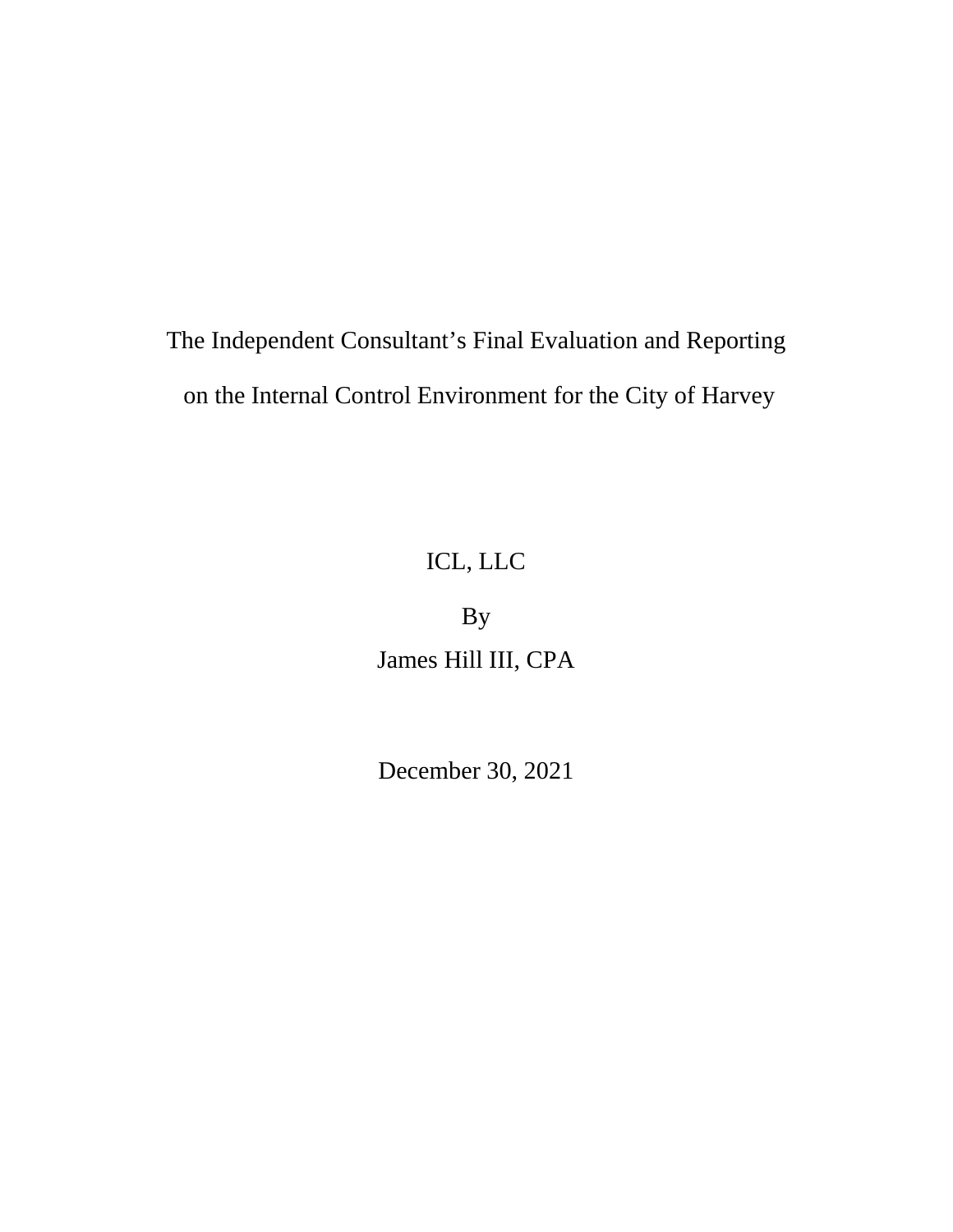

December 30, 2021

Mayor Christopher J. Clark City of Harvey City Hall 15320 Broadway Avenue Harvey, IL 60426

Dear Mayor Clark,

As part of the Consent of the Defendant ("Consent") in the matter of U.S. Securities and Exchange Commission ("Plaintiff") vs. City of Harvey ("Defendant") and Joseph T. Letke ("Co-Defendant"), in December 2014, the Defendant was required to retain an Independent Consultant for a period of not less than 3 years, pursuant to a written agreement. The jurisdiction of the Independent Consultant was limited to:

- a) Recommending policies and procedures intended to strengthen internal controls and oversight over Defendant's financial reporting, use of proceeds from the issuance of municipal bonds, and disclosures in connection with preliminary and final offerings of any future securities offering for which Defendant is an issuer or obligated person; and
- b) Evaluating and reporting to the United States District Court, Northern District of Illinois Eastern Division ("Court"), regarding implementation of those recommendations.

In connection with developing any recommendations, the Independent Consultant was authorized to review any weaknesses in internal controls and oversight over Defendant's past financial reporting, use of proceeds from the past issuance of municipal bonds, and disclosures in connection with past preliminary and final offerings of securities offerings by the Defendant.

Our firm ("ICL, LLC") was retained by the Defendant as the Independent Consultant on June 26, 2015. As outlined in the Consent, we were required to submit an interim status report to the Court within 180 days of the date of the Independent Consultant agreement ("First Report") and then on an annual basis for the duration of the term of our agreement.

A final report was required within 180 days of the expiration of our agreement term to the Court regarding the discharge of ICL LLC's responsibilities and the City's implementation of our recommendations. That final report was issued on March 29, 2019.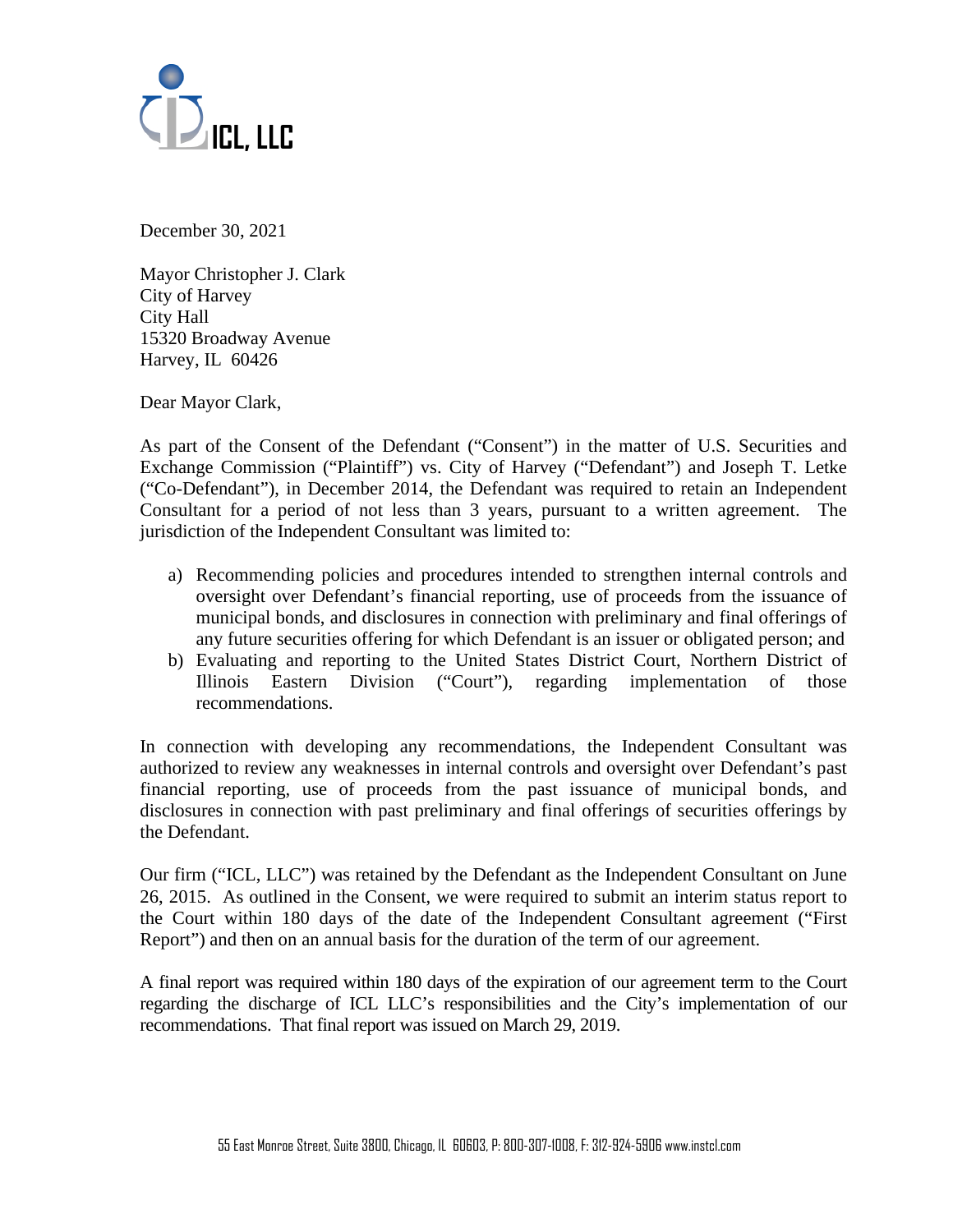## **SCOPE OF ENGAGEMENT**

Pursuant to a subsequent "Consent Judgment" entered into between the City of Harvey, IL and the U. S. Securities and Exchange Commission (SEC), filed January 13, 2021, our firm was engaged to perform the following scope of work to assist the City of Harvey with the implementation of our prior recommendations:

- (a) Assess the status of the City of Harvey's remediation efforts surrounding internal control deficiencies disclosed in ICL's most recent report dated March 29, 2019;
- (b) Determine the existence of any newly discovered internal control deficiencies;
- (c) Prepare a project plan and assist the City of Harvey with the implementation of remediation efforts (without scope limitations), the goal of which is substantial compliance with recommendations as outlined in the March 29, 2019 report as well as other internal control improvements as necessary;
- (d) Final evaluation and reporting to the Court, regarding the City of Harvey's implementation of such recommendations, including the recommended deadlines for further remediation efforts.

Our services were performed in accordance with Standards for Consulting Services established by the American Institute of Certified Public Accountants ("AICPA"). Accordingly, we are providing no opinion, attestation or other form of assurance with respect to our work and we did not verify or audit any information provided to us.

Our work was limited to the specific procedures and analysis described herein and was based only on the information made available through December 30, 2021. Accordingly, changes in circumstances after this date could affect the observations and next steps outlined in this final evaluation and reporting to the Court.

### **RESTRICTED USE**

This information has been prepared solely for the use and benefit of, and pursuant to a client relationship exclusively with, the City of Harvey. ICL, LLC disclaims any contractual or other responsibility to others based on its use and, accordingly, this information may not be relied upon by anyone other than the City of Harvey and the Court. This report is not intended to be and should not be used by anyone other than these specified parties.

ICL, LLC

 $|CL,LLC$ 

December 30, 2021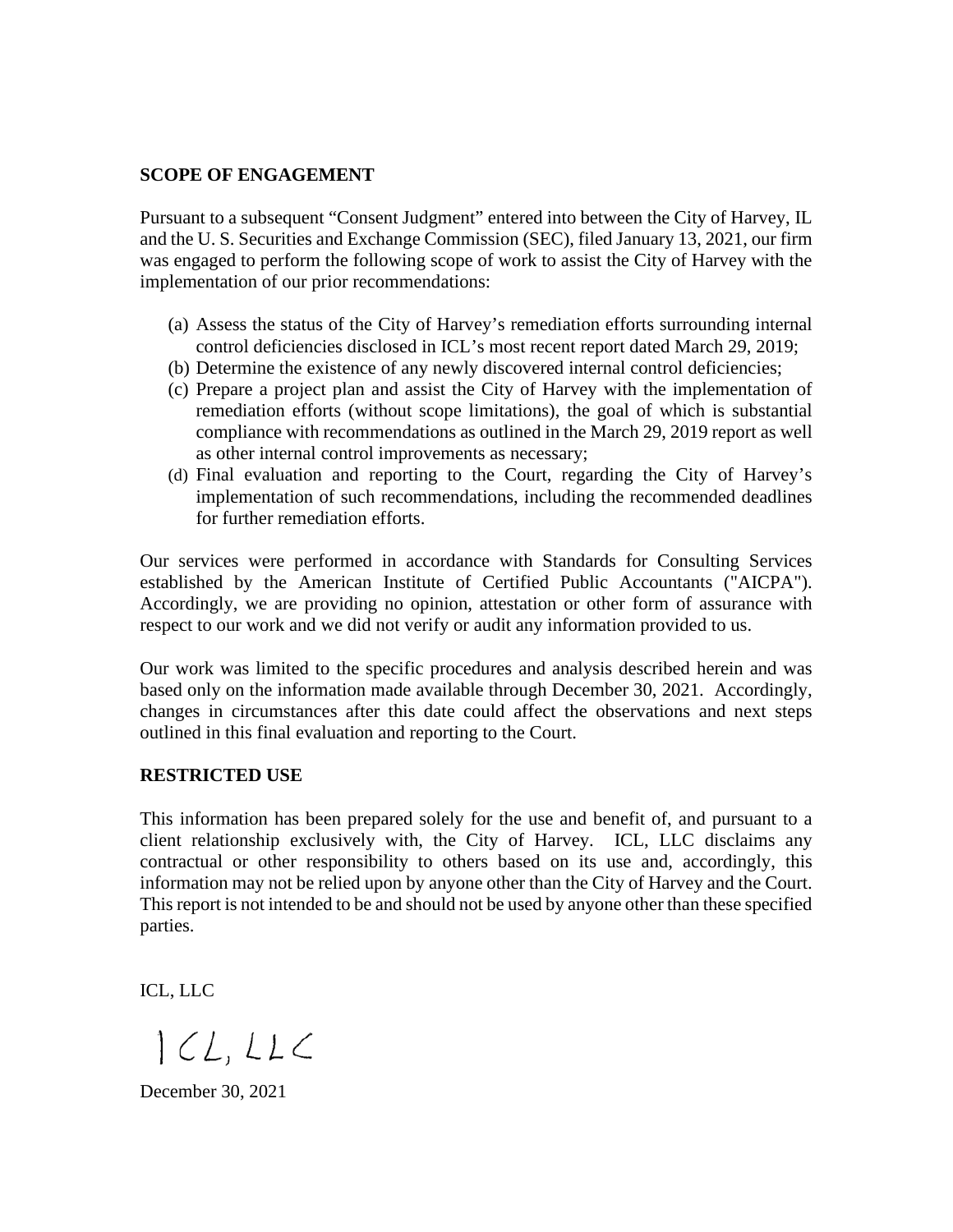### 1. **METHODOLOGY**

Our firm familiarized ourselves with the City of Harvey ("the City") and the control environment primarily via inquiry and to a limited extent observation methods as risk assessment techniques. The strategy surrounding our assessment of the City of Harvey's internal control environment during calendar year 2021 entailed:

- Reviewing the status of the City's independent audits and the implementation of management letter comments;
- Gathering information via review of existing policies and internal control documentation, management and staff inquiry regarding finance processes and controls;
- Identifying internal control deficiencies as they present themselves based on our interviews;
- Assisting management with the documentation of internal controls over financial reporting;
- Recommending additional improvement opportunities to strengthen the internal control environment.

#### *Prior Reports*

Our observations and assessments regarding the City's internal control environment were reported by our firm annually in each of the following year-end reports:

| <b>Report Title</b>                                                    | <b>Report Date</b> |  |
|------------------------------------------------------------------------|--------------------|--|
| Independent Consultant's First Report on the Internal Controls for the | December 29, 2015  |  |
| City of Harvey (2015)                                                  |                    |  |
| Independent Consultant's Annual Report on the Internal Control         | December 29, 2016  |  |
| Environment for the City of Harvey (2016)                              |                    |  |
| Independent Consultant's Annual Report on the Internal Control         | December 29, 2017  |  |
| Environment for the City of Harvey (2017)                              |                    |  |
| Independent Consultant's Final Report on the Internal Control          | March 29, 2019     |  |
| Environment for the City of Harvey (2018)                              |                    |  |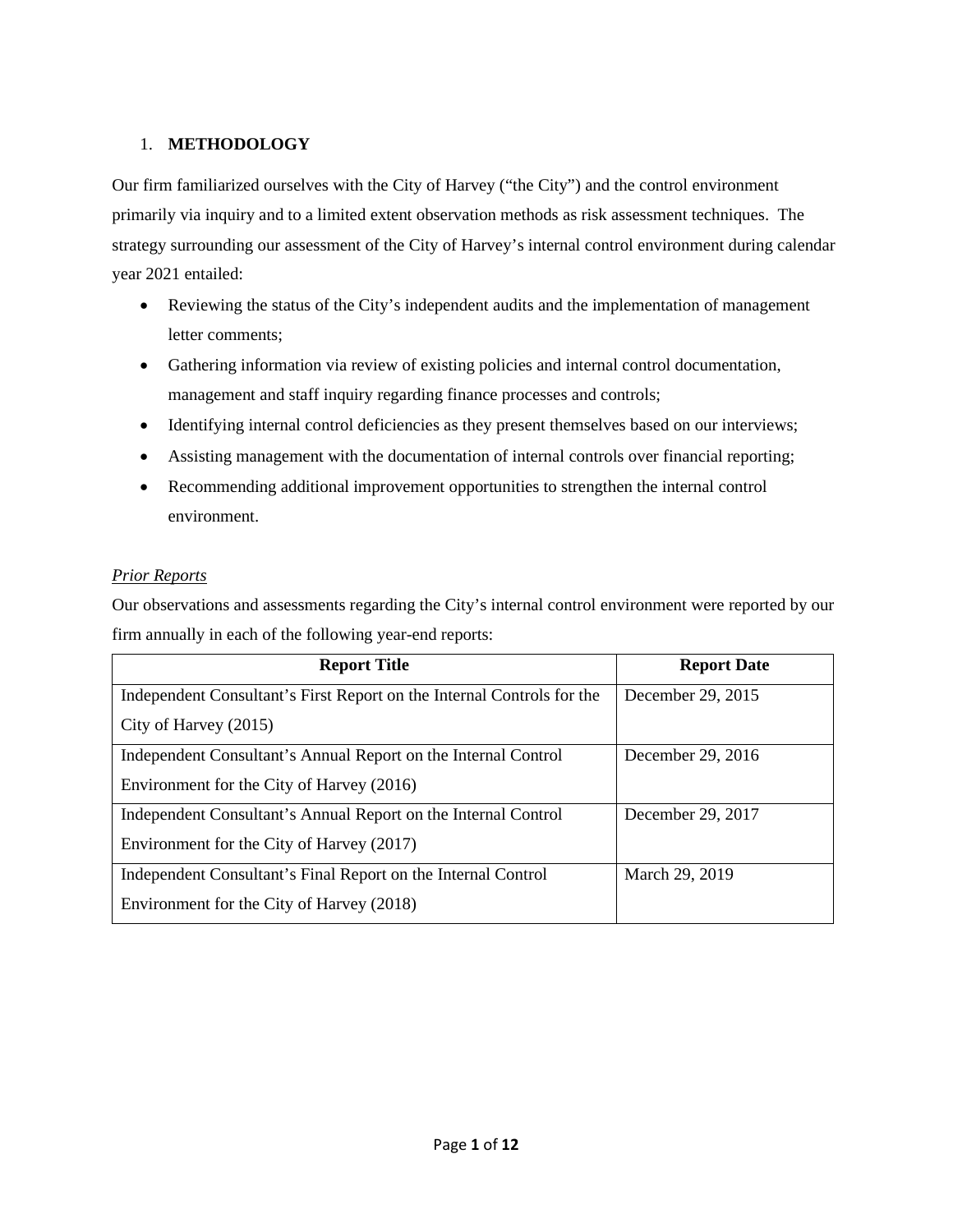## *Internal Control Environment – Areas of Review*

The following were areas of emphasis of our previous internal control review assessments during the initial three-year review period:

| <b>Areas of Review</b>                                 | <b>Review Year</b> |
|--------------------------------------------------------|--------------------|
| Payroll and Human Resources, Accounts Payable and Cash | 2015               |
| <b>Disbursements</b>                                   |                    |
| Revenue Collection and Accounts Receivable             | 2016               |
| Utility Billing and Receivership Activities            | 2017               |
| Finance Software and Applicable Modules                | 2018               |

## *Significant Changes*

Based on interviews completed with City officials and staff, review of documents obtained from the City and third parties, and observation of procedures and controls, we gained an understanding of the internal controls in place for the City of Harvey. We also observed changes that were implemented. The following is a summary of the key changes in the internal control environment with the City that we observed:

- The hiring of a new City Administrator and Deputy City Administrator
- The hiring of a new Finance Director
- The hiring of a new Inspector General
- The hiring of a new Director of Human Resources
- The hiring of a new Director of Planning and Development
- The hiring of a new TIF Administrator
- A Cook County Circuit judge has turned control of Harvey's municipal water system back to the city after being run under the auspices of a court-appointed receiver since August 4, 2017
- The implementation of Paycom, which is a comprehensive Human Resource and Payroll management software system in the following areas:
	- o Talent Management (Including, Applicant Tracking, and Employee Onboarding)
	- o Payroll Management (Time and Labor, Personnel Action forms, Promotions, Compensation Changes)
	- o Benefits Administration
	- o Risk Management
	- o State and Federal Compliance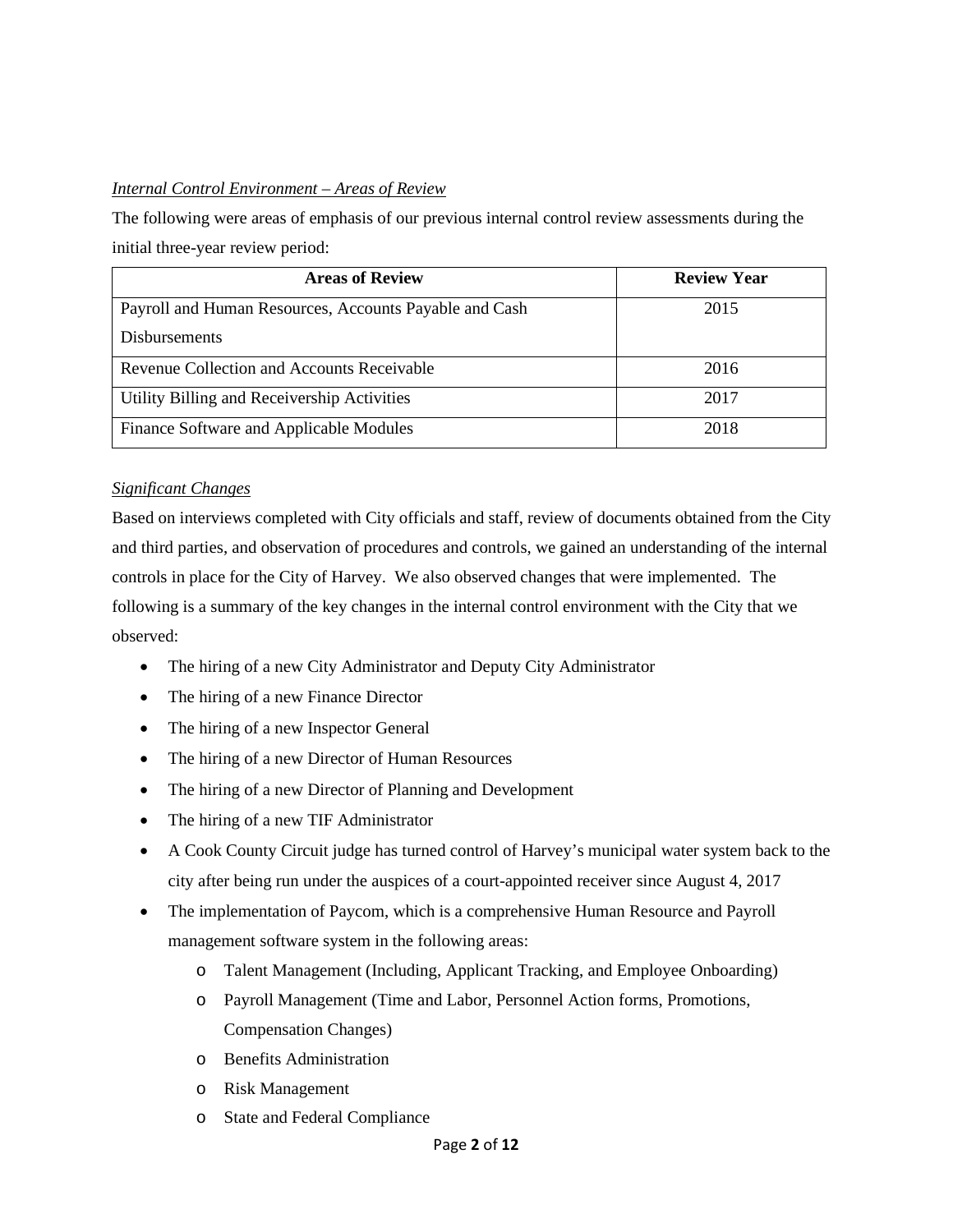## *Unchanged Areas*

- Independent audit management letter recommendations/findings (certain issues remain open)
- Ongoing challenges regarding ethic allegations within the police department

## *Securities Transactions*

We reviewed development proposals offered to the City in previous internal control reviews that could have involved municipal bond transactions and other funding obligations. We advised the City against involvement with any proposed development transactions. It is important to note that currently, we are not aware of any new potential municipal bond offerings that the City of Harvey is planning. This report does not contain any references or recommendations regarding the use of municipal bond proceeds or any requisite disclosures in connection with preliminary and final security offerings.

## **2. INTERNAL CONTROL ENVIRONMENT**

Internal controls are policies and procedures in place that protect the assets of an organization, create reliable financial reporting, promote compliance with laws and regulations and achieve effective and efficient operations. In each of our annual reports we provided the status of internal control recommendations offered as well as discussions of newly identified issues that were discovered during the year.

Presented below is a summary of the status of the observations and recommendations that have been presented in prior years regarding internal controls as well as an approximate range of time to remediate such issues given an urgency of prioritization and adequate resources:

| <b>Payroll and Human Resources</b>                           |                | <b>Estimated Time to</b> |
|--------------------------------------------------------------|----------------|--------------------------|
|                                                              | <b>Status</b>  | <b>Implement</b>         |
| The current ERP (Paycor) system experiences periodic failed  | Remediated     | Not applicable           |
| readings for the biometric system designed to track time and | With the       |                          |
| attendance, which begs the question of current systems has   | Implementation |                          |
| reliability.                                                 | of Paycom      |                          |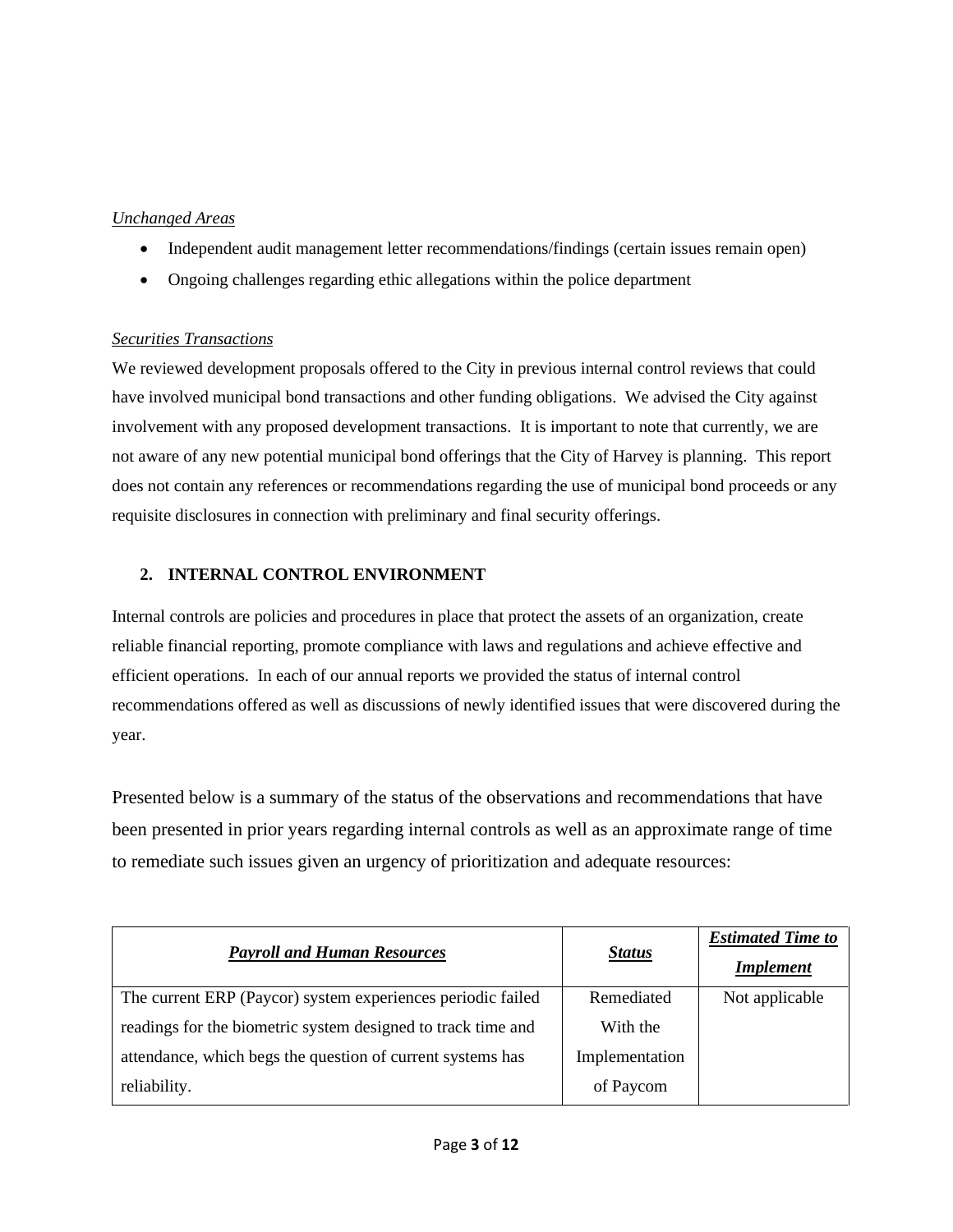| The Fire Department does not use the Paycor system at all due      | Remediated      | Not applicable |
|--------------------------------------------------------------------|-----------------|----------------|
| to the nature of their shifts, thus all payroll authorizations are | With the        |                |
| manual.                                                            | Implementation  |                |
|                                                                    | of Paycom       |                |
| Shadow systems (spreadsheets) have been used by department         | Remediated      | Not applicable |
| heads to compensate for the payroll system's unreliability.        | With the        |                |
| The use of spreadsheets to enter time into the payroll system      | Implementation  |                |
| increases the risk of human error and/or unapproved                | of Paycom       |                |
| transactions.                                                      |                 |                |
| The process for tracking and monitoring paid time off through      | Remediated      | Not applicable |
| spreadsheets (vacations, sick days) is a manual process that is    | With the        |                |
| susceptible to human error and inaccuracies.                       | Implementation  |                |
|                                                                    | of Paycom       |                |
| There are no detective controls designed to determine if an        | Remediated      | Not applicable |
| employee is eligible to receive compensation for paid time off     | With the        |                |
| prior to the processing of payroll.                                | Implementation  |                |
|                                                                    | of Paycom       |                |
| The existing job descriptions are not complete and needs to be     | Remediation is  | 3/31/2022      |
| updated.                                                           | substantially   |                |
|                                                                    | complete with a |                |
|                                                                    | small number    |                |
|                                                                    | remaining to be |                |
|                                                                    | completed.      |                |

| <b>Accounts Payable and Cash Disbursements</b>                  | <b>Status</b>  | <b>Estimated Time to</b><br><b>Implement</b> |
|-----------------------------------------------------------------|----------------|----------------------------------------------|
| Controls surrounding the ability to add vendors to the accounts | Remediated Via | Not applicable                               |
| payable system do not exist.                                    | Documentation  |                                              |
|                                                                 | of Internal    |                                              |
|                                                                 | Controls       |                                              |
| There is no formal process for reviewing active vs. inactive    | Remediated Via | Not applicable                               |
| vendors from the accounts payable system.                       | Documentation  |                                              |
|                                                                 | of Internal    |                                              |
|                                                                 | Controls       |                                              |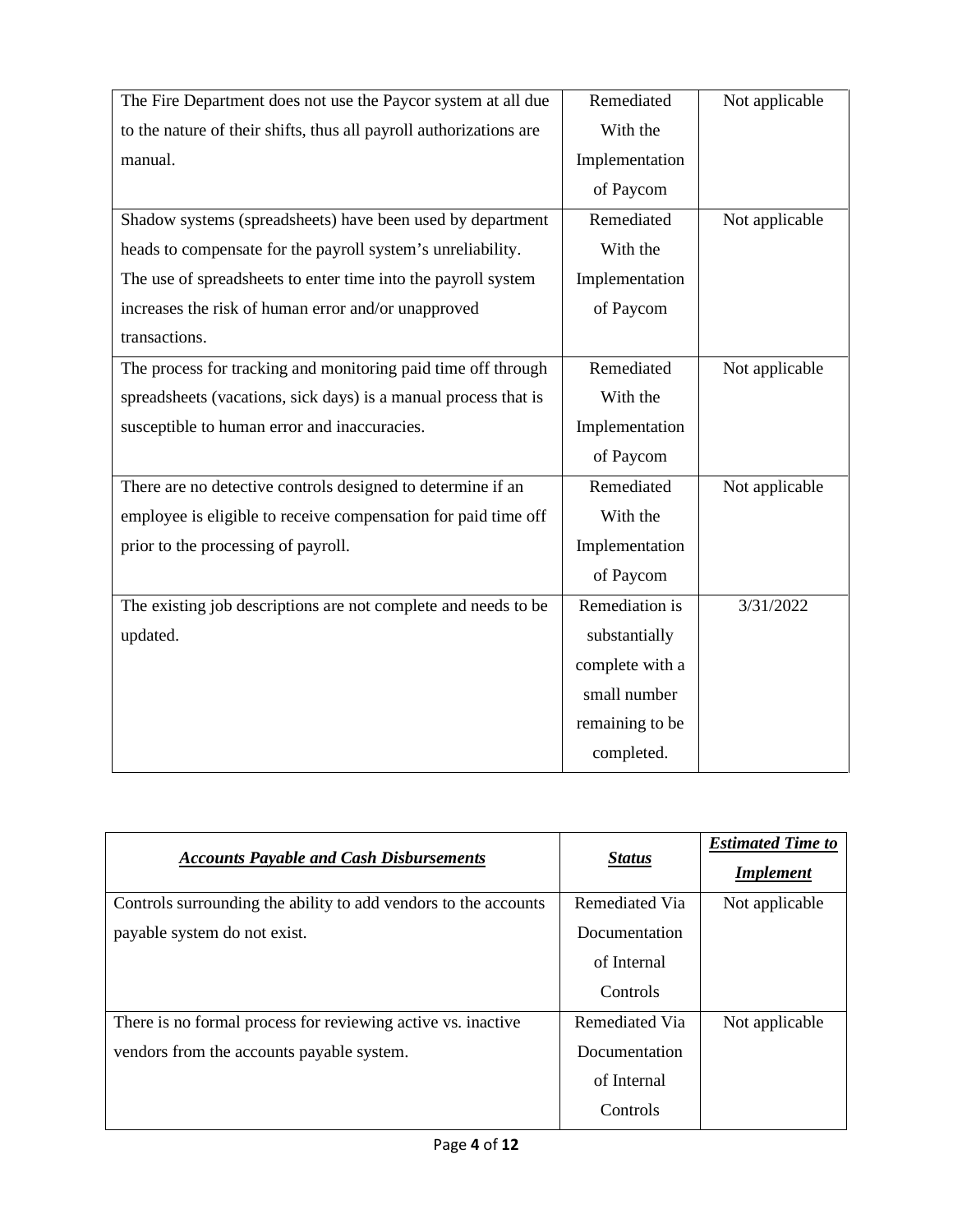| Remediated Via | Not applicable |
|----------------|----------------|
| Documentation  |                |
| of Internal    |                |
| Controls       |                |
| Remediated Via | Not applicable |
| Documentation  |                |
| of Internal    |                |
| Controls       |                |
|                |                |

### **3. MAJOR RISK AREAS AND VULNERABILITIES**

- a) **Liquidity Risk and Debt Service** The City continues to struggle with liquidity issues, lacking the adequate resources to meet obligations as they come due, including but limited to general operating expenses, pension obligations, water sourcing from the City of Chicago and debt service. The City's net deficit position was approximately \$147 million as of April 30, 2020. This deficit is largely driven by the City's pension obligation of approximately \$92 million. The status of the City's municipal bond compliance issues remain a major concern. During fiscal years 2018, 2019 and 2020, the City defaulted on certain General Obligation Bonds. The City is in the process of negotiations to restructure certain bond obligations under a bondholder settlement deadline of June 2, 2022, pursuant to a court-approved consent decree. General obligation bond indebtedness was approximately \$31.6 million as of April 30, 2020.
- b) **Timeliness of Independent Audits and Finance Department Structure** The major focus of the Comptroller during our previous review periods has been the timely completion of the City's independent financial audits. The most recently issued independent audited financial statements has been for the fiscal year ended April 30, 2020, however significant deficiencies and material weaknesses in internal control over financial reporting and compliance according to Government Auditing Standards continue to exist.

Additionally, the City is in the process of transitioning from an outsourced model of running the finance department. With the recent hiring of a full-time Finance Director, the City is currently evaluating a new finance department structure and will be adding at least two more full-time equivalents. City management should ensure that job descriptions are vetted and budgetary accommodations are made prior to the posting of additional finance related positions to reduce the risk that new employees are hired that lack adequate skills, knowledge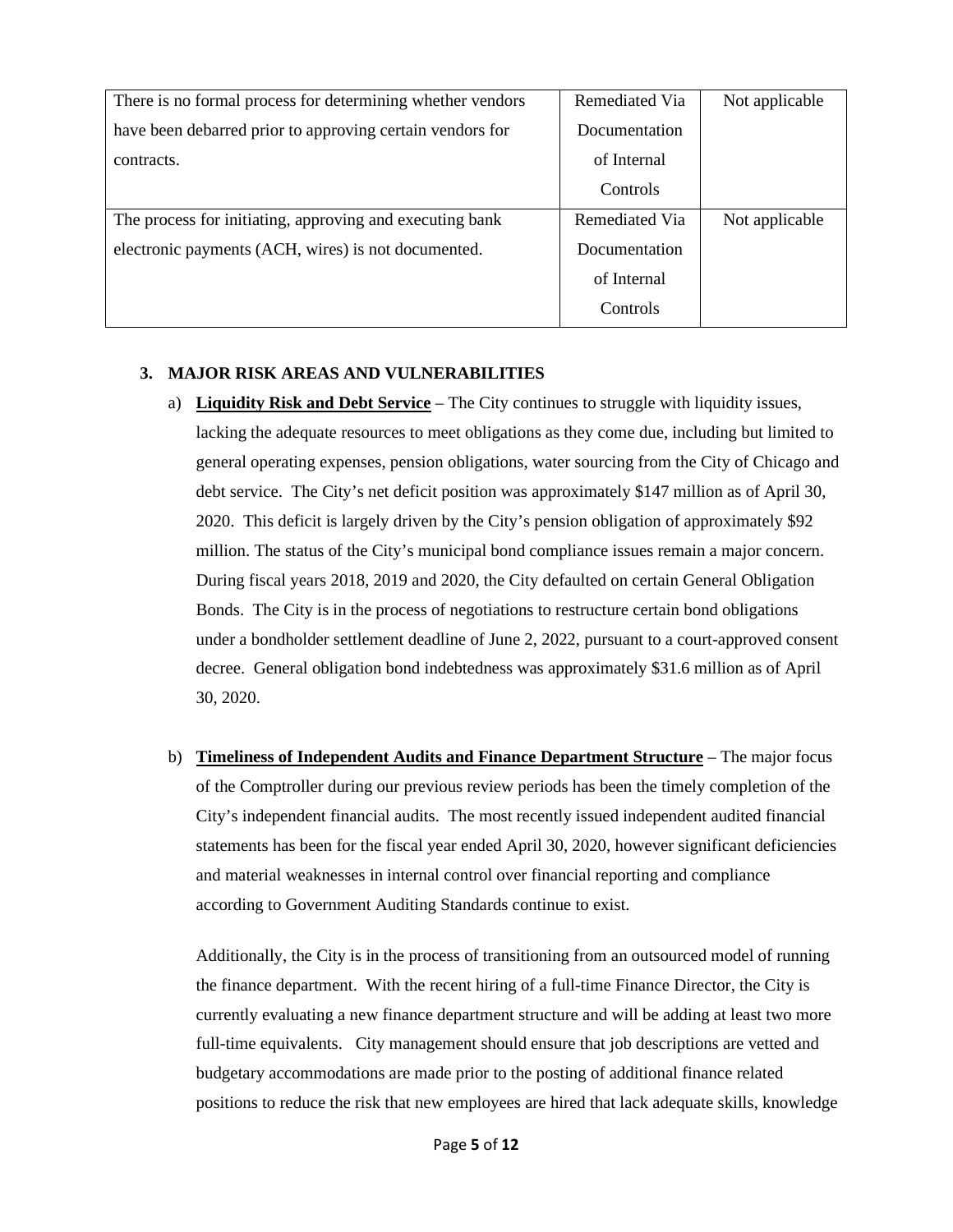and experience to effectively run the department. This is especially important with the potential hiring of the Assistant Finance Director position, which we believe is critical to the effectiveness of the evolving structure of the finance department. Without filling this specific role (or the equivalent thereof), the City's control environment will be at risk as there will be no supplemental talent (bench strength) on staff to produce timely and accurate financial reporting, address complex accounting issues as they arise and correct transaction processing errors.

More specifically, as defined by the COSO Integrated Framework, a "Commitment to Competence" demonstrates a commitment to attract, develop, and retain competent individuals in alignment with objectives. Ultimately, an improperly and inadequately staffed finance department could serve to usurp the substantial gains and improvements made in 2021 in the design of the City's control environment.

c) **Staffing Resources – Planning and Economic Development** – Staffing of key roles within the Planning and Economic Development department continue to be a major concern. To help address this issue, the City has contracted with an outside firm to outsource all major roles and functions surrounding licenses and permits within this department effective January 1, 2022.

### **4. ASSESSING THE INTERNAL CONTROL ENVIRONMENT**

The overall risk to an entity's financial reporting is the risk of a material misstatement in an assertion, account or disclosure item. The risk of material misstatement involves consideration of an entity's inherent risk and control risk as described below:

- Inherent risk is the susceptibility of an assertion to a material misstatement, assuming there are no related controls. Accounts that reflect subjective estimates or complex calculations are more susceptible to misstatement than accounts whose balances result from routine transactions.
- Control risk is the risk that a material misstatement could occur in an assertion will not be prevented or detected and corrected on a timely basis by the entity's internal control.

As a result of the independent audits, management letters were also issued that described all recommendations and the status of prior recommendations. See **EXHIBIT 1** for details and status of management letter recommendations.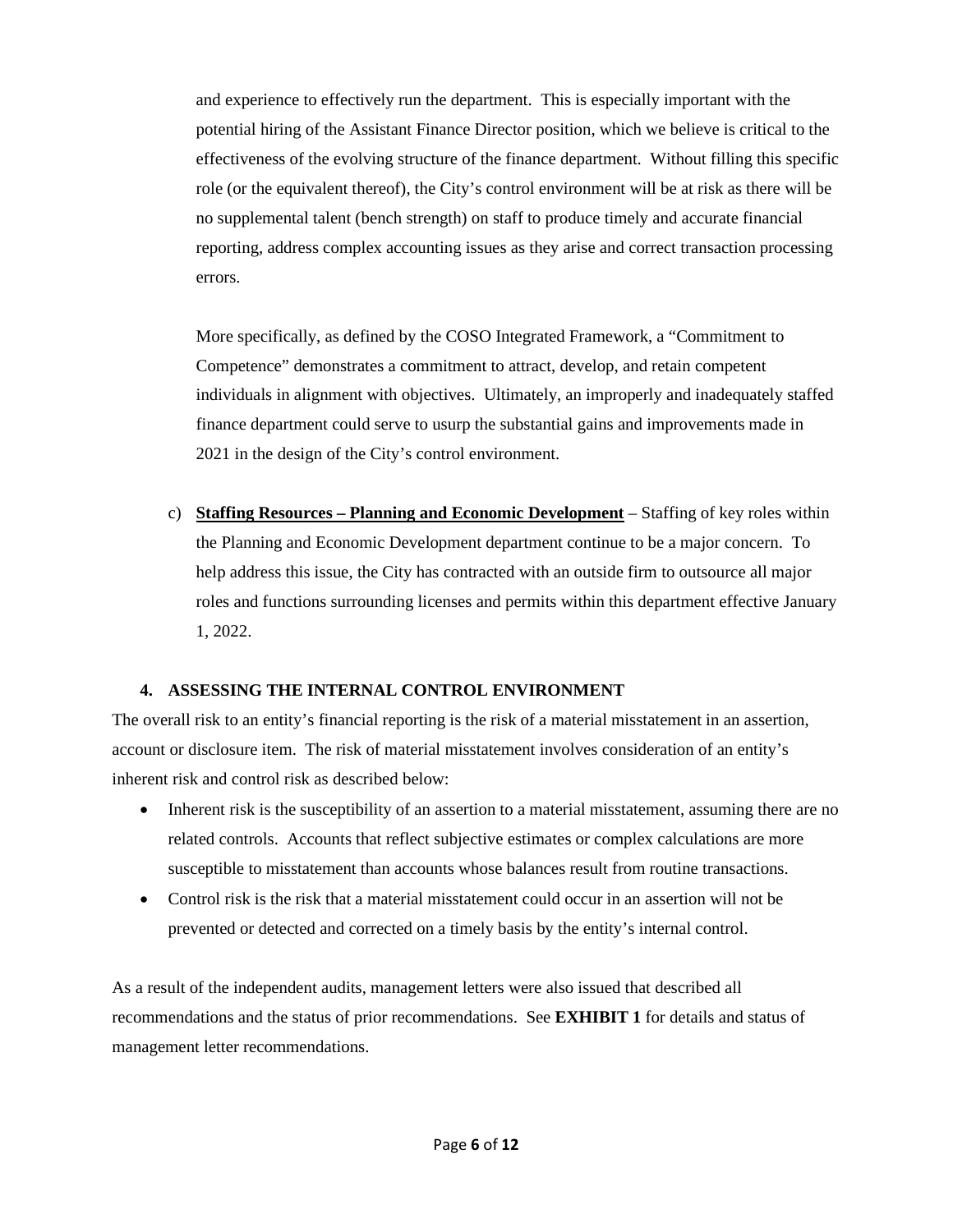Based on our discussions with the City of Harvey personnel, third parties, and observations completed and review of the documentation provided, along with following the COSO Integrated Framework (**EXHIBIT 2**) we have concluded that the Internal Control Maturity Framework's designation has improved to "**Standardized**", which is a significant improvement from the "**Unreliable and Informal**" designation that has been assessed in prior reviews as noted in our previous reports from 2015, 2016, 2017 and 2018. (**See EXHIBIT 3**).

### **Internal Control Documentation**

Within the scope of our work, our team has assisted City's management in the preparation of tools that document the internal control over financial reporting in certain areas. See **EXHIBIT 4** for the detailed inventory of such processes identified. Such documentation primarily included the creation of the following:

- "Risk Control Matrix" that serves as a resource to capture the details of relevant activity-controls. (**See Exhibit 5 for Risk Control Matrix Key and Example: Capital and Fixed Assets**)
- "Process Maps" that serves as a pictural diagram for certain processes and subprocesses, with key controls mapped to the applicable Risk Control Matrix. (**See Exhibit 6 for Example: Capital and Fixed Assets - Acquisition**)

### **Policies, Procedures, Guidelines**

During 2020 and 2021, the City's management has created the following new policies, desk procedures and guidelines. We encourage the City to stay committed to reviewing and updating such policies at least on an annual basis to prevent the risk that guidelines become stale and disincentivize employees to stay compliance. Presented below are an inventory of such policies that have been documented by management:

- Accounting and Finance Policies and Procedures
- Budget Request Guidelines
- Employee Handbook
- Capital Improvements Program Guidelines
- Capital Assets Policy and Procedures
- Collections Process for Past Due Receivables
- Fund Balance Policy
- Purchasing Procedures
- Investment Policy
- Monitoring TIF Agreements
- Revenue Recognition and Collections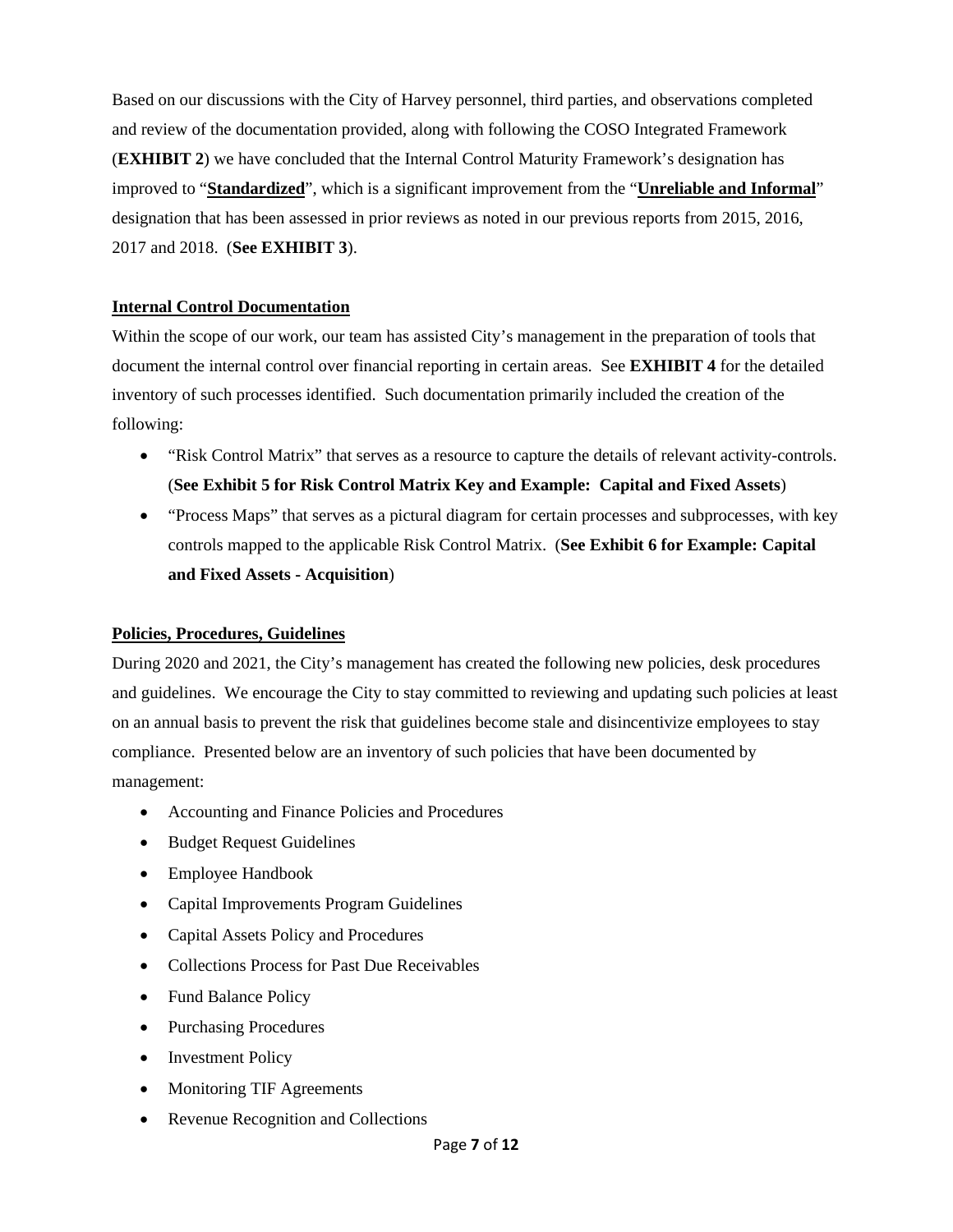- Parking Citation and Tow Process
- Uncollectable Accounts Debt Policy
- Employment of Relatives/Family Members (Anti-Nepotism)
- Overtime Approval Policy
- Payroll Record Changes, Adjustments
- Utility Billing Desk Procedures

## **5. STATUS OF RECOMMENDATIONS FROM PRIOR INTERNAL CONTROL EVALUATION REPORTS**

An effective internal control environment embodies a commitment to excellence starting with the tone at the top. The prioritization of a strengthened internal control environment within the finance and accounting infrastructure is paramount to stabling the City and providing a framework towards building greater confidence from residents, bond holders, potential partners for attracting commerce and the greater community. Presented below is a listing of the status of the remediation activities since our most recent report dated March 29, 2019:

| <b>Status of Recommendations From Prior Internal Control</b> |                          | <b>Estimated Time to</b> |  |  |
|--------------------------------------------------------------|--------------------------|--------------------------|--|--|
| <b>Evaluation Reports</b>                                    | <b>Status</b>            | <b>Implement</b>         |  |  |
| The City of Harvey's Entity-Level Controls should be         | Remediated Via           | Not applicable           |  |  |
| formally documented utilizing the COSO Internal Control      | Documentation of         |                          |  |  |
| Integrated Framework as a guideline. Internal control        | <b>Internal Controls</b> |                          |  |  |
| documentation should be designed to minimize and reduce      |                          |                          |  |  |
| significant deficiencies and/or material weaknesses in the   |                          |                          |  |  |
| City of Harvey's internal control environment.               |                          |                          |  |  |
| A comprehensive review (including recommendations) of        | Remediated Via           | Not applicable           |  |  |
| activity level processes and controls should be conducted.   | Documentation of         |                          |  |  |
| The design, implementation and subsequent monitoring of      | <b>Internal Controls</b> |                          |  |  |
| such controls will be critical to improving the City of      |                          |                          |  |  |
| Harvey's internal control environment.                       |                          |                          |  |  |
| Prepare recommendations to ensure that processes for         | Remediated Via           | Not applicable           |  |  |
| monitoring TIF compliance and bond activities are adequate.  | New Policies             |                          |  |  |
|                                                              | Written by               |                          |  |  |
|                                                              | Management               |                          |  |  |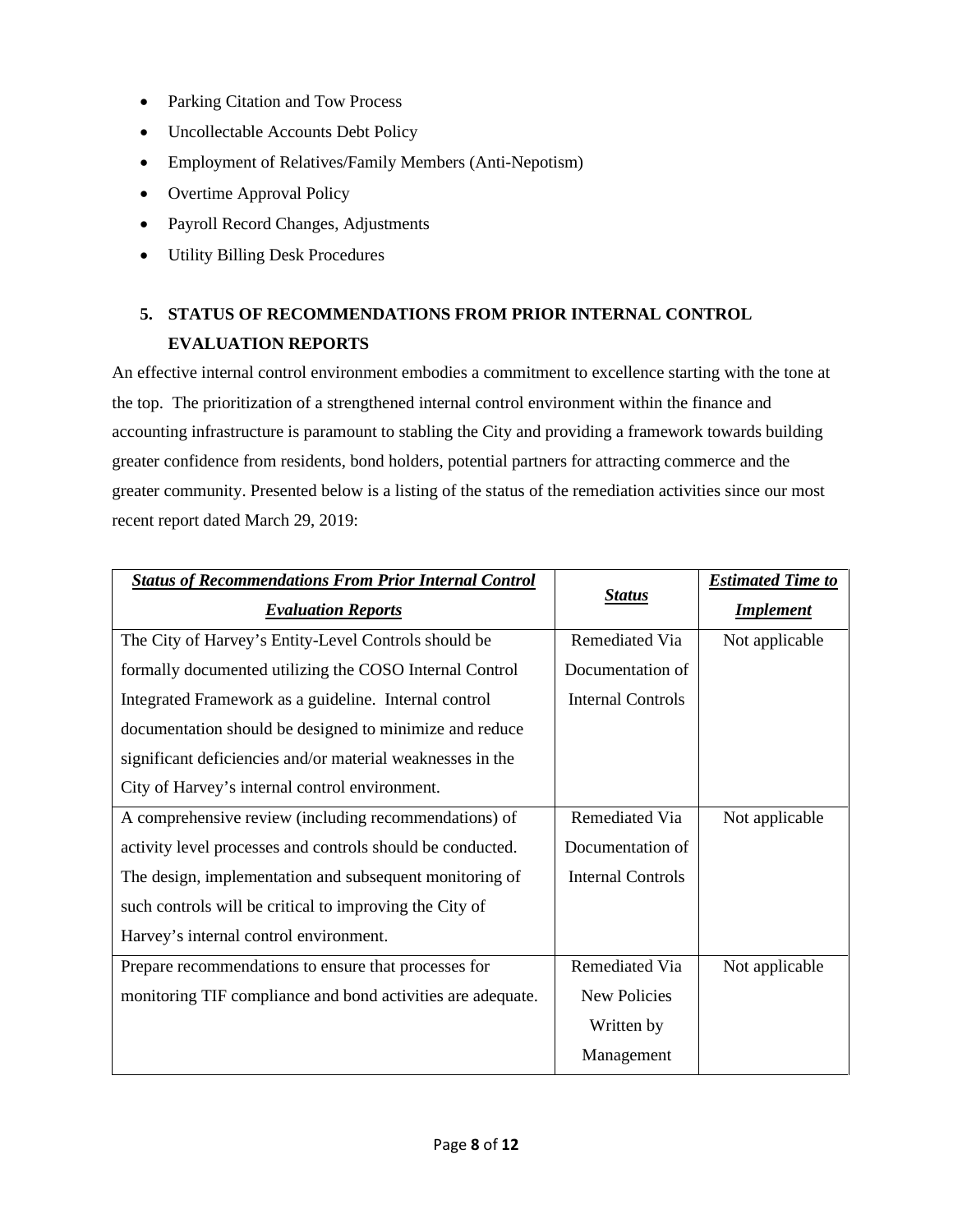| Prepare policies and procedures for grant compliance. More   | Remediated Via           | Not applicable |
|--------------------------------------------------------------|--------------------------|----------------|
| specifically, these new policies and procedures should be    | Documentation of         |                |
| designed for compliance with reforms to administrative       | <b>Internal Controls</b> |                |
| requirements under, "OMB Uniform Guidance: Cost              |                          |                |
| Principles, Audit, and Administrative Requirements for       |                          |                |
| Federal Awards" (Super Circular).                            |                          |                |
| Prepare basic standard operating procedures and training for | Remediated Via           | Not applicable |
| the Water Department staff users and new or temporary        | Documentation of         |                |
| employees on how to use the new software. The planning,      | <b>Internal Controls</b> |                |
| documentation and implementation of workflow issues          | as Well as New           |                |
| regarding billings, resident work orders, water shutoffs and | <b>Desk Procedures</b>   |                |
| account closings should also be considered.                  |                          |                |
| Conduct a high-level review of IT General Controls, IT       | Remediated               | Not applicable |
| Security Risk Assessment and test disaster recovery          | Through the              |                |
| capabilities.                                                | City's Outsourced        |                |
|                                                              | IT Vendor.               |                |

## 6. IMPROVEMENT OPPORTUNITIES

Although noteworthy progress has been made regarding management's commitment towards the codification of certain policies, procedures, guidelines, and internal controls we encourage the City of Harvey's management to embark on a journey of continuous improvement by considering the following improvement opportunities surrounding internal controls:

| <b>Improvement Opportunities</b>                                  | <b>Resources</b> | <b>Estimated Time to</b> |
|-------------------------------------------------------------------|------------------|--------------------------|
|                                                                   | <b>Required</b>  | <b>Implement</b>         |
| Consider building capacity for monitoring activities              | Restructuring of | 3/31/2022                |
| surrounding the compliance with policies and procedures and       | Duties or        |                          |
| activity controls as documented in the risk control matrixes      | Allowance for    |                          |
| that have been created. Such monitoring activities could be       | <b>Budgetary</b> |                          |
| achieved in a variety of ways. Such examples could include:       | Resources for    |                          |
| A cross-functional team of department heads with the<br>$\bullet$ | Outsourcing      |                          |
| Deputy City Administrator as team leader                          |                  |                          |
| Newly created internal auditor position<br>$\bullet$              |                  |                          |
| Contracted internal auditors                                      |                  |                          |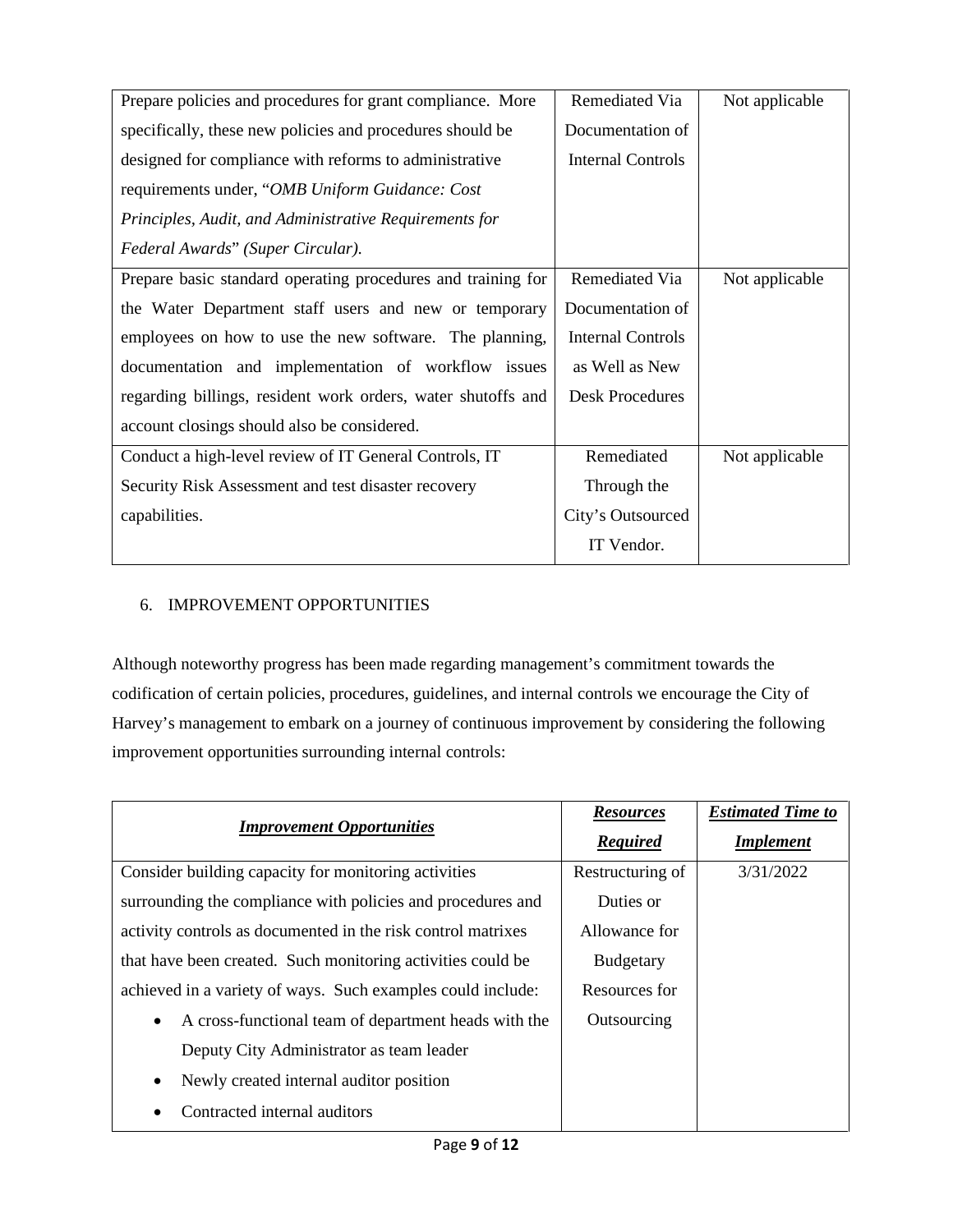| The City of Harvey Municipal Code ("Code") has not been         | Legal/Consulting         | 12/31/2022         |
|-----------------------------------------------------------------|--------------------------|--------------------|
| updated since 1995. The Code codifies laws and regulations      | Fees                     |                    |
| that include, but not limited to the following areas that are   |                          |                    |
| critical to financial reporting such as Finance, Purchasing     |                          |                    |
| Agent, Planning Department, Revenue and Taxes.                  |                          |                    |
| The City's existing BS&A software that is utilized for the      | Software                 | 3/31/2022          |
| general ledger system and utility billing includes the capacity | Purchase and             |                    |
| to utilize a purchase order module. The use of purchase orders  | <b>Internal Project</b>  |                    |
| could serve as an additional tool to track and control spending | Management and           |                    |
| while reducing the risk of overspending budgetary line items    | Re-engineering           |                    |
| and thus should improve cash flow once the investment is        |                          |                    |
| made and properly implemented.                                  |                          |                    |
| Detailed job descriptions should be completed throughout the    | <b>Human Resource</b>    | 3/31/2022          |
| City's departments. Each City employee should sign such job     | Project                  |                    |
| descriptions to ensure a mutual understanding of roles,         | Management               |                    |
| responsibilities and expectations. The implementation of such   |                          |                    |
| activity improves that City's entity-level controls within HR   |                          |                    |
| and can help reduces the risk of frivolous claims from          |                          |                    |
| terminated employees.                                           |                          |                    |
| The City should conduct an inventory of property and            | Finance                  | 4/30/2022 for the  |
| equipment. A reconciliation should be prepared, and the         | Department               | Physical Inventory |
| general ledger adjusted based on book to physical data.         | Project                  | 12/31/2022         |
| Consider implementing the BS&A fixed asset module and           | Management and           | For Fixed Assets   |
| integrating into the general ledger to eliminate the use of     | <b>Potential Outside</b> | Module             |
| spreadsheets used to account for property and equipment         | Consulting               | Implementation     |
| records and depreciation.                                       | Resources                |                    |
| Management should consider instituting a formal risk            | City                     | 4/30/2022          |
| management program to identify risks that could thwart the      | Administrator            |                    |
| City's objectives. Decisions should be made to either accept    | Project                  |                    |
| identified risks or reject risks by the preparation of action   | Management and           |                    |
| plans as a response.                                            | <b>Potential Outside</b> |                    |
|                                                                 | Consulting               |                    |
|                                                                 | Resources                |                    |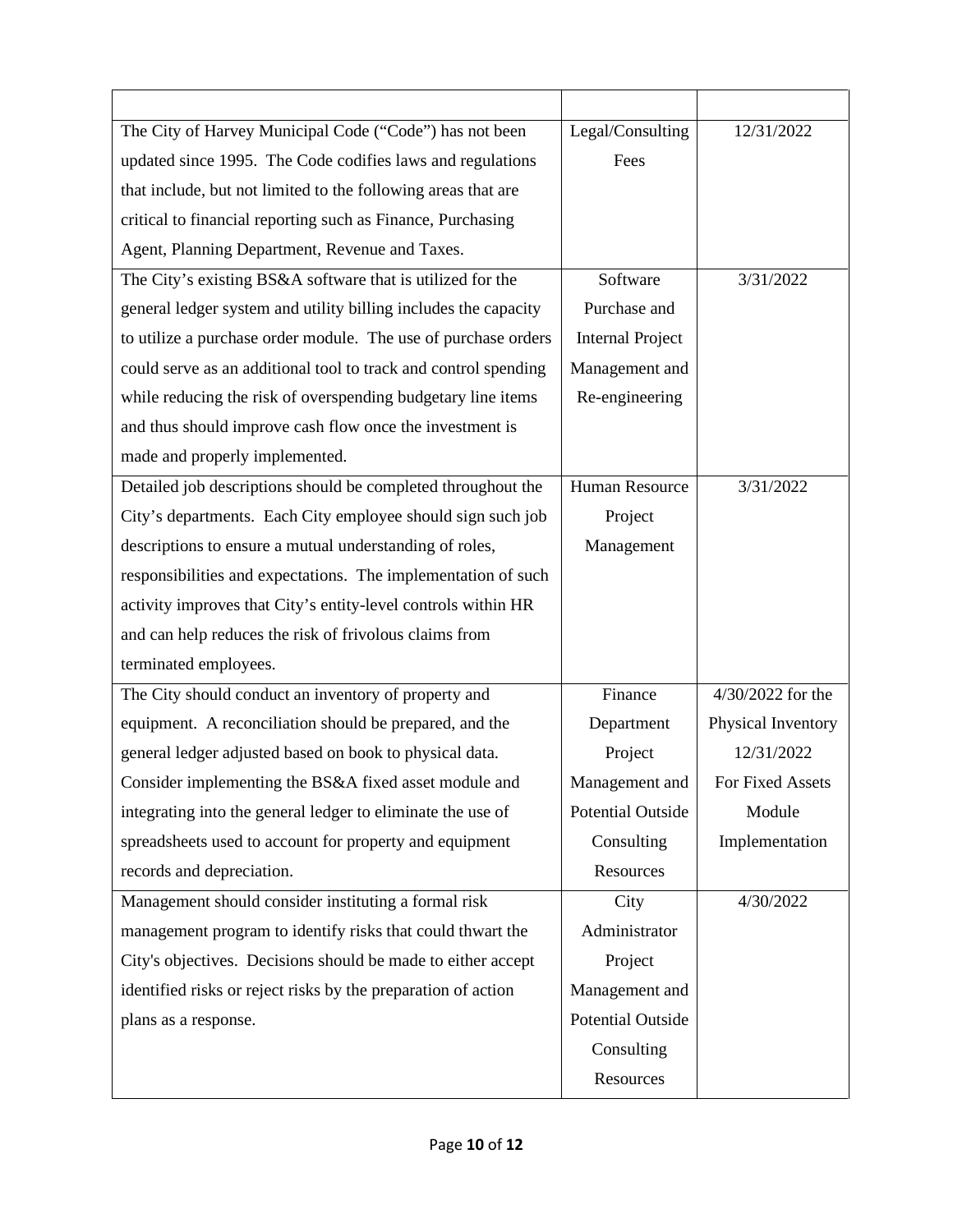| The City should consider membership and participation in the    | Modest           | 4/30/2022 |
|-----------------------------------------------------------------|------------------|-----------|
| Government Finance Officers Association for at least the        | <b>Budgetary</b> |           |
| Comptroller, Finance Director and City Administrator. The       | Commitment for   |           |
| benefits of such membership include the acquisition of timely   | Membership       |           |
| information though the attendance of seminars, webinars and     | Dues and         |           |
| conferences, high-quality professional publications, and best   | Continuing       |           |
| practice information.                                           | Education        |           |
| The City has established the Office of the Inspector General    | Additional       | 3/31/2022 |
| ("OIG") which is operationally independent within the City      | <b>Budgetary</b> |           |
| government and reports directly to the Mayor. As such, an       | Resources to     |           |
| Inspector General was hired by the City in February 2021. In    | Undergird the    |           |
| December 2021, the City contracted with Red Flag Reporting      | Office of        |           |
| ("Red Flag"), an ethics, compliance and whistleblower hotline   | Inspector        |           |
| vendor. By hiring the Inspector General and contracting with    | General          |           |
| Red Flag, the City began designing its Whistleblower program    |                  |           |
| that will respond to specific allegations of administrative     |                  |           |
| wrongdoing by City employees and those who do business          |                  |           |
| with the City. We encourage the City to formally document       |                  |           |
| and make its Whistleblower program public. In addition to       |                  |           |
| having the Whistleblower program accessible via hotline, we     |                  |           |
| believe that it should also be accessible through email and the |                  |           |
| City's website. While not designed to address general           |                  |           |
| complaints or suggestions, such a hotline can be used to        |                  |           |
| investigate:                                                    |                  |           |
| Misuse of City Funds                                            |                  |           |
| <b>Improper Activities by City Employees</b>                    |                  |           |
| Quality and Delivery of Government Services                     |                  |           |
| <b>Wasteful and Inefficient Government Practices</b>            |                  |           |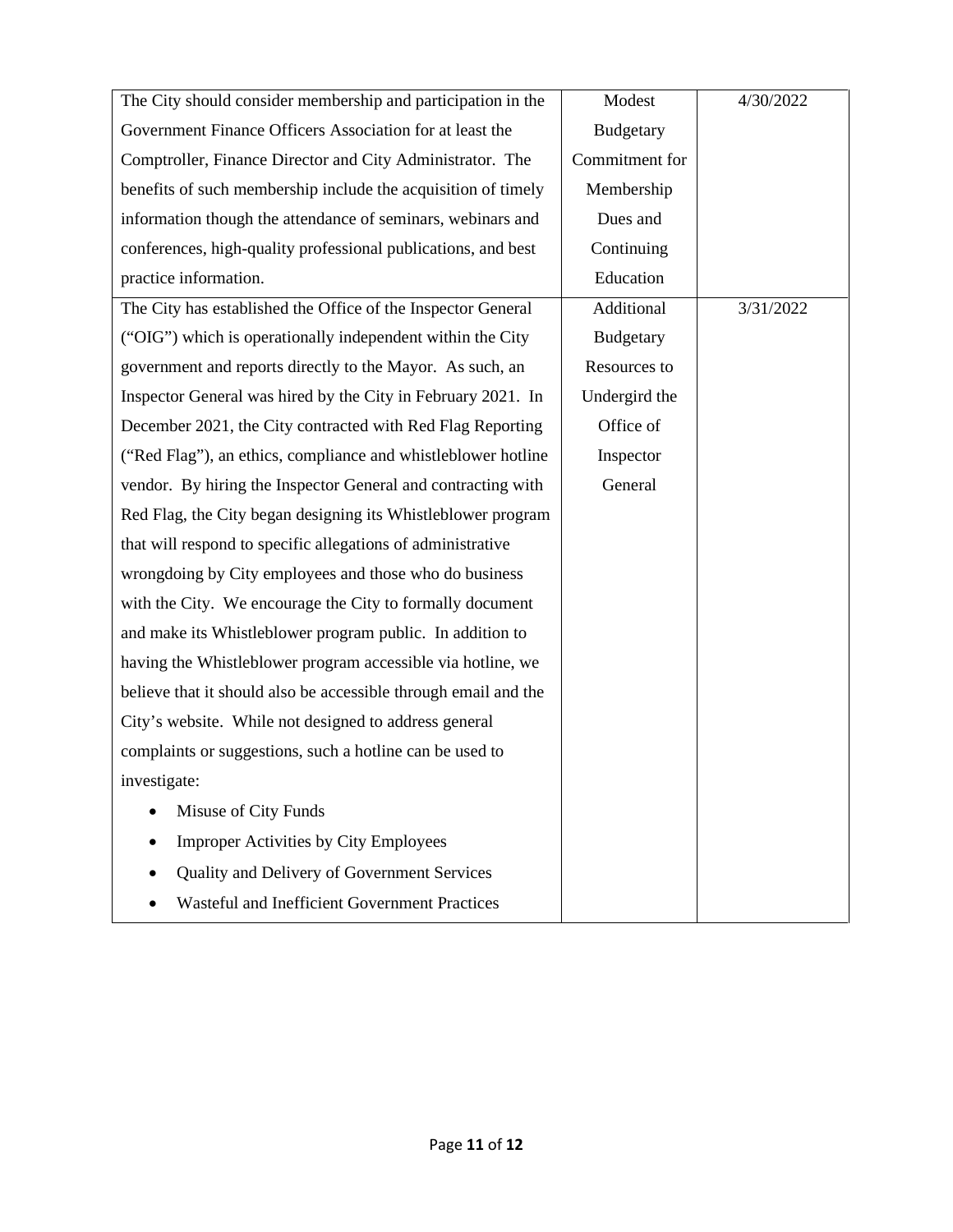#### 7. CONCLUSION

ICL, LLC believes that the internal control environment within the City of Harvey has improved from "unreliable and informal" to "**standardized**". It is critical to mention that our assessment of the internal control environment is based on the newly written policies and the "design" of internal control documentation that has been recently prepared. Effective "design" does not, on its own, translate to "operating effectiveness" of internal controls. The City's immediate challenge will be to provide the tone at the top, staff commitment and directing the necessary resources to build monitoring activities that include, but not limited to periodic testing, evaluation and reporting to management regarding the compliance with such policies and control activities, well as improvement opportunities to mirror best practices.

The results of management's collective efforts to strengthen the City's internal control environment, coupled with the potential implementation of monitoring activities could manifest itself by yielding fewer internal control deficiencies through the independent audit process, the earliest of which is not realistic for measurement until the fiscal year ended April 30, 2023.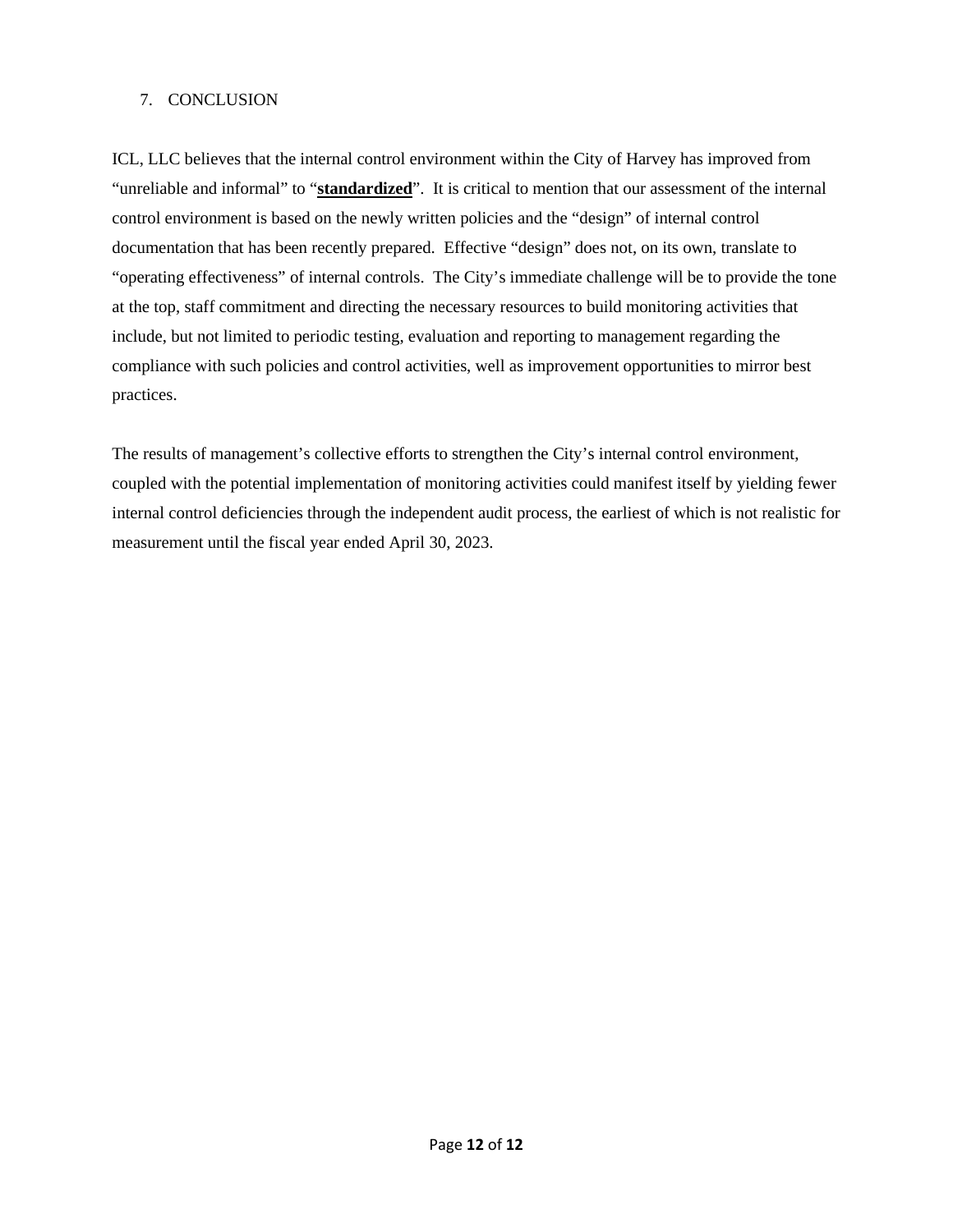| <b>Number</b>  | <b>Recommendation Name</b>                   | <b>Description</b>                                                                                                                                                                                                                                 | 4/30/2016   | 4/30/2017 | 4/30/2018 | 4/30/2019 | 4/30/2020   |
|----------------|----------------------------------------------|----------------------------------------------------------------------------------------------------------------------------------------------------------------------------------------------------------------------------------------------------|-------------|-----------|-----------|-----------|-------------|
|                | <b>Bond Default</b>                          | Pay the bond outstanding payment as soon as<br>possible and disclose the event for this default to<br>the EMMA MSRB website.                                                                                                                       | Partial     | X         | X         | X         | X           |
| $\overline{2}$ | <b>Excessive Late Fees and</b><br>Penalties  | Review their current cash handling and payment<br>processes and reach out to vendors as necessary to<br>work towards reducing the risk of incurring late<br>fees and penalties for failure to make timely<br>payments.                             | X           | X         | X         | Closed    | Closed      |
| 3              | Cash and Other<br>Reconciliations            | Bank accounts be reconciled shortly after the end<br>of each month and that any discrepancies be<br>immediately investigated.                                                                                                                      | Partial     | Closed    | N/A       | N/A       | N/A         |
| $\overline{4}$ | Missing Invoices and<br>Other Backup Records | Centralize all procedures related to the payment of<br>invoices and the tracking and records retention for<br>significant revenue items and designate the<br>Finance Department as the coordinator of all<br>procedures related to these areas.    | Closed      | N/A       | N/A       | N/A       | N/A         |
| 5              | Health Insurance Invoice<br>Review           | Review the health insurance invoices and compare<br>each individual receiving coverages to the<br>employees on the City's payroll register at least<br>quarterly to prevent any individuals from being on<br>the plan that are not City employees. | X           | Closed    | N/A       | N/A       | N/A         |
| 6              | Approval of Expenditures                     | Review its entire approval process of expenditures<br>and create a policy that will allow for adequate<br>approvals, support of the approval, and<br>transparency of the transactions.                                                             | X           | X         | Closed    | N/A       | N/A         |
| $\tau$         | Personnel File<br>Organization               | Implement procedures to ensure that each<br>employee's personnel file is organized and<br>includes all necessary information.                                                                                                                      | $\mathbf X$ | X         | X         | X         | $\mathbf X$ |

## **Year Ended Year Ended Year Ended Year Ended Year Ended**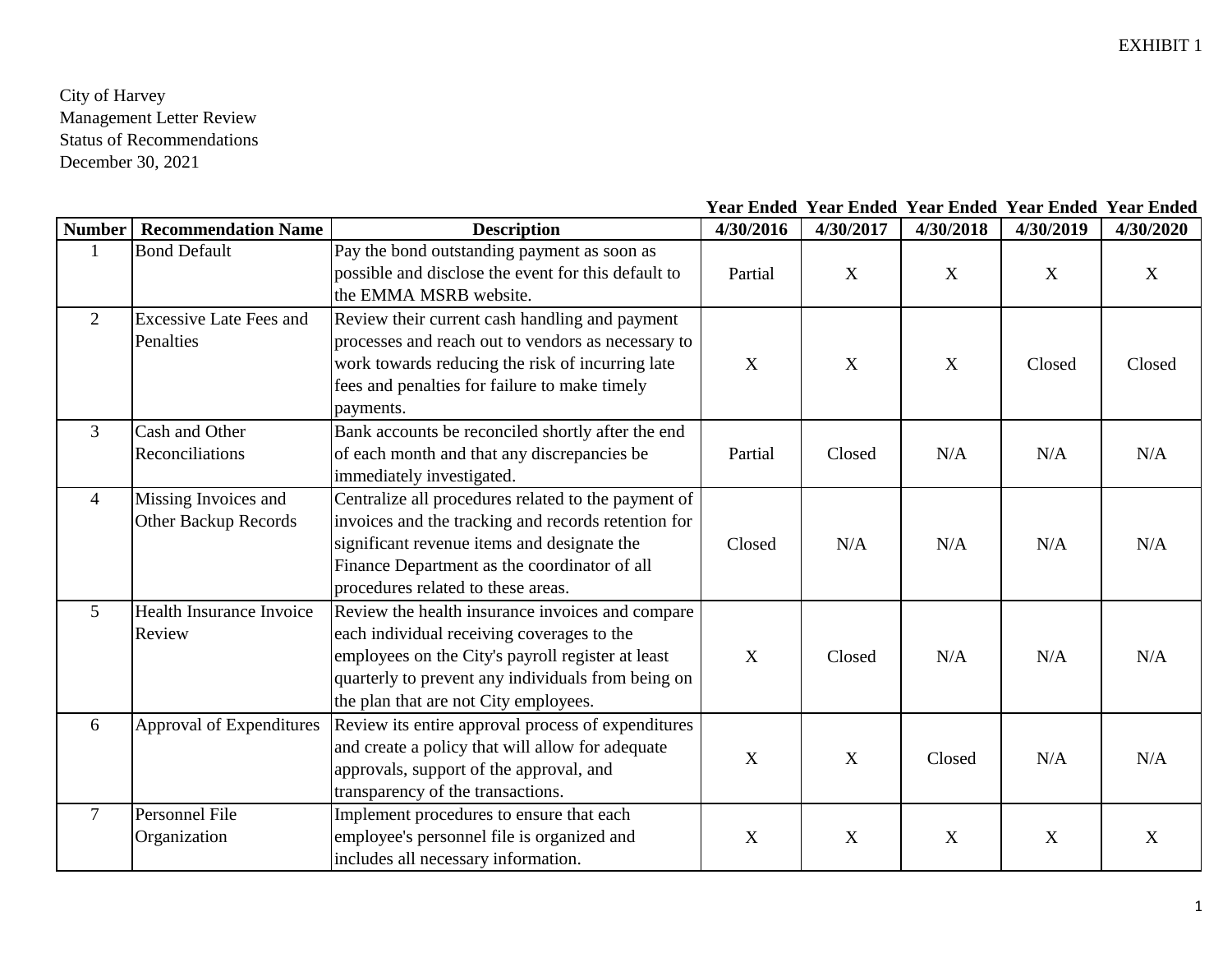| <b>Number</b> | <b>Recommendation Name</b>                                       | <b>Description</b>                                                                                                                                                                                                                                                                         | 4/30/2016   | 4/30/2017   | 4/30/2018   | 4/30/2019 | 4/30/2020 |
|---------------|------------------------------------------------------------------|--------------------------------------------------------------------------------------------------------------------------------------------------------------------------------------------------------------------------------------------------------------------------------------------|-------------|-------------|-------------|-----------|-----------|
| 8             | <b>Grant Administration</b>                                      | Develop specific policies and procedures for<br>tracking and monitoring grant activities and to<br>clearly delineate responsibility for monitoring the<br>City's compliance with applicable requirements.                                                                                  | X           | Closed      | N/A         | N/A       | N/A       |
| 9             | Towing and Parking<br><b>Subsidiary Report</b><br>Reconciliation | Review the procedures of the towing and parking<br>tickets from the time of issuance to the cash<br>collection.                                                                                                                                                                            | X           | $\mathbf X$ | X           | X         | X         |
| 10            | Nepotism in the<br>Workplace                                     | Create a nepotism policy.                                                                                                                                                                                                                                                                  | X           | X           | $\mathbf X$ | Closed    | N/A       |
| 11            | <b>Fund Balance Policy</b>                                       | Create and adopt a fund balance policy to be in<br>compliance with GASB Statement No. 54.                                                                                                                                                                                                  | X           | X           | X           | X         | X         |
| 12            | <b>Investment Policy</b>                                         | Create and adopt a formal investment policy.                                                                                                                                                                                                                                               | $\mathbf X$ | X           | $\mathbf X$ | X         | Closed    |
| 13            | <b>Capital Asset Policy</b>                                      | Adopt a capital asset policy, which addresses both<br>financial and stewardship issues.                                                                                                                                                                                                    | $\mathbf X$ | X           | $\mathbf X$ | X         | X         |
| 14            | <b>Expense Reimbursement</b><br>Policy                           | Adopt an expense reimbursement policy that<br>clearly defines acceptable expenses and the<br>required documentation to support the expenses.                                                                                                                                               | $\mathbf X$ | $\mathbf X$ | X           | X         | X         |
| 15            | Policy and Procedures<br>Manual                                  | Draft and implement a policy and procedure<br>manual that includes job descriptions, flowcharts<br>and descriptions of accounting cycles, chart of<br>accounts, descriptions of standard entries and<br>allocations, descriptions of other specific<br>accounting areas of unusual nature. | X           | X           | X           | X         | X         |
| 16            | Capital Asset Appraisal                                          | Have an outside appraisal firm perform a physical<br>inventory and valuation of all the City's capital<br>assets.                                                                                                                                                                          | $\mathbf X$ | $\mathbf X$ | X           | X         | X         |
| 17            | Collateralization of<br>Deposits                                 | Consideration should be given to having all bank<br>deposits insured or collateralized.                                                                                                                                                                                                    | X           | X           | X           | X         | X         |

#### **Year Ended Year Ended Year Ended Year Ended Year Ended**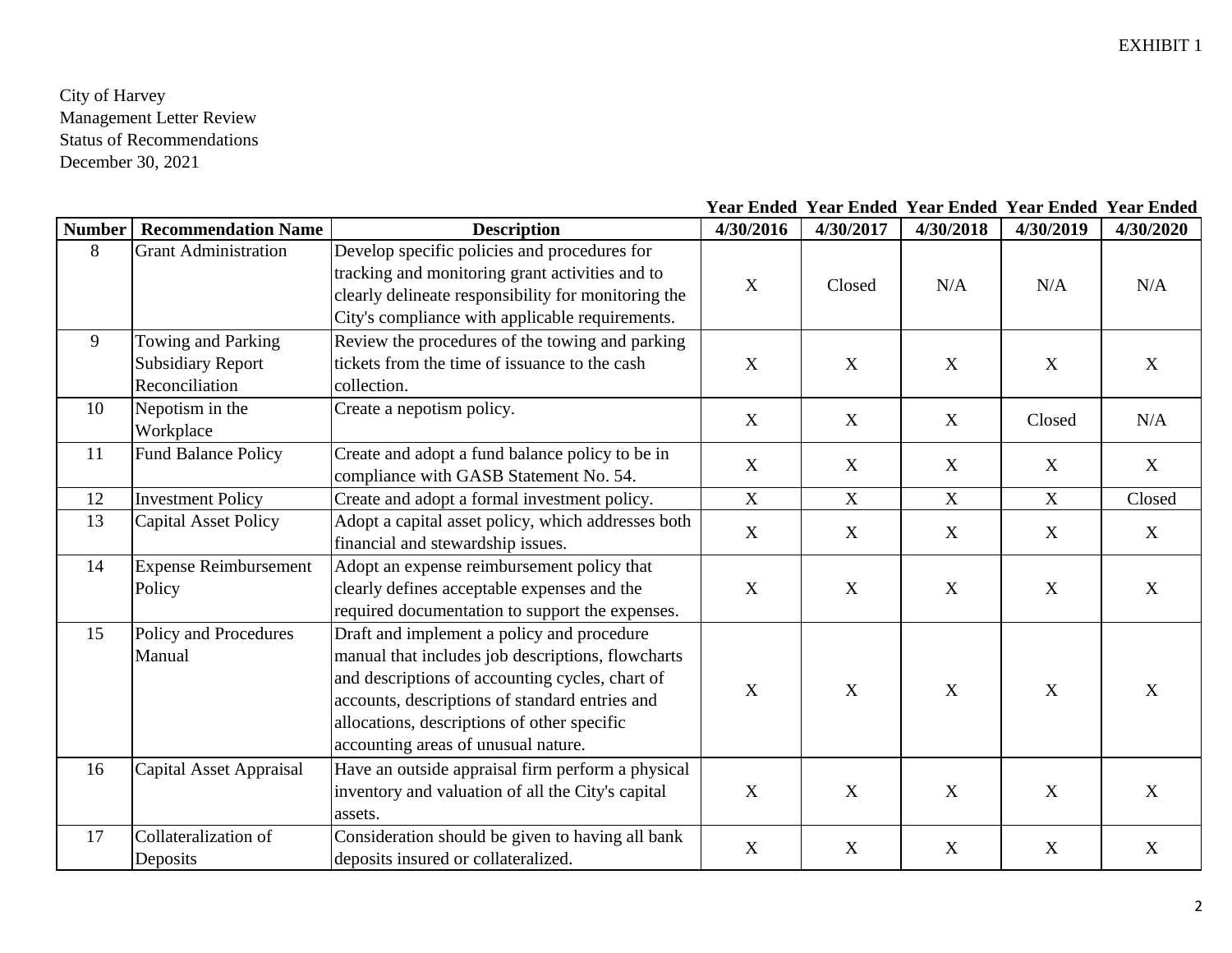| <b>Number</b> | <b>Recommendation Name</b> | <b>Description</b>                                                   | 4/30/2016   | 4/30/2017   | 4/30/2018 | 4/30/2019 | 4/30/2020 |
|---------------|----------------------------|----------------------------------------------------------------------|-------------|-------------|-----------|-----------|-----------|
| 18            | Police Pension Fund and    | Fund the pension funds according to the                              |             |             |           |           |           |
|               | Firefighters' Pension Fund | actuarially determined annual required                               | $\mathbf X$ | X           | X         | X         | X         |
|               | Funding                    | contribution.                                                        |             |             |           |           |           |
| 19            | <b>Accounting Software</b> | Review its current accounting software package                       | Closed      | N/A         | N/A       | N/A       | N/A       |
|               |                            | and investigate purchasing new software.                             |             |             |           |           |           |
| 20            | <b>TIF and Development</b> | Review all invoices from developers and track the                    | Closed      | N/A         | N/A       | N/A       | N/A       |
|               | Expenditures               | progress of the development project.                                 |             |             |           |           |           |
| 21            | Water Payable to the City  | Review its cash flows in the Water Fund and                          |             |             |           |           |           |
|               | of Chicago                 | determine whether the fund is capable of making                      | $\mathbf X$ | $\mathbf X$ | Partial   | Partial   | Partial   |
|               |                            | the monthly payments for the seven years of the                      |             |             |           |           |           |
|               |                            | settlement.                                                          |             |             |           |           |           |
| 22            | <b>Commingled Cash</b>     | Review the process for allocation of the                             |             |             |           |           |           |
|               |                            | commingled cash balances and adjust the balances                     | Closed      | N/A         | N/A       | N/A       | N/A       |
|               |                            | as appropriate.                                                      |             |             |           |           |           |
| 23            | Interfund                  | Investigate each interfund receivable/payable                        |             |             |           |           |           |
|               | Receivables/Payables       | outstanding and determine the origin of the                          | X           | X           | X         | Closed    | N/A       |
|               |                            | transaction and if the repayment is likely to occur.                 |             |             |           |           |           |
|               |                            |                                                                      |             |             |           |           |           |
| 24            |                            | Number of Cash Accounts Review the cash and investment structure and |             |             |           |           |           |
|               |                            | maintain the minimum number of accounts                              | $\mathbf X$ | Closed      | Closed    | Closed    | Closed    |
|               |                            | necessary to meet the City's operational needs.                      |             |             |           |           |           |
| 25            | Funds with Deficit Fund    | Investigate the cause of the deficit and adopt                       | $\mathbf X$ | X           | X         | X         | X         |
|               | <b>Balance</b>             | appropriate future funding measures.                                 |             |             |           |           |           |
| 26            | <b>Funds Over Budget</b>   | Investigate the causes of the funds over budget and                  | $\mathbf X$ | X           | X         | X         | X         |
|               |                            | adopt appropriate future funding measures.                           |             |             |           |           |           |
| 27            | <b>Timeliness of Audit</b> | Review financial information throughout the year                     | Closed      | N/A         | N/A       | N/A       | N/A       |
|               |                            | and start preparing for the audit prior to year end.                 |             |             |           |           |           |

#### **Year Ended Year Ended Year Ended Year Ended Year Ended**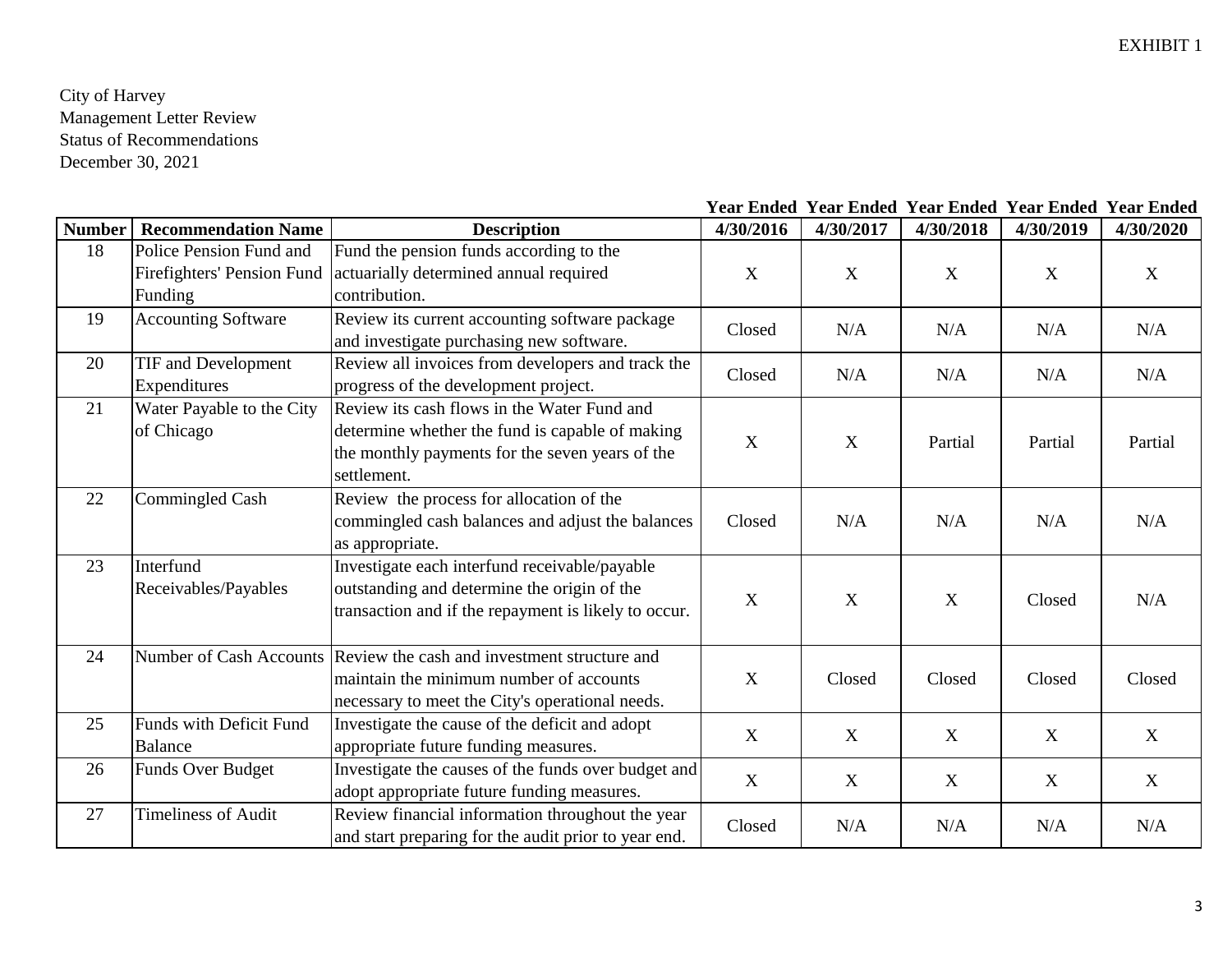|               |                                                                                             |                                                                                                                                                                                                                                                                                             |           | Year Ended Year Ended Year Ended Year Ended Year Ended |           |           |           |
|---------------|---------------------------------------------------------------------------------------------|---------------------------------------------------------------------------------------------------------------------------------------------------------------------------------------------------------------------------------------------------------------------------------------------|-----------|--------------------------------------------------------|-----------|-----------|-----------|
| <b>Number</b> | <b>Recommendation Name</b>                                                                  | <b>Description</b>                                                                                                                                                                                                                                                                          | 4/30/2016 | 4/30/2017                                              | 4/30/2018 | 4/30/2019 | 4/30/2020 |
| 28            | <b>Inability to Meet Financal</b><br>Obligations                                            | Review cash flows and all outstanding obligations<br>in order to create a long term plan for paying down<br>the current obligations on the books and to<br>addressing recurring deficits in financial reporting.                                                                            | X         | X                                                      | X         | X         | X         |
| 29            | <b>Fund Consolidation</b>                                                                   | Analyze cash flows and subsidies currently<br>provided by other operating funds and continue to<br>consolidate funds.                                                                                                                                                                       | X         | Closed                                                 | N/A       | N/A       | N/A       |
| 30            | <b>Compensated Absences</b>                                                                 | Review the sick and vacation time policies and<br>correct the employees that are not in compliance<br>with the policy.                                                                                                                                                                      | X         | X                                                      | Closed    | N/A       | N/A       |
| 31            | Dixie Square TIF<br>Expiration                                                              | Formally close or extend the TIF fund with the<br>State and the County.                                                                                                                                                                                                                     | X         | X                                                      | X         | X         | Closed    |
| 32            | <b>City Council Meetings</b>                                                                | Determine a way to conduct the City Council<br>meetings and review municipal government best<br>practices to determine whether additional<br>committee meetings should be held to help support<br>the operations of the City Council and facilitate<br>their government business decisions. | X         | Partial                                                | Closed    | N/A       | N/A       |
| 33            | <b>Controls Over Financial</b><br>Reporting and Account<br><b>Review and Reconciliation</b> | Several material audit adjustments were posted<br>due to limited Finance Department resources.                                                                                                                                                                                              | N/A       | N/A                                                    | N/A       | X         | X         |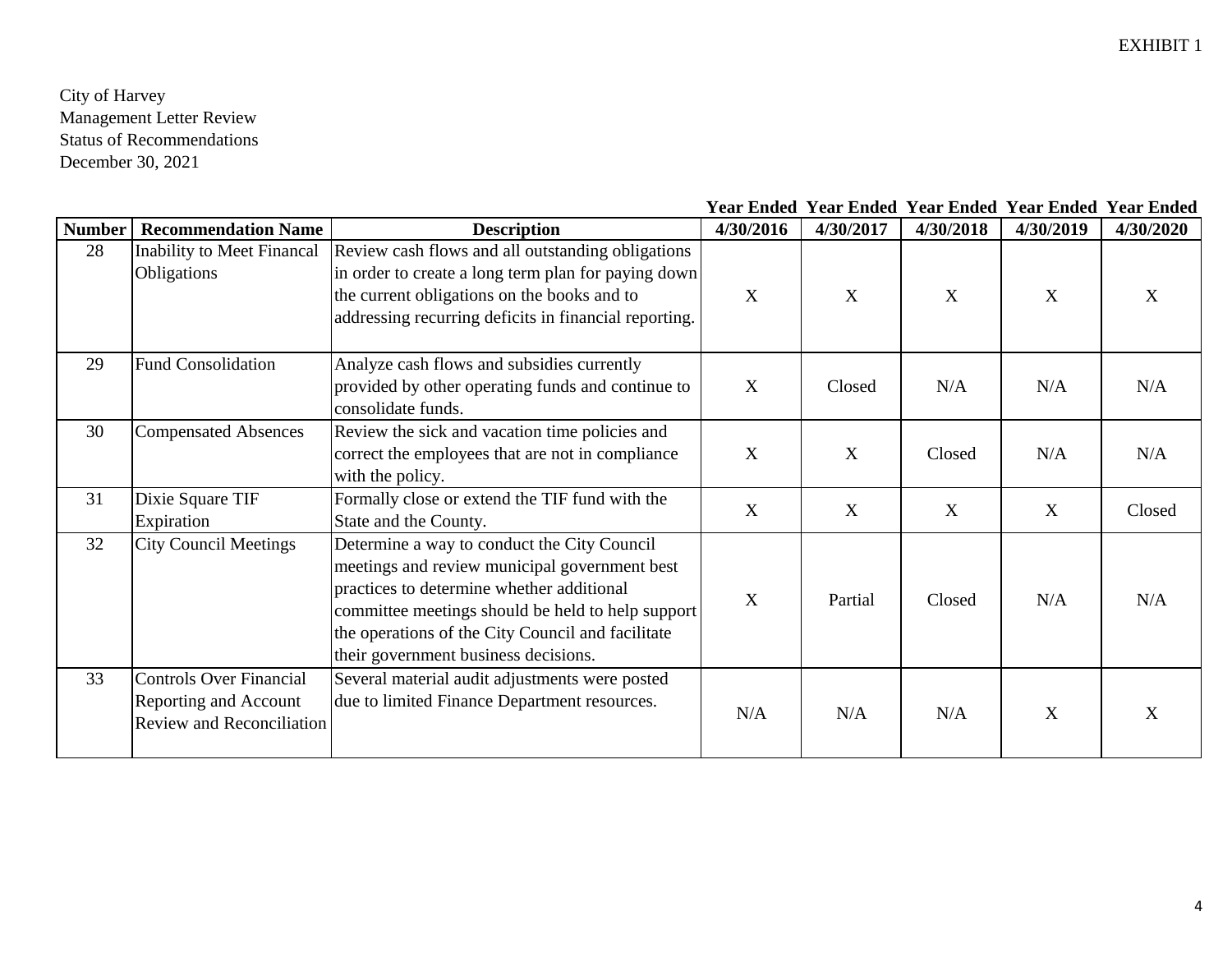#### **Year Ended Year Ended Year Ended Year Ended Year Ended**

| <b>Number</b> | <b>Recommendation Name</b> | <b>Description</b>                                 | 4/30/2016 | 4/30/2017 | 4/30/2018 | 4/30/2019 | 4/30/2020 |
|---------------|----------------------------|----------------------------------------------------|-----------|-----------|-----------|-----------|-----------|
| 34            | <b>Controls Over</b>       | The Receiver controlled the water account and      |           |           |           |           |           |
|               | Expenditures               | operated under the assumption that City Council    |           |           |           |           |           |
|               |                            | approval was not required for purchases and        | N/A       | N/A       | N/A       | X         | Х         |
|               |                            | contracts. The City Council did not meet often     |           |           |           |           |           |
|               |                            | enough to approve expenditures on a timely basis.  |           |           |           |           |           |
|               |                            |                                                    |           |           |           |           |           |
| 35            | Controls Over Payroll      | Lack of documentation to support current pay       |           |           |           |           |           |
|               |                            | rates, timetracking not accurate, certain employee | N/A       | N/A       | N/A       | X         | X         |
|               |                            | files missing.                                     |           |           |           |           |           |
| 36            | Noncompliance with the     | Lending to the General Fund on a long-term or      |           |           |           |           |           |
|               | TIF Act                    | permanent basis to pay operating costs is not an   | N/A       | N/A       | N/A       | X         | X         |
|               |                            | allowable expenditure of TIF funds.                |           |           |           |           |           |

| Open recommendation<br>ZX.                       | ∠⊾ | <u>.</u> |    |  |
|--------------------------------------------------|----|----------|----|--|
| Closed or N/A: Implemented recommendation        |    |          |    |  |
| Partial:<br>Partially implemented recommendation |    |          |    |  |
| <b>Total Recommendations</b>                     | JZ |          | 36 |  |

Note: The status of management letter comments are classified based on independent auditor's assessment for the applicable fiscal year under review. The status as communicated by the independent auditor does not reflect the remediation of open items that occured during calandar 2021.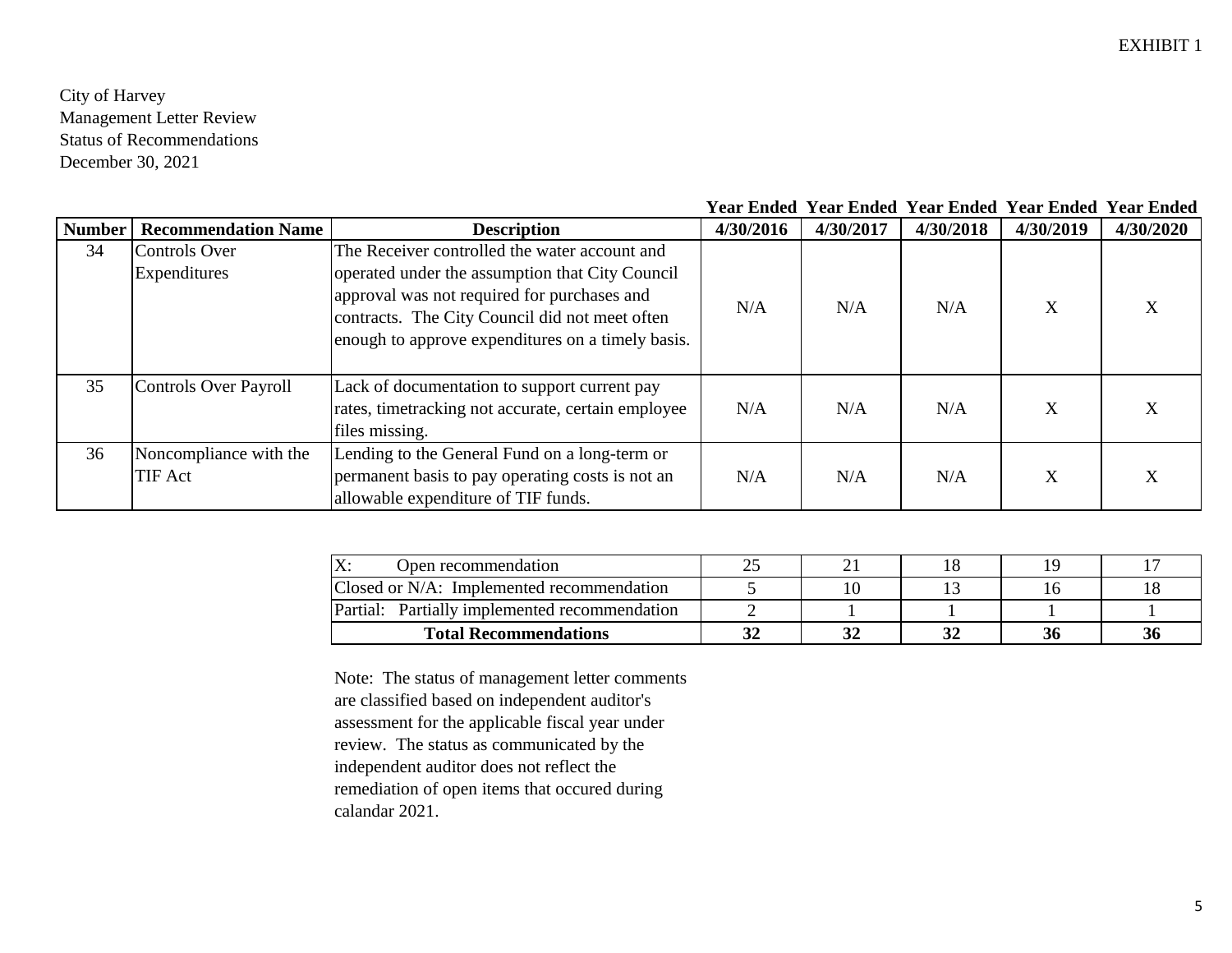#### **COSO Internal Control – Integrated Framework Guidelines**

In order for an entity's system of internal controls to be effective, the revised COSO framework states that each of the 5 components of internal control and relevant principles should be present (designed appropriately and placed in operation) and functioning (effectively operating), and that the 5 components be operating together in an integrated manner.



The five basic components of the framework are:

- Control Environment- the set of standards, processes and structures that provide the basis for carrying out internal control across the organization.
	- o The organization demonstrates a commitment to integrity and ethical values
	- o The board of directors demonstrates independence from management and exercises oversight of the development and performance of internal control.
	- o Management establishes, with board oversight, structures, reporting lines, and appropriate authorities and responsibilities in the pursuit of objectives.
	- o The organization demonstrates a commitment to attract, develop, and retain competent individuals in alignment with objectives.
	- o The organization holds individuals accountable for their internal control responsibilities in the pursuit of objectives.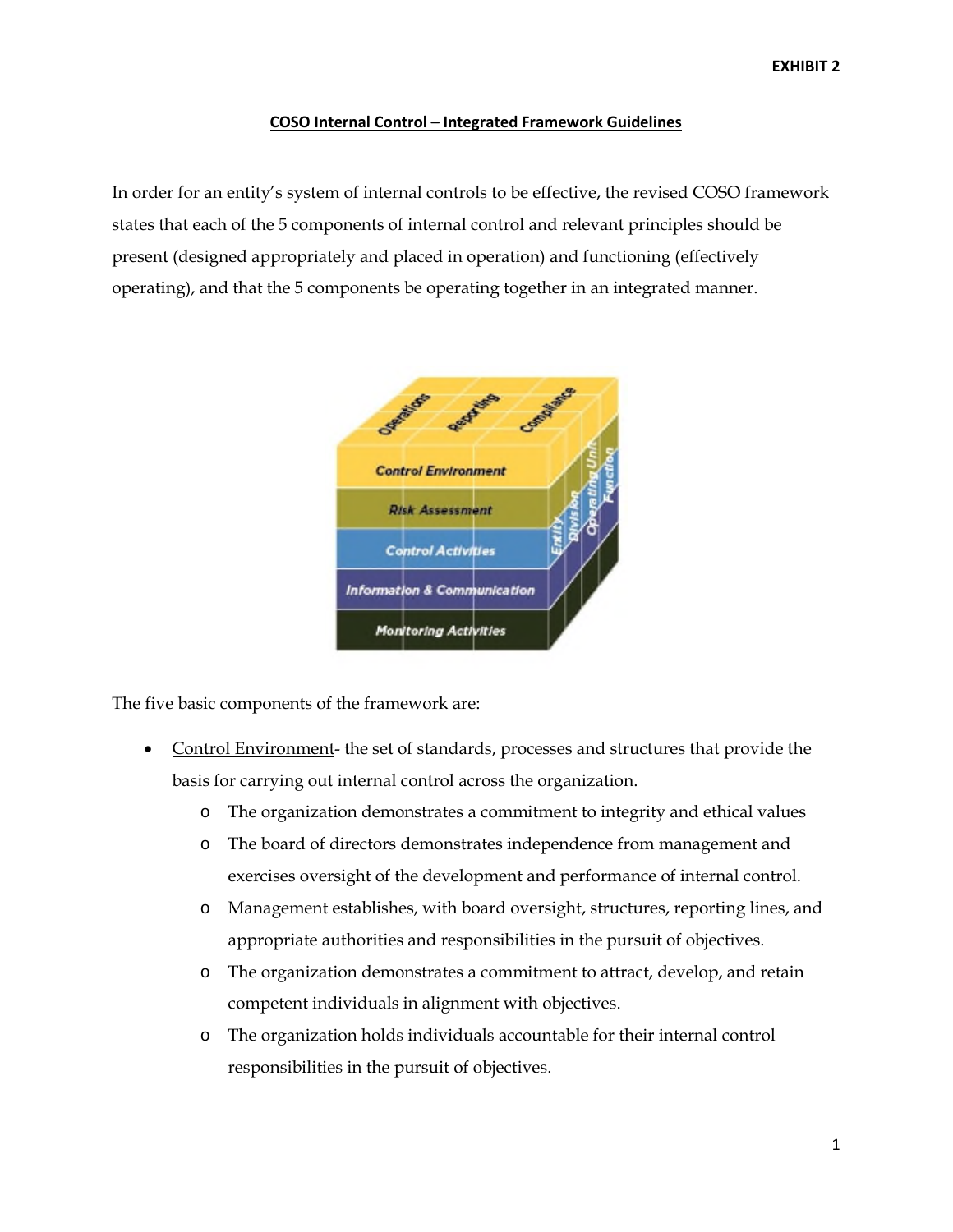**EXHIBIT 2**

- Risk Assessment- a process for identifying and analyzing risks to achieving the entity's objectives, forming a basis for determining how risks should be managed.
	- o The organization specifies objectives with sufficient clarity to enable the identification and assessment of risks related to objectives.
	- o The organization identifies risks to the achievement of its objectives across the entity and analyzes risks as a basis for determining how the risks should be managed.
	- o The organization considers the potential for fraud in assessing the risks to the achievement of objectives.
	- o The organization identifies and assess changes that could significantly impact the system of internal control.
- Control Activities- actions established by policies and procedures to help ensure that management directives to mitigate risks to the achievement of objectives are carried out.
	- o The organization selects and develops control activities that contribute to the mitigation of risks to the achievement of objectives to acceptable levels.
	- o The organization selects and develops general control activities over technology to support the achievement of objectives.
	- o The organization deploys control activities through policies that establish what is expected and procedures that put policies into action.
- Information and Communication
	- o The organization obtains or generates and uses relevant, quality information to support the functioning of internal control.
	- o The organization internally communicates information, including objectives and responsibilities for internal control, necessary to support the functioning of internal control.
	- o The organization communicates with external parties regarding matters affecting the functioning of internal control.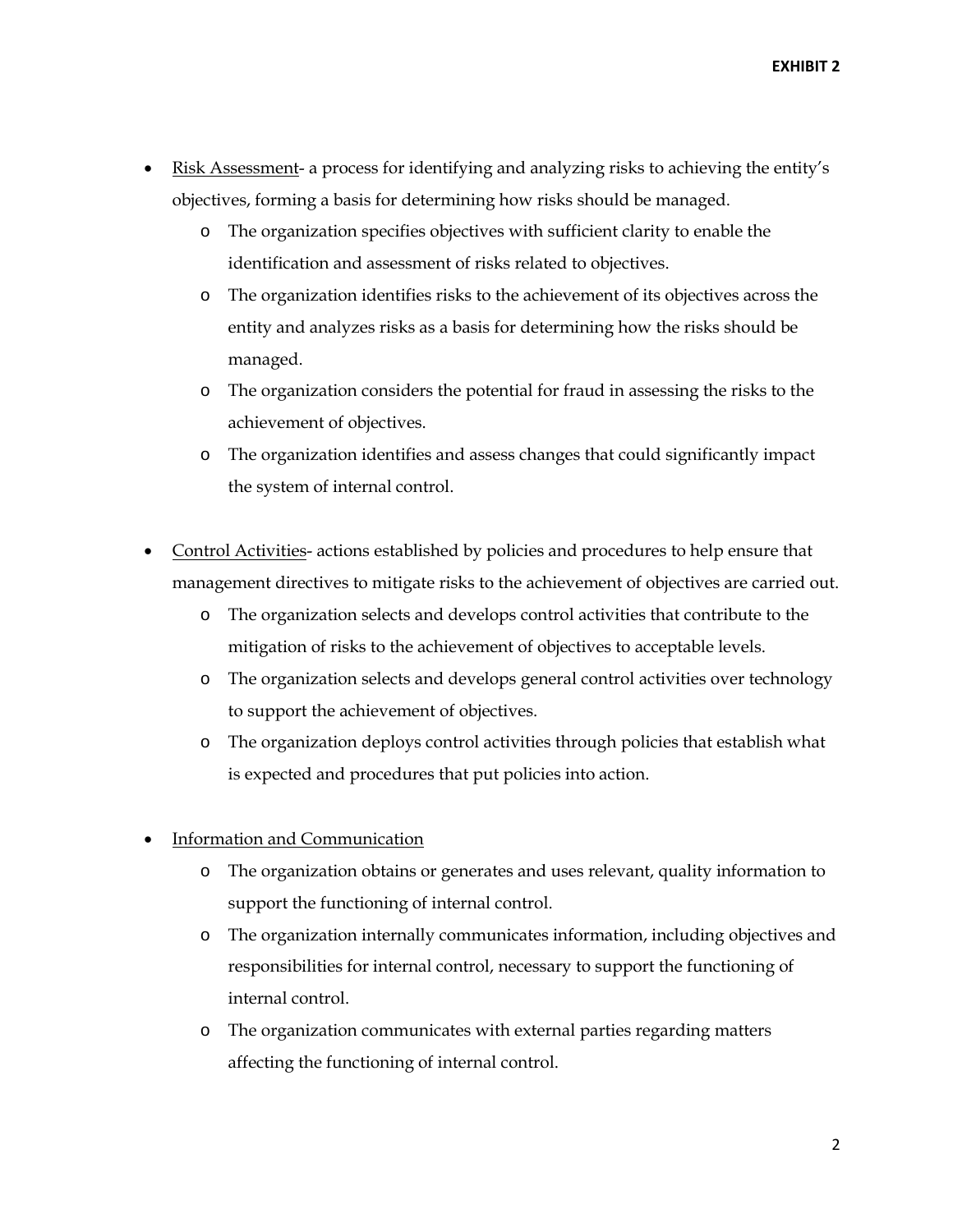- Monitoring Activities
	- o The organization selects, develops and performs ongoing and/or separate evaluations to ascertain whether the components of internal control are present and functioning.
	- o The organization evaluates and communicates internal control deficiencies in a timely manner to those parties responsible for taking corrective action, including senior management and the board of directors, as appropriate.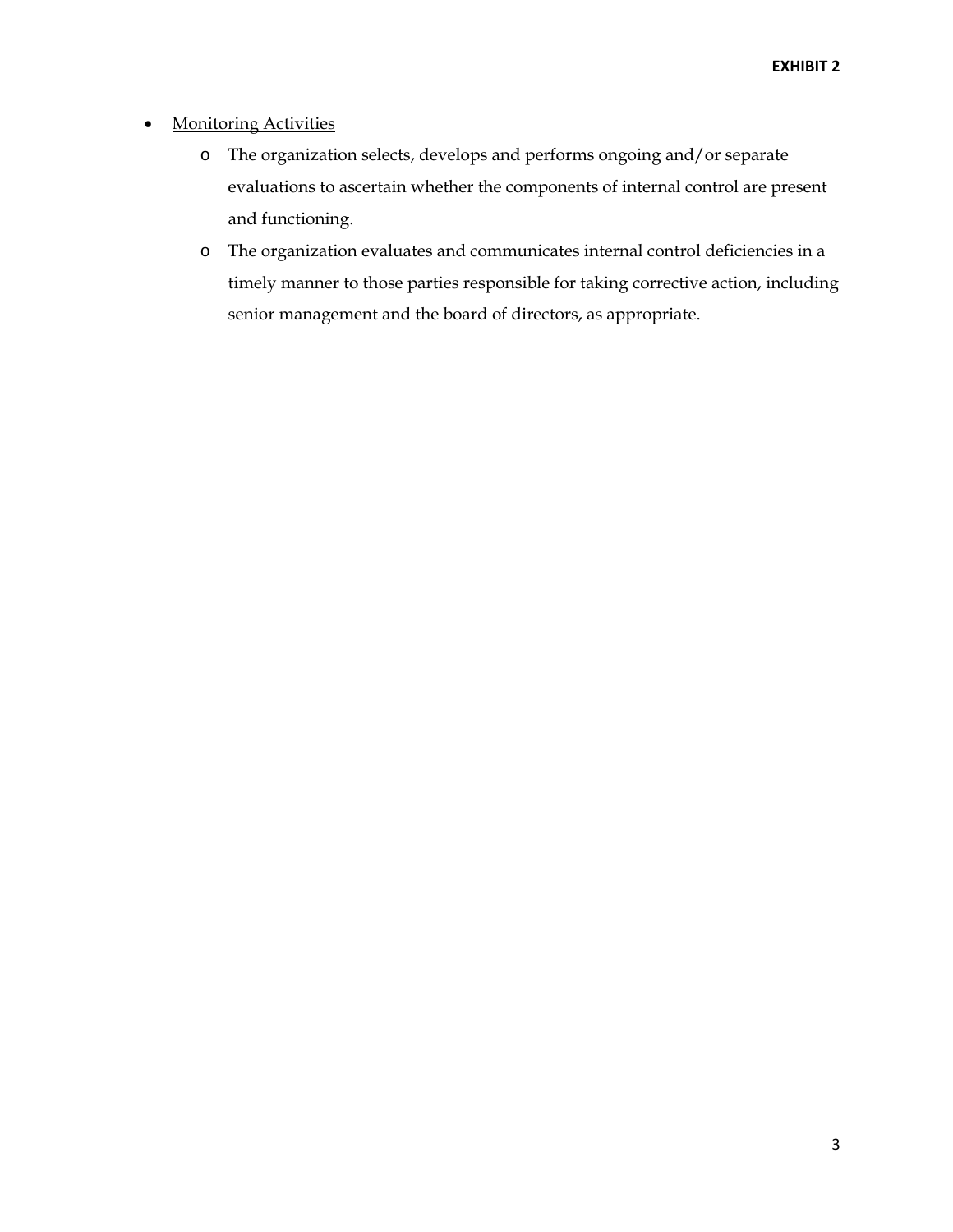

#### **Level 1 – Unreliable**

• Unpredictable environment where control activities are not designed or in place

#### **Level 2 –Informal**

- Disclosure Activities and Controls are designed and in place but are not adequately documented
- Controls mostly dependent on people
- No formal training or communication of control activities

#### **Level 3 –Standardized**

- Control activities are designed and in place
- Control activities have been documented and communicated to employees
- Deviations from control activities will likely not be detected

#### **Level 4 – Monitored**

- Standardized controls with periodic testing for effective design and operation with reporting to management
- Automation and tools may be used in a limited way to support control activities

#### **Level 5 –Optimized**

- An integrated internal control framework with real time monitoring by management with continuous improvement
- Automation and tools are used to support controls activities and allow for rapid changes to the control activities as needed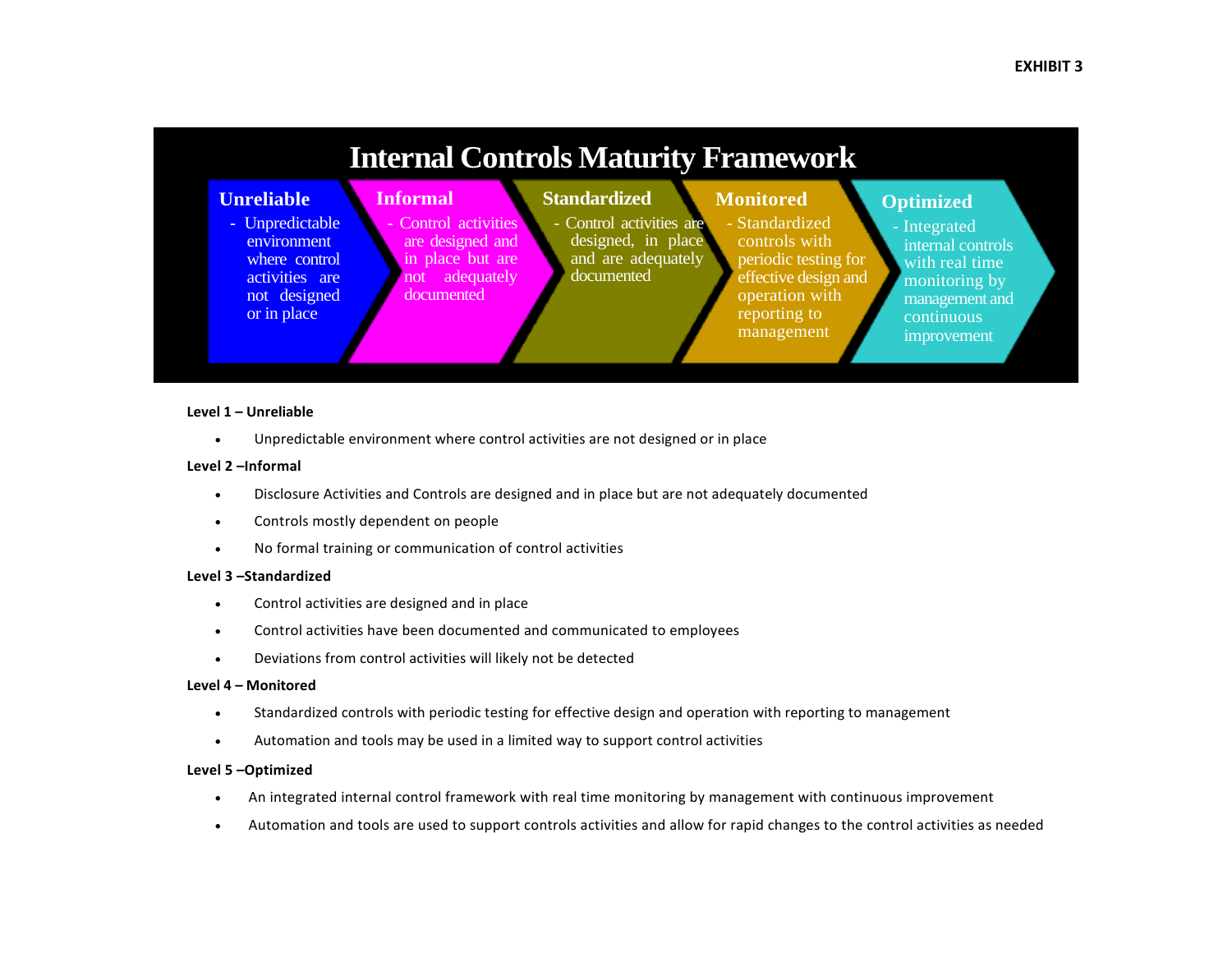#### City of Harvey Inventory of Activity Level Processes and/or Policies and Procedures As of December 30, 2021

| <b>Activity Level Processes</b>                   | <b>Sub-Processes</b>                                 | <b>Commentary (Status)</b> |
|---------------------------------------------------|------------------------------------------------------|----------------------------|
|                                                   | <b>Manual Journal Entries</b>                        | Documented                 |
|                                                   | <b>Account Reconciliations</b>                       | Documented                 |
| 1 - Financial Reporting                           | General Ledger Maintenance                           | Documented                 |
|                                                   | <b>Non-Routine Transactions</b>                      | Documented                 |
|                                                   | General Ledger Month End Closing                     | Documented                 |
|                                                   | General Ledger Year End Closing                      | Documented                 |
|                                                   | <b>New Hires Process</b>                             | Documented                 |
|                                                   | Benefit Changes and Open Enrollment                  | Documented                 |
|                                                   | Payroll Changes and Adjustments                      | Documented                 |
|                                                   | Employee Timekeeping and Attendance                  | Documented                 |
| 2 - Payroll & HR                                  | Overtime Approval                                    | Documented                 |
|                                                   | <b>Compensated Absences Tracking</b>                 | Documented                 |
|                                                   | <b>Employee Termination Process</b>                  | Documented                 |
|                                                   | Other Post Employment Benefits Monitoring            | Documented                 |
|                                                   | Illinois Municipal Retirement Fund (IMRF) Compliance | Documented                 |
|                                                   | Defined Benefit Pension and Trust Fund Monitoring    | Documented                 |
|                                                   | <b>Capital Asset Acquisition</b>                     | Documented                 |
|                                                   | Asset Master Data Maintenance                        | Documented                 |
| 3 - Fixed Assets                                  | Asset Inventory and Reconciliation                   | Documented                 |
|                                                   | Depreciation and Amortization                        | Documented                 |
|                                                   | <b>Capital Projects Monitoring</b>                   | Documented                 |
|                                                   | <b>TIF Monitoring and Compliance</b>                 | Documented                 |
|                                                   | <b>Purchasing and Procurement Process</b>            | Documented                 |
|                                                   | <b>Budget Request Guidelines</b>                     | Documented                 |
|                                                   | Vendor Management                                    | Documented                 |
| 4 - Accounts Payable, Purchasing and Procurement, | <b>Purchase Requisition Process</b>                  | Documented                 |
| Expenditures                                      | Invoice Approval and Check Disbursements             | Documented                 |
|                                                   | <b>Employee Travel and Expense Reimbursement</b>     | Documented                 |
|                                                   | <b>Voiding Checks</b>                                | Documented                 |
|                                                   | Credit Memo's                                        | Documented                 |
| 5 - Prepaids and Inventories                      | Accounting for Prepaids, Deposits, Other Assets      | Documented                 |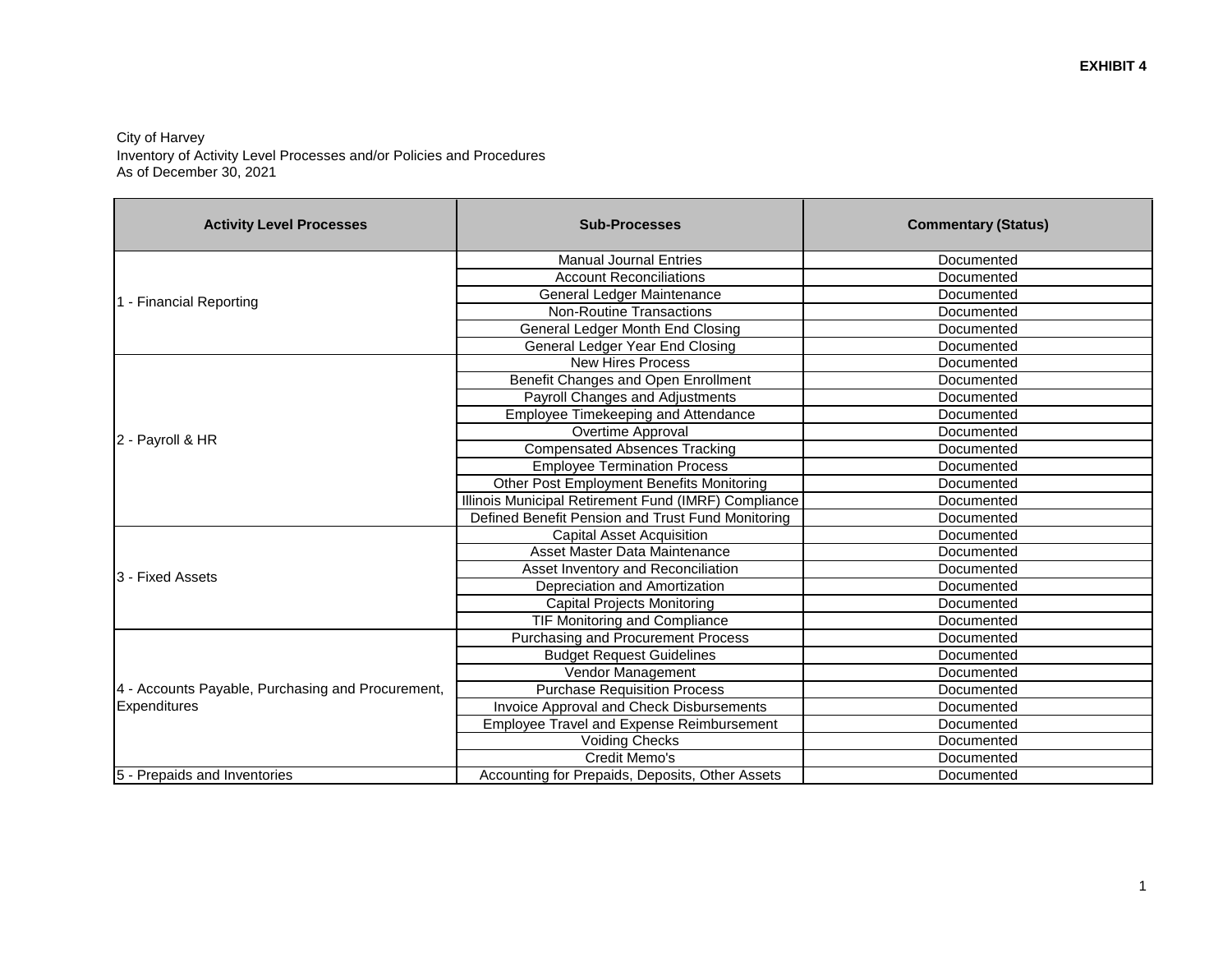#### City of Harvey Inventory of Activity Level Processes and/or Policies and Procedures As of December 30, 2021

| <b>Activity Level Processes</b> | <b>Sub-Processes</b>                                 | <b>Commentary (Status)</b> |
|---------------------------------|------------------------------------------------------|----------------------------|
|                                 | Property Tax Revenue Recognition                     | Documented                 |
|                                 | Intergovernmental Revenue Recognition                | Documented                 |
|                                 | Water & Sewer Fund Billing and Collecting            | Documented                 |
| 6 - Revenue Recognition         | License and Permit Revenue Recognition               | Documented                 |
|                                 | Parking Fund Revenue Recognition                     | Documented                 |
|                                 | Proprietary Fund Billing and Collecting              | Documented                 |
|                                 | Fines and Forfeitures Billings and Collection        | Documented                 |
|                                 | <b>Grant Revenue Recongnition and Compliance</b>     | Documented                 |
|                                 | Billing and Cash Applications to Residents' Accounts | Documented                 |
| 7 - Accounts Receivable         | Establishing Reserves for Uncollectable Accounts     | Documented                 |
|                                 | <b>Collections Process for Past Due Receivables</b>  | Documented                 |
|                                 | General Cash Management                              | Documented                 |
|                                 | Cashiers Office: Application of Cash Receipts        | Documented                 |
|                                 | Petty Cash Funding and Reimbursement                 | Documented                 |
|                                 | Investment and pooled fund management                | Documented                 |
| 8 - Treasury                    | <b>ACH Transactions and Wire Transfers</b>           | Documented                 |
|                                 | <b>Interfund Transfers</b>                           | Documented                 |
|                                 | <b>Risk Management Activities</b>                    | Documented                 |
|                                 | Bond Payment Activity and Compliance                 | Documented                 |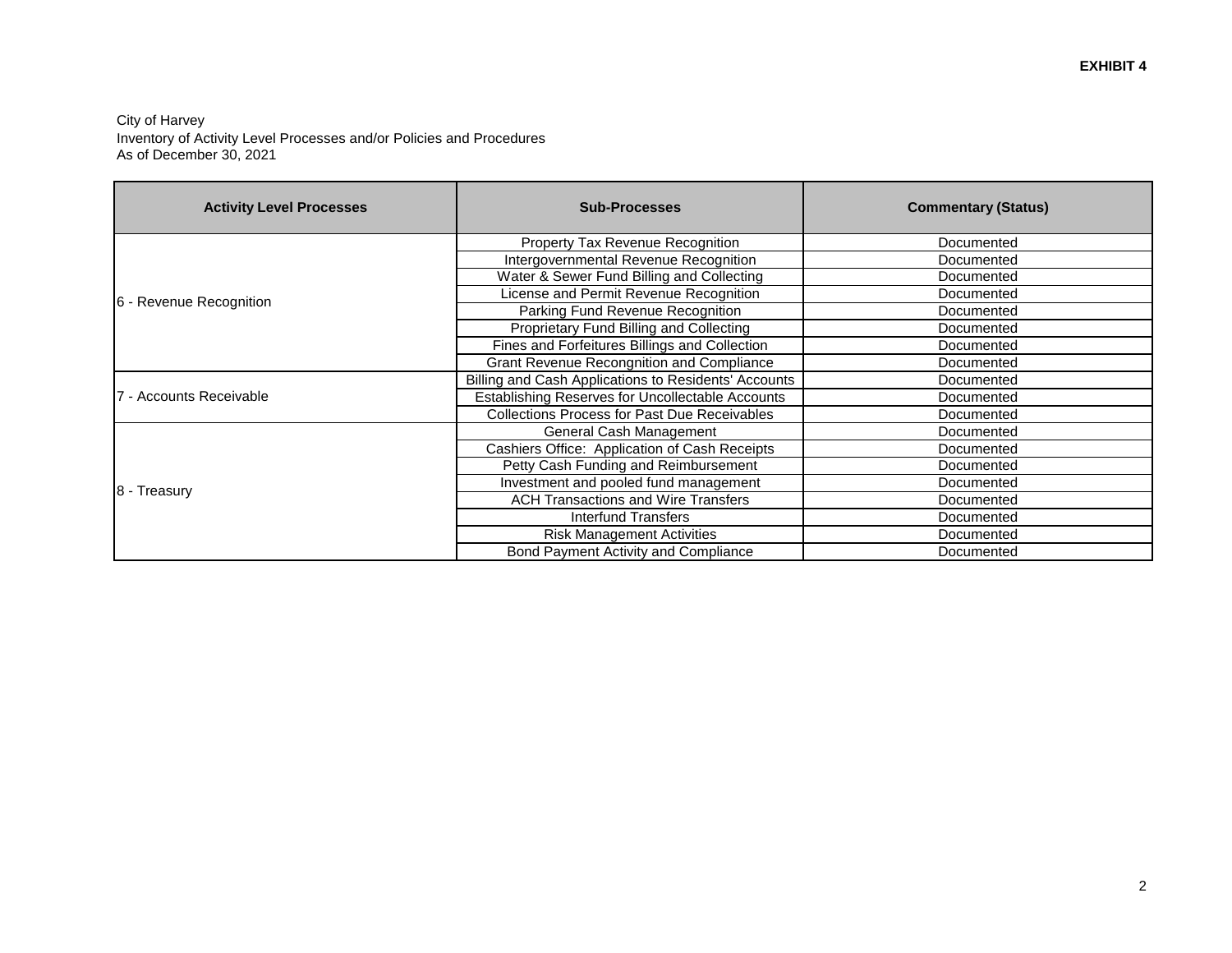| <b>Sub-Process</b> | <b>Control Objective</b>                                                                                                                                                                                                                                                                                                                                                                                                                                | Assertion(s)                                                                                           | <b>Related Account Balances</b>                                                                                                                                                                      | <b>Control</b><br><b>Activity</b><br>Reference<br>Number | <b>Control Activity</b>                                                                                                                                                                                      | Control<br>Classification | Control<br><b>Type</b> | Control<br>Approach | Control<br>Frequency | Control<br><b>Technique</b>                    | <b>Process Owner</b>                  |
|--------------------|---------------------------------------------------------------------------------------------------------------------------------------------------------------------------------------------------------------------------------------------------------------------------------------------------------------------------------------------------------------------------------------------------------------------------------------------------------|--------------------------------------------------------------------------------------------------------|------------------------------------------------------------------------------------------------------------------------------------------------------------------------------------------------------|----------------------------------------------------------|--------------------------------------------------------------------------------------------------------------------------------------------------------------------------------------------------------------|---------------------------|------------------------|---------------------|----------------------|------------------------------------------------|---------------------------------------|
| Pervasive          | Capital, fixed, and<br>controlled assets represent<br>assets to which the City of<br>Harvey has legal rights.                                                                                                                                                                                                                                                                                                                                           | Completeness;<br>Existence and<br>Occurrence;<br>Rights and<br>Obligation,<br>Valuation/<br>Allocation | Capital, Fixed, and<br>Controlled Asset Ledgers;<br>Depreciation & Amortization<br>Expenses; Maintenance And<br>Repair; Accumulated<br>Depreciation and<br>Amortization; Construction in<br>Progress | FA1                                                      | The Finance and Accounting<br>Department has written capital and<br>fixed asset policies and procedures that<br>have been approved by the City of<br>Harvey.                                                 | Complimentary             | Manual                 | Preventive          | Annually             | Segregation of<br>Incompatible<br>Duties (SOD) | Accountant and<br>Finance<br>Director |
| Pervasive          | Access to sensitive fixed<br>assets related transactions<br>is limited to appropriate<br>individuals.                                                                                                                                                                                                                                                                                                                                                   | Completeness;<br>Existence and<br>Occurrence;<br>Rights and<br>Obligation,<br>Valuation/<br>Allocation | Capital, Fixed, and<br>Controlled Asset Ledgers;<br>Depreciation & Amortization<br>Expenses; Maintenance And<br>Repair; Accumulated<br>Depreciation and<br>Amortization; Construction in             | FA2                                                      | Access to the Fixed Asset Ledger is<br>restricted to the Staff Accountant, and<br>Finance Director.                                                                                                          | Key                       | Manual                 | Preventive          | Routine              | Manual<br>Authorization                        | Accountant and<br>Finance<br>Director |
| Acquisition        | Employees submit<br>purchase requests for<br>capital/fixed/controlled<br>assets addition in<br>accordance with City of<br>Harvey Accounting<br>Policies Manual and<br><b>Purchasing Procedures</b><br>Manual Chapter 2 Section                                                                                                                                                                                                                          | Completeness;<br>Existence and<br>Occurrence;<br>Rights and<br>Obligation,<br>Valuation/<br>Allocation | Capital, Fixed, and<br>Controlled Asset Ledgers;<br>Depreciation & Amortization<br>Expenses; Maintenance And<br>Repair; Accumulated<br>Depreciation and<br>Amortization; Construction in<br>Progress | FA3                                                      | All acquisition requests require<br>Department approval based upon dollar<br>limit thresholds and City of Harvey<br>Council approved annual budget prior<br>to purchase.                                     | Key                       | Manual                 | Detective           | As Needed            | Segregation of<br>Incompatible<br>Duties (SOD) | Supervisors/<br><b>Directors</b>      |
| Acquisition        | All capital and fixed assets<br>additions are recorded at<br>historical cost, purchase<br>date, and supported by paid Rights and<br>invoices. Invoices coded<br>by the A/P Specialists for<br>capitalization are initially<br>coded in the Fixed Asset<br>Capital Projects In Progress<br>(CIP) Account until the<br>Staff Accountant inputs the<br>new asset as by defined<br><b>COH Capital and Fixed</b><br><b>Asset Policies and</b><br>Procedures. | Completeness;<br>Existence and<br>Occurrence;<br>Obligation,<br>Valuation/<br>Allocation               | Capital, Fixed, and<br>Controlled Asset Ledgers;<br>Depreciation & Amortization<br>Expenses; Maintenance And<br>Repair; Accumulated<br>Depreciation and<br>Amortization; Construction in<br>Progress | FA4                                                      | Assets will be added at historical cost<br>value at the time of acquisition,<br>including ancillary costs (value of trade-<br>ins, shipping costs, installation costs,<br>etc.) net of any vendor discounts. | Key                       | Manual                 | Preventive          | Routine              | Manual<br>Authorization                        | Accountant and<br>Finance<br>Director |
| Acquisition        | All entries to fixed asset<br>master data are completely<br>and accurately recorded<br>and processed as defined<br>by COH Capital and Fixed<br><b>Asset Policies and</b>                                                                                                                                                                                                                                                                                | Completeness;<br>Existence and<br>Occurrence;<br>Rights and<br>Obligation,<br>Valuation/               | Capital, Fixed, and<br>Controlled Asset Ledgers;<br>Depreciation & Amortization<br>Expenses; Maintenance And<br>Repair; Accumulated<br>Depreciation and                                              | FA5                                                      | All capital and fixed assets >\$5K are<br>recorded at historical cost, purchase<br>date, and classified in the general<br>ledger.                                                                            | Complimentary             | Manual                 | Detective           | Routine              | Segregation of<br>Incompatible<br>Duties (SOD) | Accountant and<br>Finance<br>Director |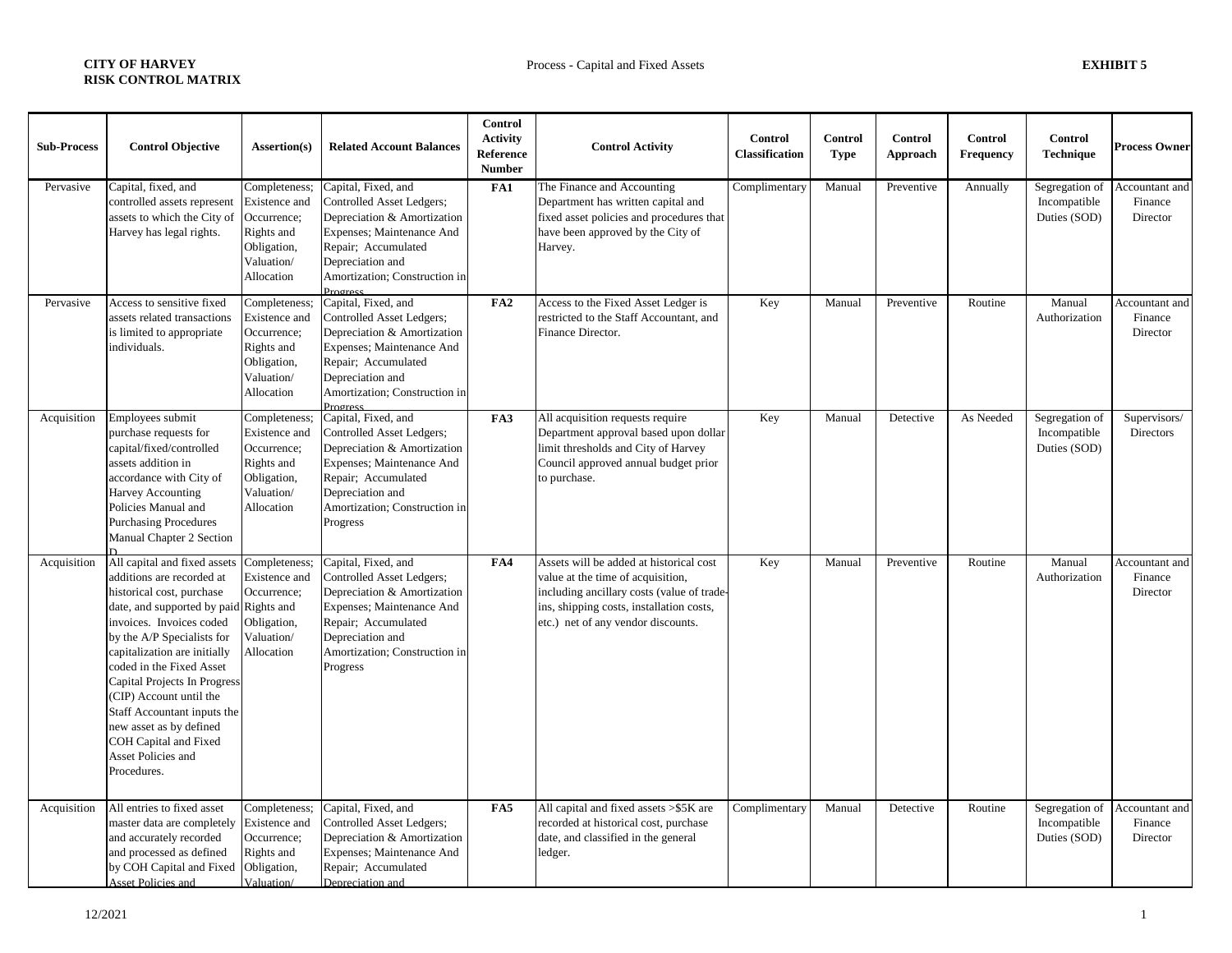| <b>Sub-Process</b>                     | <b>Control Objective</b>                                                                                                                                                     | Assertion(s)                                                                              | <b>Related Account Balances</b>                                                                                                                                                                      | <b>Control</b><br><b>Activity</b><br>Reference<br><b>Number</b> | <b>Control Activity</b>                                                                                                                                                                                                                                                                                                           | Control<br>Classification | <b>Control</b><br><b>Type</b> | <b>Control</b><br><b>Approach</b> | <b>Control</b><br>Frequency | <b>Control</b><br><b>Technique</b> | <b>Process Owner</b>                                                                                                        |
|----------------------------------------|------------------------------------------------------------------------------------------------------------------------------------------------------------------------------|-------------------------------------------------------------------------------------------|------------------------------------------------------------------------------------------------------------------------------------------------------------------------------------------------------|-----------------------------------------------------------------|-----------------------------------------------------------------------------------------------------------------------------------------------------------------------------------------------------------------------------------------------------------------------------------------------------------------------------------|---------------------------|-------------------------------|-----------------------------------|-----------------------------|------------------------------------|-----------------------------------------------------------------------------------------------------------------------------|
| Acquisition                            | Capital assets that are less<br>than \$5,000 should not be<br>depreciated but disclosed<br>separately.                                                                       | Completeness,<br>Existence,<br>Rights and<br>Obligation                                   | Controlled Asset Ledgers;<br>Expenses                                                                                                                                                                | FA6                                                             | Capital and fixed asset with historical<br>$cost < $5,000$ are expensed but<br>recorded as a controlled asset for<br>tracking purposes in the Fixed Asset<br>edger.                                                                                                                                                               | Key                       | Manual                        | Preventive                        | As Needed                   | Security                           | Accountant and<br>Finance<br>Director                                                                                       |
| Leases                                 | Written approval is<br>required for all capital asse<br>projects and acquisitions.<br>Asset acquisitions are<br>authorized in accordance<br>with City of Harvey<br>criteria. | Completeness<br>Existence,<br>Rights and<br>Obligation                                    | Capital, Fixed, and<br>Controlled Asset Ledgers;<br>Amortization Expenses;<br>Maintenance And Repair;<br><b>Accumulated Amortization</b>                                                             | FA7                                                             | Capital expenditure and leasing<br>proposals are prepared for review and<br>approval by responsible officers.<br>Review and approval of all capital<br>expenditure requests takes place by a<br>senior independent person/s: Fixed<br>asset requests for purchases are<br>approved in accordance with the Limits<br>of Authority. | Complimentary             | Manual                        | Preventive                        | As Needed                   | Manual<br>Authorization            | City<br>Administrator;<br>Finance<br>Director:<br><b>Public Works</b><br>Superintendent;<br>Fleet Foreman;<br>City Engineer |
| Leases                                 | Asset acquisition and<br>related financing<br>agreements are reviewed<br>by management (including<br>consideration of the capital<br>expenditure budget), before             | Completeness,<br>Existence,<br>Rights and<br>Obligation                                   | Capital, Fixed, and<br>Controlled Asset Ledgers;<br>Amortization Expenses;<br>Maintenance And Repair;<br><b>Accumulated Amortization</b>                                                             | FA8                                                             | Leases are reviewed and approved<br>according to delegation of authority<br>prior to execution. The review includes<br>authorization and proper lease<br>classification as operating or capital.                                                                                                                                  | Key                       | Manual                        | Preventive                        | As Needed                   | Manual<br>Authorization            | City<br>Administrator;<br>City Council;<br>Mayor                                                                            |
| Leases                                 | Leases will be recognized<br>and measured using facts<br>and circumstances that<br>exist at the beginning of<br>the period.                                                  | Rights and<br>Obligation;<br>Valuation/<br>Allocation;<br>Presentation<br>and Disclosure  | Capital, Fixed, and<br>Controlled Asset Ledgers;<br>Amortization Expenses;<br>Maintenance And Repair;<br><b>Accumulated Amortization</b>                                                             | FA9                                                             | <b>Finance and Accounting Department</b><br>recognize lease liability; determine<br>type of lease (operating or capital); and<br>maintain all agreements.                                                                                                                                                                         | Compensating              | Manual                        | Preventive                        | As Needed                   | Manual<br>Authorization            | Accountant and<br>Finance<br>Director                                                                                       |
| Leases                                 | All capital assets, including Rights and<br>lease assets, shall be<br>recorded in the general<br>ledger.                                                                     | Obligation;<br>Valuation/<br>Allocation;<br>Presentation<br>and Disclosure                | Capital, Fixed, and<br>Controlled Asset Ledgers;<br>Amortization Expenses;<br>Maintenance And Repair;<br><b>Accumulated Amortization</b>                                                             | <b>FA10</b>                                                     | All capital assets, including lease<br>assets, shall be recorded in the general<br>ledger.                                                                                                                                                                                                                                        | Key                       | Manual                        | Preventive                        | As Needed                   | Manual<br>Authorization            | Accountant and<br>Finance<br>Director                                                                                       |
| Leases                                 | The City of Harvey will<br>recognize lease liability as<br>an intangible right-to-use<br>lease asset and/or<br>recognize lease receivables<br>and a deferred inflow of       | Rights and<br>Obligation;<br>Valuation/<br>Allocation;<br>Presentation<br>and Disclosure; | Capital, Fixed, and<br>Controlled Asset Ledgers;<br>Amortization Expenses;<br>Maintenance And Repair;<br><b>Accumulated Amortization</b>                                                             | <b>FA11</b>                                                     | The Finance and Accounting<br>Department shall amortize right to use<br>leases according to lease term<br>agreements.                                                                                                                                                                                                             | Compensating              | Manual                        | Preventive                        | As Needed                   | Manual<br>Authorization            | Accountant and<br>Finance<br>Director                                                                                       |
| Transfer,<br>Retirements,<br>Disposals | Operating Units/<br>Departments initiate<br>Request to<br>Transfer/Disposal Asset<br>Form. authorized by a<br>Department Manager prior<br>to processing asset transfer.      | Completeness,<br>Existence,<br>Rights and<br>Obligation                                   | Capital, Fixed, and<br>Controlled Asset Ledgers;<br>Depreciation & Amortization<br>Expenses; Maintenance And<br>Repair; Accumulated<br>Depreciation and<br>Amortization; Construction in<br>Progress | <b>FA12</b>                                                     | The City Administrator review,<br>approve, and return Request to<br>Transfer/Disposal Asset Form to<br>Operating Unit Director or Department<br>Supervisor. Evidence of approval is<br>documented and maintained via<br>signature and date on the form.                                                                           | Key                       | Manual                        | Preventive                        | As Needed                   | Manual<br>Authorization            | City<br>Administrator                                                                                                       |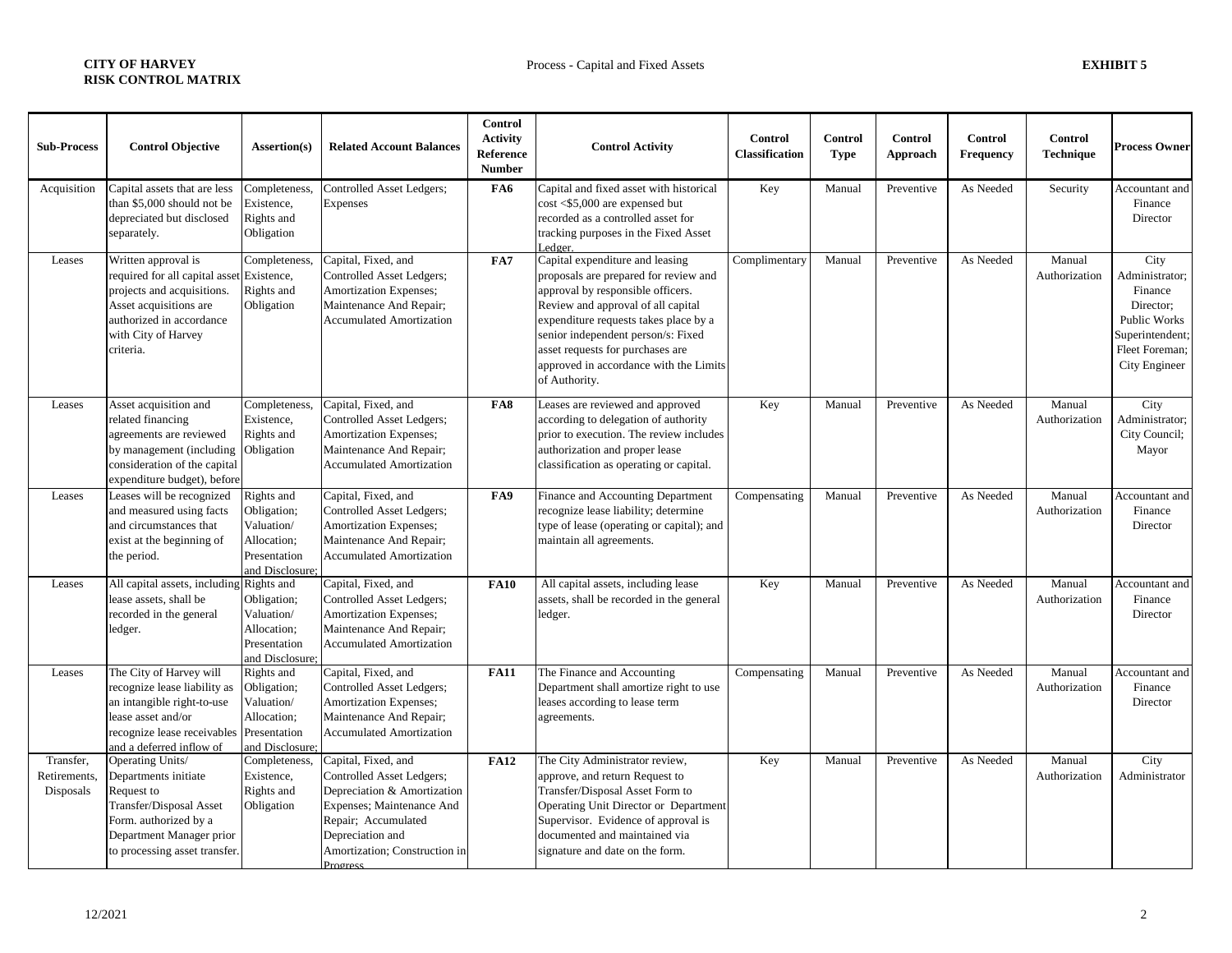| <b>Sub-Process</b>                     | <b>Control Objective</b>                                                                                                                                                                | Assertion(s)                                            | <b>Related Account Balances</b>                                                                                                                                                                             | Control<br><b>Activity</b><br>Reference<br><b>Number</b> | <b>Control Activity</b>                                                                                                                                                                                                                                                                       | Control<br><b>Classification</b> | <b>Control</b><br><b>Type</b> | Control<br>Approach | <b>Control</b><br>Frequency | Control<br><b>Technique</b>                    | <b>Process Owner</b>                          |
|----------------------------------------|-----------------------------------------------------------------------------------------------------------------------------------------------------------------------------------------|---------------------------------------------------------|-------------------------------------------------------------------------------------------------------------------------------------------------------------------------------------------------------------|----------------------------------------------------------|-----------------------------------------------------------------------------------------------------------------------------------------------------------------------------------------------------------------------------------------------------------------------------------------------|----------------------------------|-------------------------------|---------------------|-----------------------------|------------------------------------------------|-----------------------------------------------|
| Transfer,<br>Retirements.<br>Disposals | To mititgate the risk of<br>theft and improper use of<br>City of Harvey capital and<br>fixed assets.                                                                                    | Completeness.<br>Existence,<br>Rights and<br>Obligation | Capital, Fixed, and<br>Controlled Asset Ledgers;<br>Depreciation & Amortization<br>Expenses; Maintenance And<br>Repair; Accumulated<br>Depreciation and<br>Amortization; Construction in<br>Progress        | <b>FA13</b>                                              | Two city employees from other<br>departments (particularly Finance and<br>Administrator) witness and monitor the<br>actual transfer of property, and<br>evidence of witness signature on<br>"Request to Transfer/Disposal Asset<br>Form".                                                     | Compensating                     | Manual                        | Detective           | As Needed                   | Segregation of<br>Incompatible<br>Duties (SOD) | Department<br>Heads                           |
| Transfer.<br>Retirements,<br>Disposals | Finance and Accounting<br>Department maintain<br>"Request to<br>Transfer/Disposal Asset<br>Form" in a folder as source<br>documentation for updating<br>Master Asset List.              | Completeness,<br>Existence,<br>Rights and<br>Obligation | Capital, Fixed, and<br>Controlled Asset Ledgers;<br>Depreciation & Amortization<br>Expenses; Maintenance And<br>Repair; Accumulated<br>Depreciation and<br>Amortization; Construction in<br><b>Progress</b> | <b>FA14</b>                                              | The Finance and Accounting<br>Department obtains "Request to<br>Transfer/Disposal Asset Form", ensure<br>proper authorization, and update<br>records for asset transfer.                                                                                                                      | Key                              | Manual                        | Preventive          | As Needed                   | Reconciliation                                 | Assistant<br>Finance<br>Director              |
| Transfer,<br>Retirements,<br>Disposals | Operating Units/<br>Departments initiate<br>Request to<br>Transfer/Disposal Asset<br>Form. authorized by a<br>Department Manager prior<br>to processing asset<br>retirement or disposal | Completeness<br>Existence,<br>Rights and<br>Obligation  | Capital, Fixed, and<br>Controlled Asset Ledgers;<br>Depreciation & Amortization<br>Expenses; Maintenance And<br>Repair; Accumulated<br>Depreciation and<br>Amortization; Construction in<br>Progress        | <b>FA15</b>                                              | The City Administrator review,<br>approve, and return Request to<br>Transfer/Disposal Asset Form to<br>Operating Unit Director or Department<br>Supervisor. Evidence of approval is<br>documented and maintained via<br>signature and date on the form.                                       | Key                              | Manual                        | Detective           | As Needed                   | Manual<br>Authorization                        | City<br>Adminsitrator                         |
| Transfer,<br>Retirements,<br>Disposals | Finance and Accounting<br>determine reason for<br>disposition of asset -<br>obsolence, sale, trade, loss,<br>or theft.                                                                  | Completeness.<br>Existence,<br>Rights and<br>Obligation | Capital, Fixed, and<br>Controlled Asset Ledgers;<br>Depreciation & Amortization<br>Expenses; Maintenance And<br>Repair; Accumulated<br>Depreciation and<br>Amortization; Construction in<br>Progress        | <b>FA16</b>                                              | Finance and Accounting Department<br>evaluates surplus property for possible<br>use in another area and will inform<br>other departments of the availability of<br>the property or determine that there is<br>no use for the property.                                                        | Complimentary                    | Manual                        | Detective           | As Needed                   | Data Analysis                                  | Assistant<br>Finance<br>Director              |
| Transfer,<br>Retirements,<br>Disposals | Finance and Accounting<br>determine reason for<br>disposition of asset -<br>obsolence, sale, trade, loss,<br>or theft.                                                                  | Completeness,<br>Existence,<br>Rights and<br>Obligation | Capital, Fixed, and<br>Controlled Asset Ledgers;<br>Depreciation & Amortization<br>Expenses; Maintenance And<br>Repair; Accumulated<br>Depreciation and<br>Amortization; Construction in<br>Progress        | <b>FA17</b>                                              | Each department shall submit a request Complimentary<br>to the City Administrator when the<br>department seeks to have any city<br>property under its jurisdiction declare<br>assets retired before the end of their<br>useful life sold by competitive sale,<br>negotiated sale, or auction. |                                  | Manual                        | Detective           | As Needed                   | Data Analysis                                  | City<br>Adminsitrator,<br>Department<br>Heads |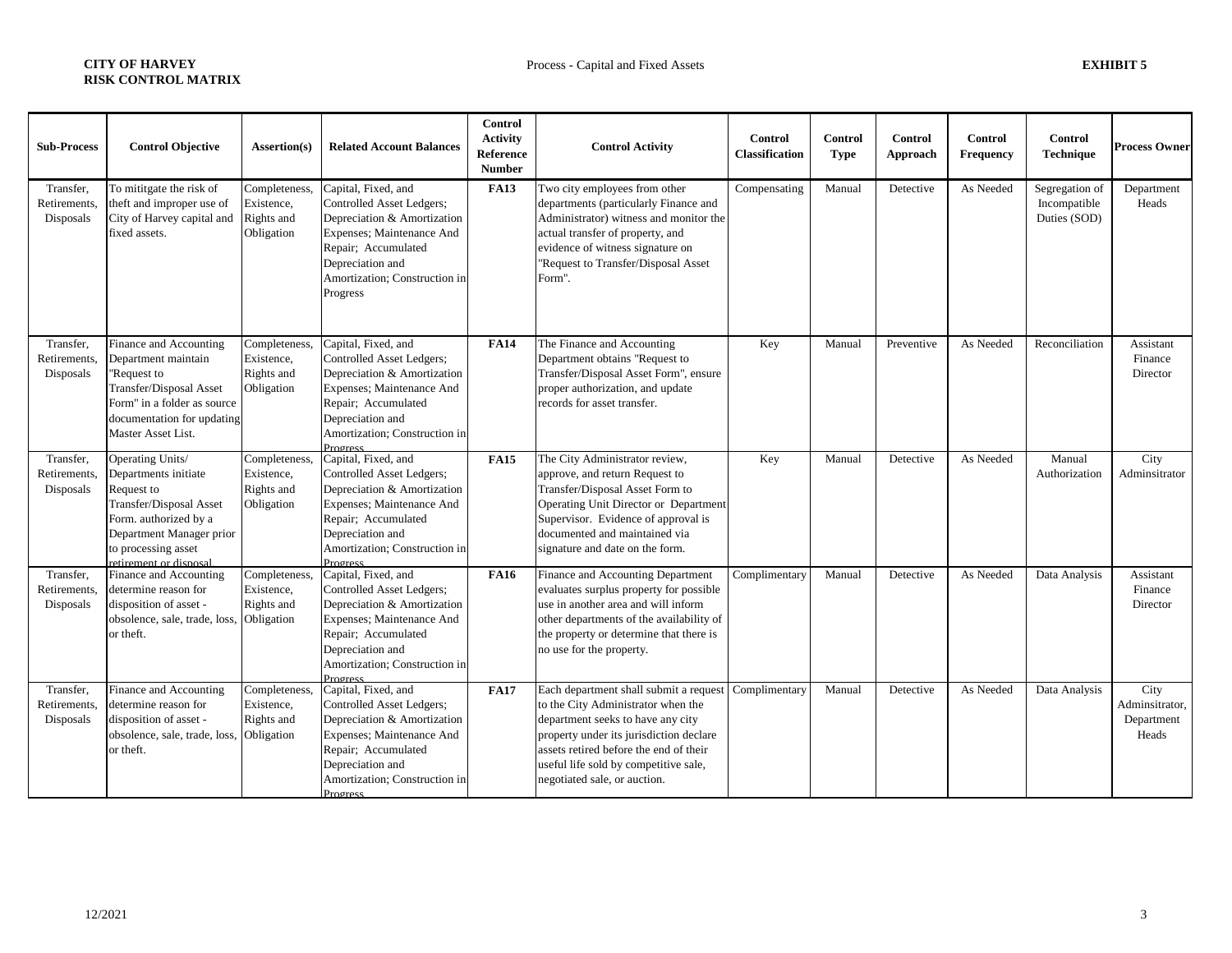| <b>Sub-Process</b>                     | <b>Control Objective</b>                                                                                                                                                                                                                                    | Assertion(s)                                                                               | <b>Related Account Balances</b>                                                                                                                                                                             | Control<br><b>Activity</b><br>Reference<br><b>Number</b> | <b>Control Activity</b>                                                                                                                                                                                                                                                           | <b>Control</b><br>Classification | <b>Control</b><br><b>Type</b> | Control<br>Approach | <b>Control</b><br>Frequency | <b>Control</b><br><b>Technique</b>             | <b>Process Owner</b>                                       |
|----------------------------------------|-------------------------------------------------------------------------------------------------------------------------------------------------------------------------------------------------------------------------------------------------------------|--------------------------------------------------------------------------------------------|-------------------------------------------------------------------------------------------------------------------------------------------------------------------------------------------------------------|----------------------------------------------------------|-----------------------------------------------------------------------------------------------------------------------------------------------------------------------------------------------------------------------------------------------------------------------------------|----------------------------------|-------------------------------|---------------------|-----------------------------|------------------------------------------------|------------------------------------------------------------|
| Transfer,<br>Retirements,<br>Disposals | Finance and Accounting<br>Department maintain<br>'Request to<br><b>Transfer/Disposal Asset</b><br>Form" in a folder as source<br>documentation for updating<br>Master Asset List.                                                                           | Completeness,<br>Existence,<br>Rights and<br>Obligation                                    | Capital, Fixed, and<br>Controlled Asset Ledgers;<br>Depreciation & Amortization<br>Expenses; Maintenance And<br>Repair; Accumulated<br>Depreciation and<br>Amortization; Construction in<br>Progress        | <b>FA18</b>                                              | The Finance and Accounting<br>Department obtains "Request to<br>Transfer/Disposal Asset Form", ensure<br>proper authorization, and update<br>records for asset retirement or<br>disposition.                                                                                      | Key                              | Manual                        | Preventive          | As Needed                   | Reconciliation                                 |                                                            |
| Asset<br>Management                    | Fixed Asset Ledger require<br>the following fields be<br>completed when a new<br>asset master record is<br>defined:<br>· Classification<br>• Item<br>• Description<br>• Department/Location<br>· Historical Cost<br>Purchase Date<br>• Asset Identification | Completeness,<br>Existence,<br>Rights and<br>Obligation,<br>Presentation<br>and Disclosure | Capital, Fixed, and<br>Controlled Asset Ledgers;<br>Depreciation & Amortization<br>Expenses; Maintenance And<br>Repair; Accumulated<br>Depreciation and<br>Amortization; Construction in<br>Progress        | <b>FA19</b>                                              | Detailed fixed asset records are<br>maintained and updated directly from<br>source purchase documentation (e.g.<br>supplier invoice, contract etc). Review<br>by management of source<br>documentation to loaded data in order<br>to verify the accuracy of the data<br>captured. | Key                              | Manual                        | Preventive          | As Needed                   | Manual<br>Authorization                        | Accountant and<br>Finance<br>Director                      |
| Asset<br>Management                    | All property will be<br>assigned a unique city<br>identification number by<br>the Inventory Specialist.                                                                                                                                                     | Completeness,<br>Existence and<br>Occurrence,<br>Rights and<br>Obligation                  | Capital, Fixed, and<br>Controlled Asset Ledgers;<br>Depreciation & Amortization<br>Expenses; Maintenance And<br>Repair; Accumulated<br>Depreciation and<br>Amortization; Construction in<br>Progress        | <b>FA20</b>                                              | The Administrative Assistant will issue<br>City of Harvey property tags to each<br>Department upon receipt of movable<br>assets (capital and controlled) with the<br>exception of land, land improvements,<br>buildings, and vehicles.                                            | Key                              | Manual                        | Preventive          | As Needed                   | Manual<br>Authorization                        | Inventory<br>Specialist and<br>Administrative<br>Assistant |
| Asset<br>Management                    | Finance and Accounting<br>send Business<br>Unit/Department updated<br>Asset Inventory List.                                                                                                                                                                 | Completeness,<br>Existence and<br>Occurrence,<br>Rights and<br>Obligation                  | Capital, Fixed, and<br>Controlled Asset Ledgers;<br>Depreciation & Amortization<br>Expenses; Maintenance And<br>Repair; Accumulated<br>Depreciation and<br>Amortization; Construction in<br>Progress        | <b>FA21</b>                                              | Directors/Supervisors review updated<br>asset inventory list and verify the<br>accuracy of the data captured.                                                                                                                                                                     | Compensating                     | Manual                        | Detective           | As Needed                   | Data Analysis                                  | Accountant,<br>Directors/<br>Supervisors                   |
| Asset<br>Management                    | The City of Harvey<br>conducts a periodic<br>physical inventory of<br>capital and fixed assets to<br>identify the assets that need Obligation<br>to be missing and/or<br>cleared/written-off the<br>hooks                                                   | Completeness,<br>Existence and<br>Occurrence.<br>Rights and                                | Capital, Fixed, and<br>Controlled Asset Ledgers;<br>Depreciation & Amortization<br>Expenses; Maintenance And<br>Repair; Accumulated<br>Depreciation and<br>Amortization; Construction in<br><b>Progress</b> | <b>FA22</b>                                              | Business Units/Departments along with Complimentary<br>Finance and Accounting conduct<br>periodic independent inspection of<br>fixed assets. The results are agreed to<br>fixed asset records and differences<br>timeously investigated, explained and<br>resolved.               |                                  | Manual                        | Detective           | Semi-Annually               | Segregation of<br>Incompatible<br>Duties (SOD) | Accountant,<br>Directors/<br>Supervisors                   |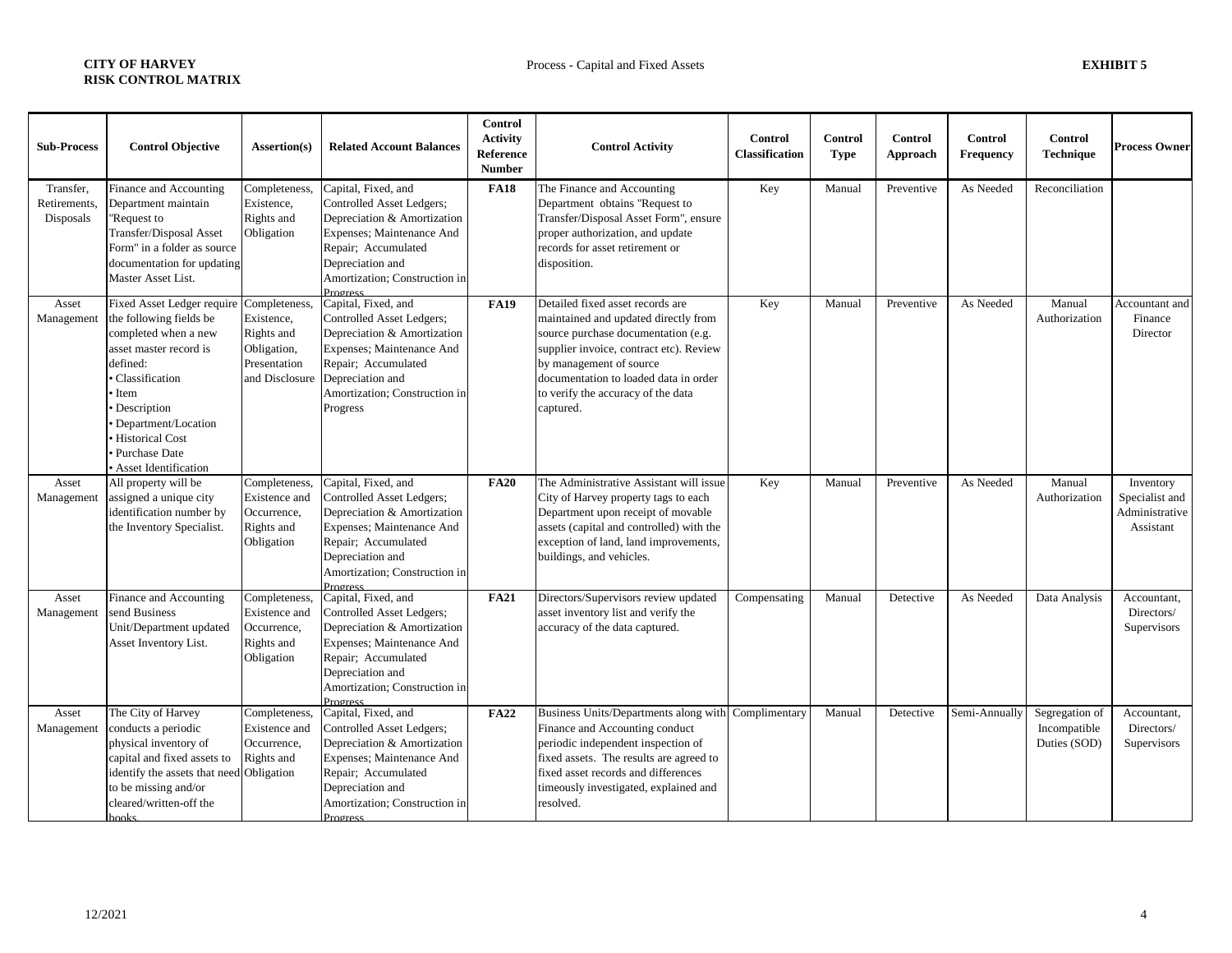| <b>Sub-Process</b>  | <b>Control Objective</b>                                                                                                                                                                                                                                                                                                                                                                                                                                                             | Assertion(s)                                                                                                 | <b>Related Account Balances</b>                                                                                                                                                                      | Control<br><b>Activity</b><br>Reference<br><b>Number</b> | <b>Control Activity</b>                                                                                                                                                                                                                                                                          | <b>Control</b><br>Classification | <b>Control</b><br>Type | <b>Control</b><br>Approach | <b>Control</b><br><b>Frequency</b> | <b>Control</b><br><b>Technique</b> | <b>Process Owner</b>                                 |
|---------------------|--------------------------------------------------------------------------------------------------------------------------------------------------------------------------------------------------------------------------------------------------------------------------------------------------------------------------------------------------------------------------------------------------------------------------------------------------------------------------------------|--------------------------------------------------------------------------------------------------------------|------------------------------------------------------------------------------------------------------------------------------------------------------------------------------------------------------|----------------------------------------------------------|--------------------------------------------------------------------------------------------------------------------------------------------------------------------------------------------------------------------------------------------------------------------------------------------------|----------------------------------|------------------------|----------------------------|------------------------------------|------------------------------------|------------------------------------------------------|
| Asset<br>Management | The City of Harvey<br>conducts an annual<br>physical inventory of<br>capital and fixed assets to<br>identify assets that need to<br>be missing and/or<br>cleared/written-off the<br>hooks                                                                                                                                                                                                                                                                                            | Completeness<br>Existence and<br>Occurrence,<br>Rights and<br>Obligation                                     | Capital, Fixed, and<br>Controlled Asset Ledgers;<br>Depreciation & Amortization<br>Expenses; Maintenance And<br>Repair; Accumulated<br>Depreciation and<br>Amortization; Construction in<br>Progress | <b>FA23</b>                                              | Business Units/Departments along with<br>Finance and Accounting conduct<br>annual physical inventory at the end of<br>each fiscal year. The results are agreed<br>to fixed asset records and differences<br>timeously investigated, explained and<br>resolved.                                   | Key                              | Manual                 | Detective                  | Annually                           | Reconciliation                     | Accountant.<br>Directors/<br>Supervisors             |
| Asset<br>Management | Directors report<br>stolen/missing equipment<br>to the Mayor and City<br>Administator as soon as<br>discovered.                                                                                                                                                                                                                                                                                                                                                                      | Completeness,<br>Existence and<br>Occurrence,<br>Rights and<br>Obligation,<br>Presentation<br>and Discloures | Capital, Fixed, and<br>Controlled Asset Ledgers;<br>Depreciation & Amortization<br>Expenses; Maintenance And<br>Repair; Accumulated<br>Depreciation and<br>Amortization; Construction in<br>Progress | <b>FA24</b>                                              | Department Directors send copies of<br>the following support documents to the<br>Finance Department for final net book<br>valuation and write-off if an asset has<br>not been found after 90 days:<br>· Public Works - Incident Reports<br>Fire and Police - "To/From" Reports<br>Mayor's Office | Complimentary                    | Manual                 | Detective                  | Annually or As<br>Needed           | Reconciliation                     | Directors/<br>Supervisors and<br>Finance<br>Director |
| and<br>Depreciation | Capitalization Capital Assets are to be<br>capitalized and depreciated Existence,<br>only if asset has an<br>estimated useful life greater Obligation<br>than 3 years following the<br>acquisition date and<br>historical cost value equal<br>to or greater than \$5,000.<br>including ancillary costs<br>with the exception of land,                                                                                                                                                | Completeness,<br>Rights and                                                                                  | Capital, Fixed, and<br>Controlled Asset Ledgers;<br>Depreciation & Amortization<br>Expenses; Maintenance And<br>Repair; Accumulated<br>Depreciation and<br>Amortization; Construction in<br>Progress | <b>FA25</b>                                              | Finance and Accounting compute and<br>record depreciation expenses.                                                                                                                                                                                                                              | Key                              | Manual                 | Preventive                 | As Needed                          | Manual<br>Authorization            | Accountant                                           |
| and<br>Depreciation | Capitalization   A review of the<br>depreciation reporting is<br>conducted by the Finance<br>Director prior to closing to<br>ensure depreciation<br>calculations are reasonable<br>based on prior period<br>monthly for book assets.<br>The review includes a<br>verification that the<br>depreciation amount per<br>the sub ledger agrees to the<br>general ledger. Evidence is<br>documented and<br>maintained via signature<br>and date on the<br>Depreciation Expense<br>Report. | Completeness<br>Existence,<br>Rights and<br>Obligation                                                       | Capital, Fixed, and<br>Controlled Asset Ledgers;<br>Depreciation & Amortization<br>Expenses; Maintenance And<br>Repair; Accumulated<br>Depreciation and<br>Amortization; Construction in<br>Progress | <b>FA26</b>                                              | Depreciation exception items (in terms<br>of expectations established by<br>management) are consistently<br>identified, monitored, and corrected.                                                                                                                                                | Key                              | Application            | Detective                  | As Needed                          | Manual<br>Authorization            | Finance<br>Director                                  |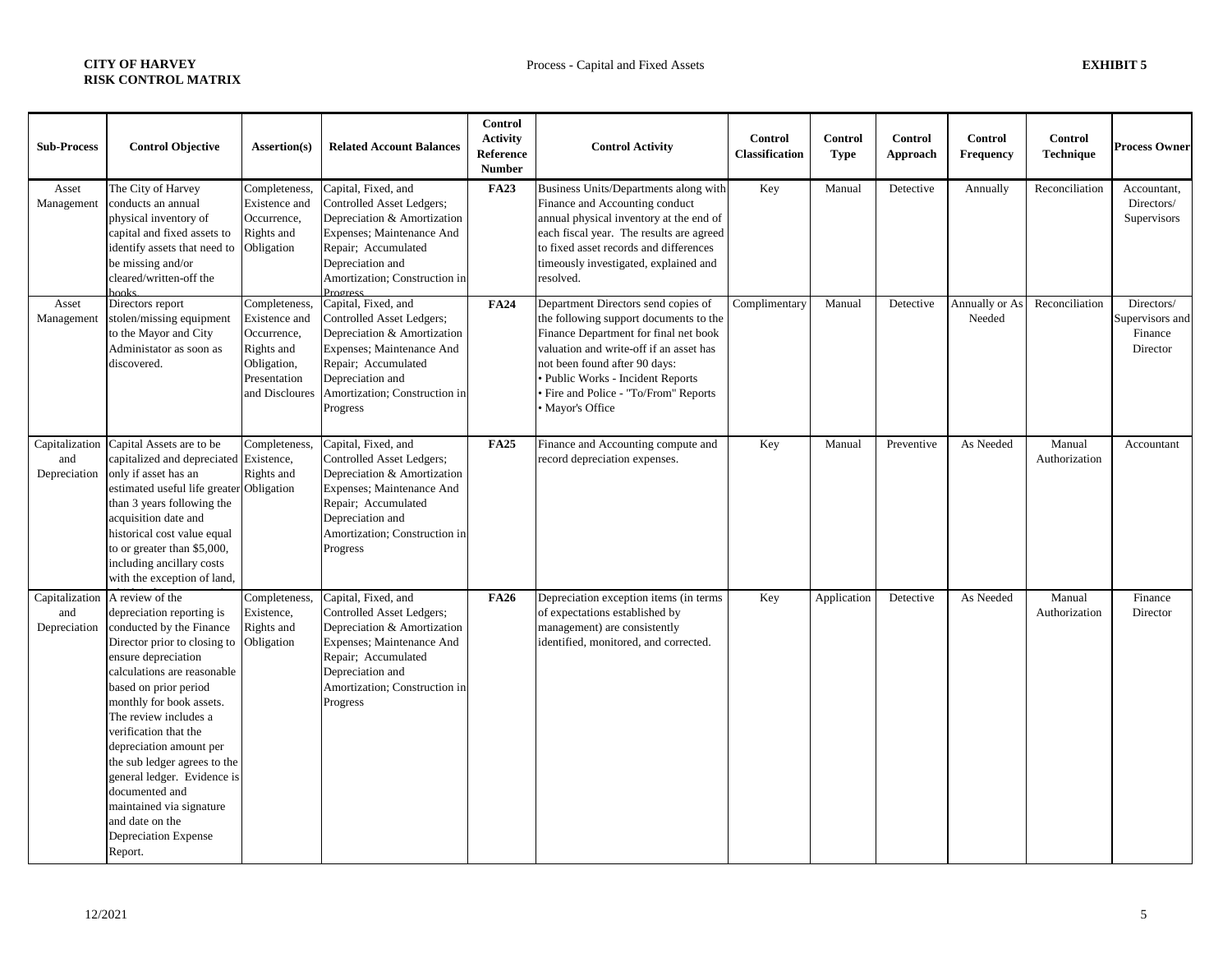| <b>Sub-Process</b>                       | <b>Control Objective</b>                                                                                                                                                                                                                                                  | Assertion(s)                                                                                            | <b>Related Account Balances</b>                                                                                                                                                                      | Control<br><b>Activity</b><br>Reference<br><b>Number</b> | <b>Control Activity</b>                                                                                                                                                                                                                                                                         | <b>Control</b><br><b>Classification</b> | <b>Control</b><br><b>Type</b> | Control<br>Approach | <b>Control</b><br><b>Frequency</b> | Control<br><b>Technique</b> | <b>Process Owner</b>                                                                                                                                  |
|------------------------------------------|---------------------------------------------------------------------------------------------------------------------------------------------------------------------------------------------------------------------------------------------------------------------------|---------------------------------------------------------------------------------------------------------|------------------------------------------------------------------------------------------------------------------------------------------------------------------------------------------------------|----------------------------------------------------------|-------------------------------------------------------------------------------------------------------------------------------------------------------------------------------------------------------------------------------------------------------------------------------------------------|-----------------------------------------|-------------------------------|---------------------|------------------------------------|-----------------------------|-------------------------------------------------------------------------------------------------------------------------------------------------------|
| Accounting<br>and Financial<br>Reporting | Finance and Accounting<br>Department monitors fixed<br>asset activity through the<br>monthly review of the<br>Additions/Disposals<br>Report. Finance and<br>Accounting review report<br>to ensure additions are<br>valid, accurately recorded,<br>and capital spending is | Completeness,<br>Existence,<br>Rights and<br>Obligation                                                 | Capital, Fixed, and<br>Controlled Asset Ledgers;<br>Depreciation & Amortization<br>Expenses; Maintenance And<br>Repair; Accumulated<br>Depreciation and<br>Amortization; Construction in<br>Progress | <b>FA27</b>                                              | <b>Business Units/Departments submit</b><br>Quarterly fixed asset reports to the<br>Finance and Accounting Department.                                                                                                                                                                          | Complimentary                           | Manual                        | Preventive          | Quarterly                          | Data Analysis               | <b>Public Works</b><br>Superintendant/<br>Fleet Foreman/<br><b>Public Works</b><br>Assistant/<br>Water<br>Department<br>Office Mgr,<br>Chief of Staff |
| Accounting<br>and Financial<br>Reporting | Capital expenditure<br>overruns are anticipated<br>and properly approved<br>according to the delegation<br>of authority.                                                                                                                                                  | Completeness,<br>Existence,<br>Rights and<br>Obligation                                                 | Capital, Fixed, and<br>Controlled Asset Ledgers;<br>Depreciation & Amortization<br>Expenses; Maintenance And<br>Repair; Accumulated<br>Depreciation and<br>Amortization; Construction in<br>Progress | <b>FA28</b>                                              | Capital budgets are compared to actual Complimentary<br>expenditures on a monthly basis and<br>significant differences analysed,<br>investigated and reported. Most capital<br>expenditure is anticipated in advance,<br>comparing budget to actual amounts<br>can help detect misuse of funds. |                                         | Application                   | Detective           | Monthly                            | Data Analysis               | Directors and<br>Department<br>Heads                                                                                                                  |
| Accounting<br>and Financial<br>Reporting | Finance and Accounting<br>Department reconciles<br>fixed asset activity and<br>records.                                                                                                                                                                                   | Completeness<br>Existence,<br>Rights and<br>Obligation                                                  | Capital, Fixed, and<br>Controlled Asset Ledgers;<br>Depreciation & Amortization<br>Expenses; Maintenance And<br>Repair; Accumulated<br>Depreciation and<br>Amortization; Construction in<br>Progress | <b>FA29</b>                                              | The Accoutant maintains, prepare,<br>update, and monitor capital and fixed<br>asset maintenance schedules and<br>reconcile to the asset maintenance<br>history register.                                                                                                                        | Key                                     | Manual                        | Detective           | Monthly                            | Reconciliation              | Accountant                                                                                                                                            |
| Accounting<br>and Financial<br>Reporting | Expenditures that do not<br>meet the minimum dollar<br>requirement must be<br>expensed. The cost of<br>maintenance contracts on<br>equipment and software<br>shall be expensed when<br>hier                                                                               | Completeness,<br>Existence,<br>Rights and<br>Obligation                                                 | Capital, Fixed, and<br>Controlled Asset Ledgers;<br>Depreciation & Amortization<br>Expenses; Maintenance And<br>Repair; Accumulated<br>Depreciation and<br>Amortization; Construction in<br>Progress | <b>FA30</b>                                              | Finance and Accounting Department<br>review all capital and fixed asset<br>records, and repair and maintenance<br>accounts.                                                                                                                                                                     | Complimentary                           | Manual                        | Preventive          | Monthly                            | Data Analysis               | Accountant                                                                                                                                            |
| Accounting<br>and Financial<br>Reporting | Evidence of review is<br>documented via signature<br>and date. Any resulting<br>journal entry (if any) is<br>attached to the support.                                                                                                                                     | Completeness/<br>Rights &<br>Obligations/<br>Valuation &<br>Allocation/<br>Presentation &<br>Disclosure | Capital, Fixed, and<br>Controlled Asset Ledgers;<br>Depreciation & Amortization<br>Expenses; Maintenance And<br>Repair; Accumulated<br>Depreciation and<br>Amortization; Construction in<br>Progress | <b>FA31</b>                                              | The Finance Director review and<br>approve fixed asset records and month-<br>end journal entries by the 15th of the<br>following month.                                                                                                                                                         | Key                                     | Manual                        | Detective           | Monthly                            | Manual<br>Authorization     | Finance<br>Director                                                                                                                                   |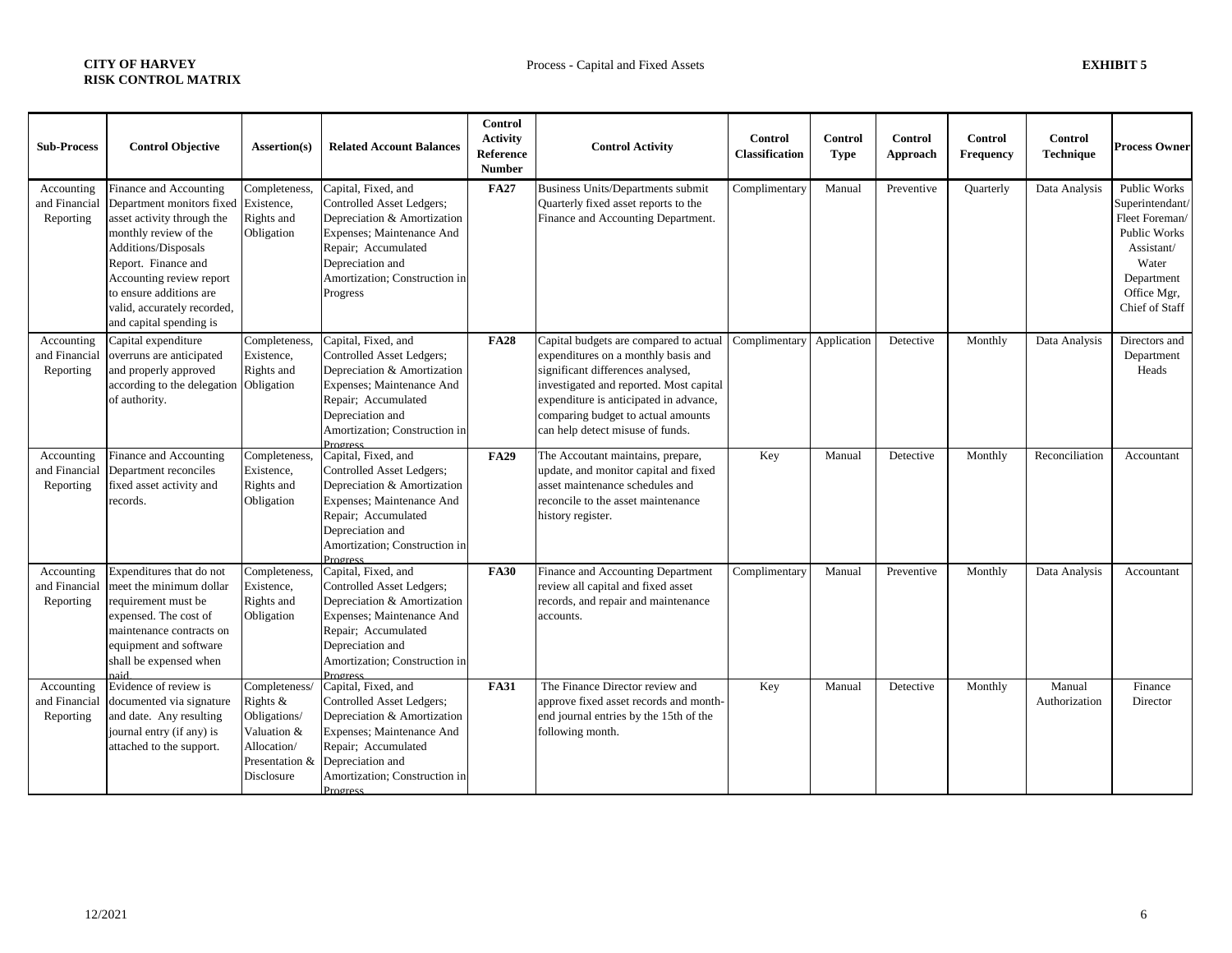| <b>Sub-Process</b>                       | <b>Control Objective</b>                                                                                                                                                         | Assertion(s)                                                                                                      | <b>Related Account Balances</b>                                                                                                                                                                             | Control<br><b>Activity</b><br>Reference<br><b>Number</b> | <b>Control Activity</b>                                                                                                                                        | Control<br><b>Classification</b> | Control<br>Type | Control<br>Approach | Control<br><b>Frequency</b> | <b>Control</b><br>Technique                    | <b>Process Owner</b>  |
|------------------------------------------|----------------------------------------------------------------------------------------------------------------------------------------------------------------------------------|-------------------------------------------------------------------------------------------------------------------|-------------------------------------------------------------------------------------------------------------------------------------------------------------------------------------------------------------|----------------------------------------------------------|----------------------------------------------------------------------------------------------------------------------------------------------------------------|----------------------------------|-----------------|---------------------|-----------------------------|------------------------------------------------|-----------------------|
| Accounting<br>and Financial<br>Reporting | All depreciation charges<br>are recorded in the<br>appropriate period.<br>(completeness and proper<br>period)                                                                    | Completeness/<br>Rights $&$<br>Obligations/<br>Valuation &<br>Allocation/<br>Presentation &<br>Disclosure         | Capital, Fixed, and<br>Controlled Asset Ledgers;<br>Depreciation & Amortization<br>Expenses; Maintenance And<br>Repair; Accumulated<br>Depreciation and<br>Amortization; Construction in<br>Progress        | <b>FA32</b>                                              | Finance Director prepares Capital<br>Fixed Asset Rollforward and<br>Depreciation Lapsing Schedule.                                                             | Key                              | Manual          | Preventive          | Monthly                     | Segregation of<br>Incompatible<br>Duties (SOD) | Finance<br>Director   |
| Accounting<br>and Financial<br>Reporting | Finance and Accounting<br>prepare annual statements.                                                                                                                             | Completeness/<br>Rights $\&$<br>Obligations/<br>Valuation &<br>Allocation/<br>Presentation &<br><b>Disclosure</b> | Capital, Fixed, and<br>Controlled Asset Ledgers;<br>Depreciation & Amortization<br>Expenses; Maintenance And<br>Repair; Accumulated<br>Depreciation and<br>Amortization; Construction in<br>Prooress        | <b>FA33</b>                                              | Finance Director prepares Annual<br>Comprehensive Finance Report<br>("ACFR") note disclosure of changes in<br>capital and fixed assets by fund and<br>summary. | Key                              | Manual          | Preventive          | Annually or As<br>Needed    | Manual<br>Authorization                        | Finance<br>Director   |
| Accounting<br>and Financial<br>Reporting | All financial reporting<br>related to the fixed asset<br>cycle is presented and<br>disclosed according to<br>appropriate rules,<br>regulations, and City of<br>Harvey standards. | Completeness/<br>Rights $&$<br>Obligations/<br>Valuation &<br>Allocation/<br>Presentation &<br>Disclosure         | Capital, Fixed, and<br>Controlled Asset Ledgers;<br>Depreciation & Amortization<br>Expenses; Maintenance And<br>Repair; Accumulated<br>Depreciation and<br>Amortization; Construction in<br><b>Progress</b> | <b>FA34</b>                                              | City Administrator reviews Master<br>Asset List, compare to annual<br>statements summary.                                                                      | Complimentary                    | Manual          | Detective           | Annually or As<br>Needed    | Segregation of<br>Incompatible<br>Duties (SOD) | City<br>Administrator |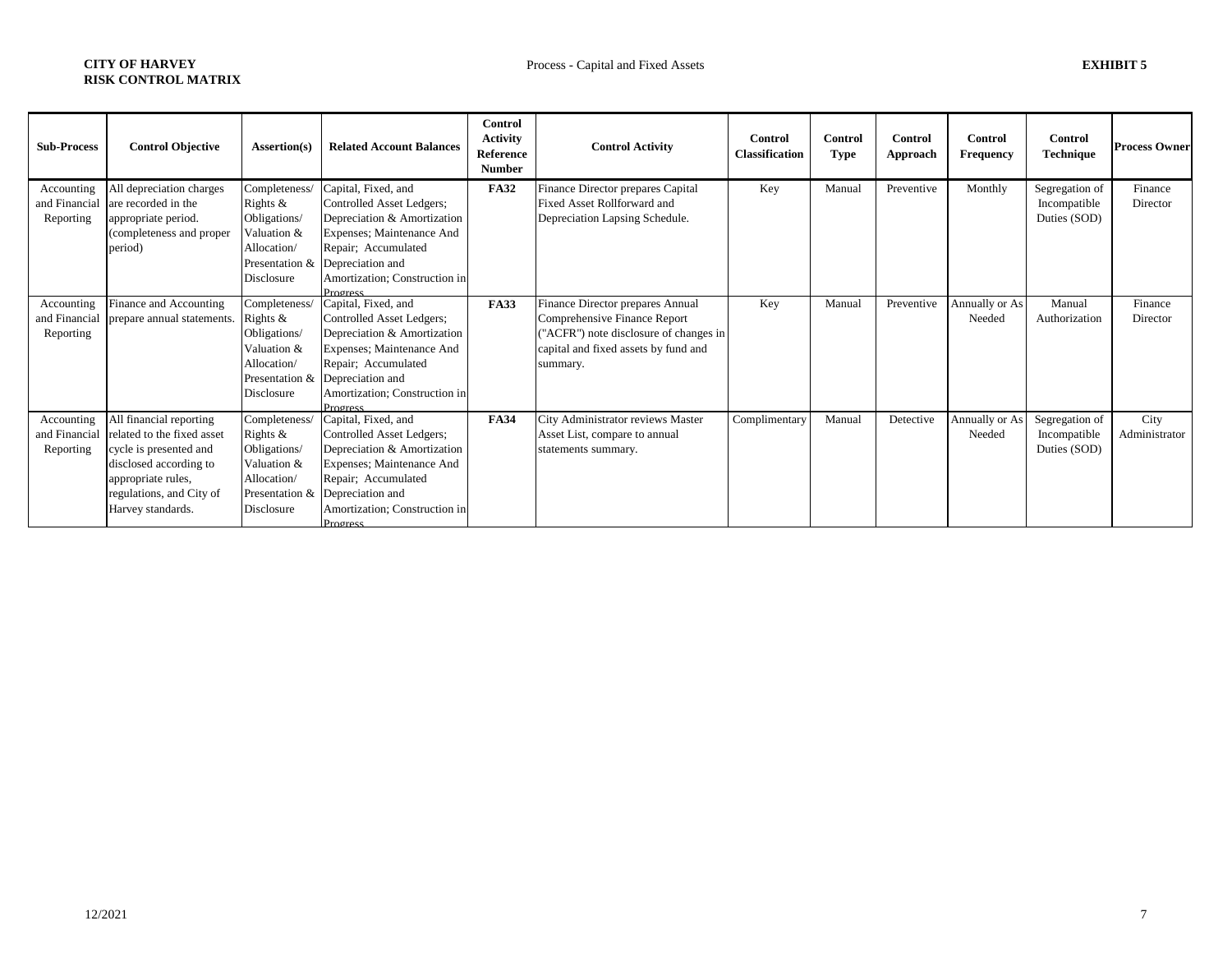| <b>Business Cycle</b>                                                                                                                                                                                                                                     | Business process cycle                                                                                                                                                                                                                                                                                                                                                                                                                                                                                                                                                                                                                                                                                                                                                                                              |  |  |  |  |  |
|-----------------------------------------------------------------------------------------------------------------------------------------------------------------------------------------------------------------------------------------------------------|---------------------------------------------------------------------------------------------------------------------------------------------------------------------------------------------------------------------------------------------------------------------------------------------------------------------------------------------------------------------------------------------------------------------------------------------------------------------------------------------------------------------------------------------------------------------------------------------------------------------------------------------------------------------------------------------------------------------------------------------------------------------------------------------------------------------|--|--|--|--|--|
| <b>Business Process</b>                                                                                                                                                                                                                                   | The key business processes of the cycle                                                                                                                                                                                                                                                                                                                                                                                                                                                                                                                                                                                                                                                                                                                                                                             |  |  |  |  |  |
| <b>Sub Process</b>                                                                                                                                                                                                                                        | The key sub processes of the business process                                                                                                                                                                                                                                                                                                                                                                                                                                                                                                                                                                                                                                                                                                                                                                       |  |  |  |  |  |
|                                                                                                                                                                                                                                                           |                                                                                                                                                                                                                                                                                                                                                                                                                                                                                                                                                                                                                                                                                                                                                                                                                     |  |  |  |  |  |
| <b>Financial Statement Account</b>                                                                                                                                                                                                                        | The key financial statement account(s)                                                                                                                                                                                                                                                                                                                                                                                                                                                                                                                                                                                                                                                                                                                                                                              |  |  |  |  |  |
| <b>Financial Statement Assertion</b>                                                                                                                                                                                                                      | The corresponding financial statement assertion. See the list below.                                                                                                                                                                                                                                                                                                                                                                                                                                                                                                                                                                                                                                                                                                                                                |  |  |  |  |  |
| Existence / Occurrence                                                                                                                                                                                                                                    | Whether assets, liabilities, and ownership interests exist at a specific date. These assertions pertain to both physical items-such as inventory, plant and<br>equipment, and cash-and accounts without physical substance, such as accounts receivable and accounts payable. Whether recorded transactions,<br>such as purchases and sales, represent economic events that actually occurred during a certain period.                                                                                                                                                                                                                                                                                                                                                                                              |  |  |  |  |  |
| Completeness                                                                                                                                                                                                                                              | Whether all transactions and other events and circumstances that occurred during a specific period and should have been recognized in that period<br>have in fact been recorded. For example, all purchases of goods and services should be recorded and included in the financial statements. The<br>completeness assertion also states that all recognizable financial statement items are in fact included in the financial statements. For example,<br>management asserts that accounts payable reported on the balance sheet include all such obligations of the entity. Relate to the recording of<br>transactions in the proper accounting period. For example, a check to a vendor that is mailed on December 31 should be recorded in December and<br>not, through either oversight or intent, in January. |  |  |  |  |  |
| Rights & Obligations                                                                                                                                                                                                                                      | Whether assets are the rights, and liabilities are the obligations, of the entity at a given date. For example, the reporting of capitalized leases (right of<br>use assets) in the balance sheet is an assertion that the amount capitalized is the unamortized cost of rights to leased property and that the amount of<br>the lease liability is the unamortized obligation of the entity.                                                                                                                                                                                                                                                                                                                                                                                                                       |  |  |  |  |  |
| Valuation / Allocation                                                                                                                                                                                                                                    | Whether financial statement items are recorded at appropriate amounts in conformity with generally accepted accounting principles (or another<br>comprehensive basis of accounting). For example, the financial statements reflect an assertion that depreciation expense for the year and the carrying<br>value of property, plant, and equipment are based on the systematic amortization of the carrying value of the assets, and that trade accounts receivable<br>are stated at their net realizable value.                                                                                                                                                                                                                                                                                                    |  |  |  |  |  |
| Presentation / Disclosure                                                                                                                                                                                                                                 | Relate to the proper classification, description, and disclosure of items in the financial statements; for example, that liabilities classified as long-term<br>will not mature within one year, and that the accounting policy note to the financial statements includes the disclosures required by generally accepted<br>accounting principles.                                                                                                                                                                                                                                                                                                                                                                                                                                                                  |  |  |  |  |  |
| <b>Information Processing Objective</b>                                                                                                                                                                                                                   | The control processing objective relevant to financial statement assertion and control objective. See the list below.                                                                                                                                                                                                                                                                                                                                                                                                                                                                                                                                                                                                                                                                                               |  |  |  |  |  |
| Completeness                                                                                                                                                                                                                                              | All transactions that occur are entered and accepted for processing once and only once. Duplicate items are identified and rejected by the system and<br>all exceptions are addressed and resolved.<br>Relevant Financial Statement Assertions: Completeness, Existence / Occurrence                                                                                                                                                                                                                                                                                                                                                                                                                                                                                                                                |  |  |  |  |  |
| Accuracy                                                                                                                                                                                                                                                  | Transactions are recorded at the correct amount in the appropriate account and proper period.<br>Relevant Financial Statement Assertions: Valuation / Allocation                                                                                                                                                                                                                                                                                                                                                                                                                                                                                                                                                                                                                                                    |  |  |  |  |  |
| Validity                                                                                                                                                                                                                                                  | Only authorized transactions that actually occurred and that relates to the organization are recorded.<br>Relevant Financial Statement Assertions: Existence / Occurrence, Rights & Obligations                                                                                                                                                                                                                                                                                                                                                                                                                                                                                                                                                                                                                     |  |  |  |  |  |
| Restricted Access (Authorization)<br>Data is protected against unauthorized amendments and access to confidential data and physical assets is appropriately restricted to authorized<br>personnel.<br><b>Relevant Financial Statement Assertions: All</b> |                                                                                                                                                                                                                                                                                                                                                                                                                                                                                                                                                                                                                                                                                                                                                                                                                     |  |  |  |  |  |

| <b>Control Objective Reference</b> | A reference to identify the control objective.                                                                                                                                                                                                   |
|------------------------------------|--------------------------------------------------------------------------------------------------------------------------------------------------------------------------------------------------------------------------------------------------|
| <b>Control Objective</b>           | The objectives of management that are used as the framework for developing and implementing control (control procedures) The objectives in the<br>RCM focus on financial reporting and do not contemplate operational and compliance objectives. |
| <b>Risk Statement</b>              | The possibility that an event will occur and adversely effect the achievements of objectives. The risk statements are general and are not event specific<br>risk statements.                                                                     |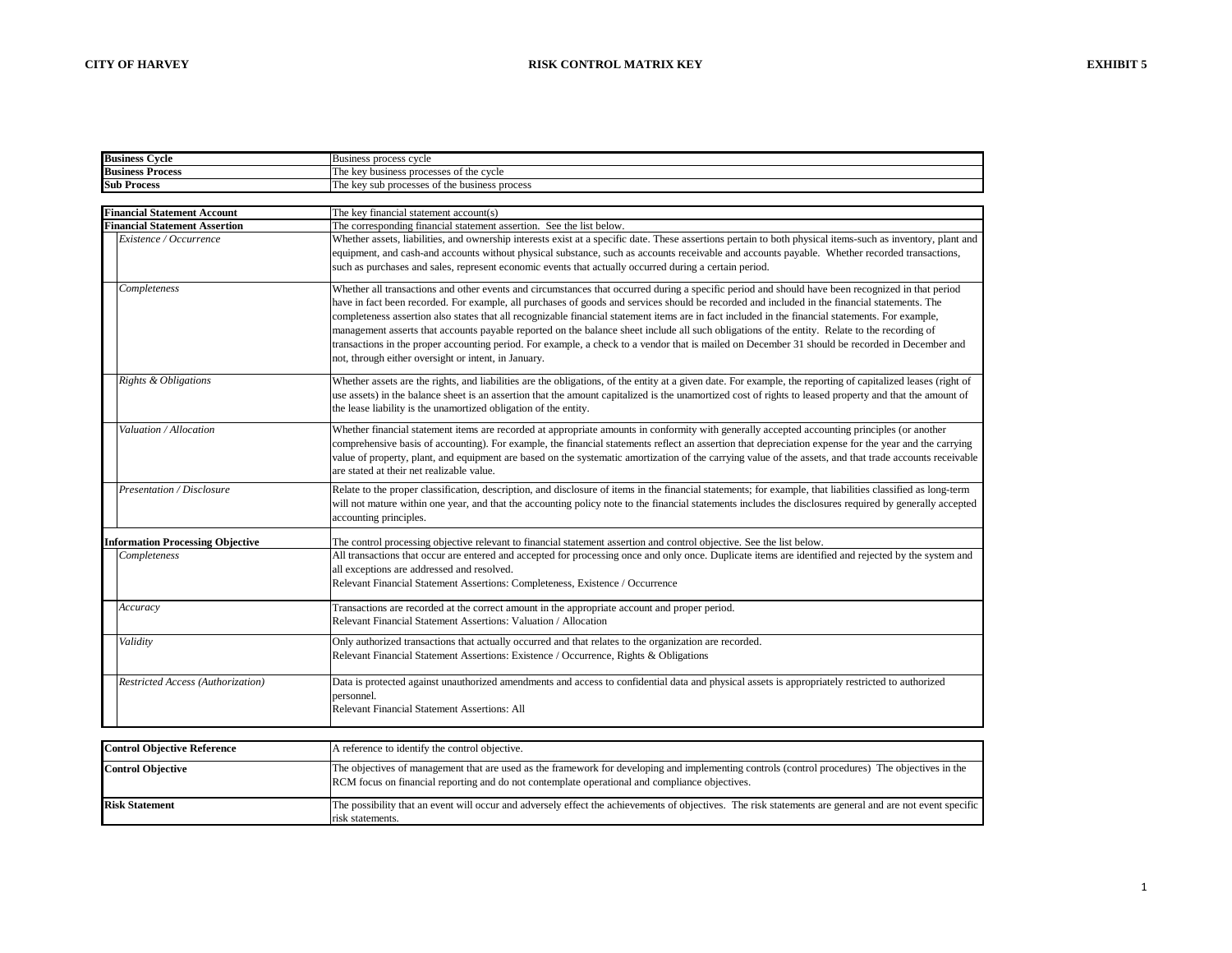| <b>Control Classification</b>      | The proximity of the control activity in relation to the business process, control objective, and risk mitigation for which the control has been designed                                                                                                               |
|------------------------------------|-------------------------------------------------------------------------------------------------------------------------------------------------------------------------------------------------------------------------------------------------------------------------|
|                                    | and implemented by management                                                                                                                                                                                                                                           |
| Key                                | The control operating at a person that is closest to mitigating the risk and achieving the control objective. Management has identified these control the                                                                                                               |
|                                    | most relevant and key to the objective and risk.                                                                                                                                                                                                                        |
|                                    |                                                                                                                                                                                                                                                                         |
| Compensating                       | The control is typically not operating in direct relation to the process, objective, and risk but can mitigate the overall risk of the objective if the key                                                                                                             |
|                                    | controls fail to operate as intended.                                                                                                                                                                                                                                   |
| Complementary                      | The control can either be redundant to other key controls or is operating in a proximity that is not close to the process, objective, or risk but assists                                                                                                               |
|                                    | management in mitigating the risk. Several of these controls operating together can and could constitute an overall key control, if all are operating as                                                                                                                |
|                                    | intended.                                                                                                                                                                                                                                                               |
| <b>Control Reference</b>           | A reference to identify the control activity.                                                                                                                                                                                                                           |
| <b>Control Activity</b>            | Description of an activity which helps to provide reasonable assurance against the defined risks and objectives.                                                                                                                                                        |
| <b>Control Type</b>                | A control activity or control process can be automated application control, a control that is inherently built into a system, or a manual or procedural                                                                                                                 |
|                                    | process performed and documented by an individual.                                                                                                                                                                                                                      |
| Application                        | Generally application controls are controls that have been automated in a system through configuration or security. Some application are                                                                                                                                |
|                                    | automatically working all the time and other application, although automated, need to be initiated by a user or another process or system event.                                                                                                                        |
|                                    | Application controls are typically evidenced in the system.                                                                                                                                                                                                             |
|                                    |                                                                                                                                                                                                                                                                         |
|                                    | Configurable = A configurable control is one that is built and implemented within the system (BS&A) by the project team, through the maintenance of                                                                                                                     |
|                                    | a customizable element or program. Configurable controls usually prevent against the occurrence of an event that could impact upon the integrity,                                                                                                                       |
|                                    | efficiency and/or effectiveness of a business process.                                                                                                                                                                                                                  |
|                                    |                                                                                                                                                                                                                                                                         |
|                                    | Security = Access control is the primary method for ensuring data integrity and confidentiality, managing risk associated with unauthorized user                                                                                                                        |
|                                    | actions or preventing circumvention of controls where segregation of activities is desired within the system.                                                                                                                                                           |
| Inherent                           | An inherent control is one that comes as standard within a system (e.g., GP) and cannot be de-activated. Inherent controls protect the overall integrity                                                                                                                |
|                                    | of the system and guard against the occurrence of events that could cause an organization major problems (e.g. the unique numbering of documents                                                                                                                        |
|                                    | and the creation of self-balancing accounting entries.)                                                                                                                                                                                                                 |
| Manual                             | Where business process control requirements are not system dependent then controls usually take the form of reviews of data, maintenance of records                                                                                                                     |
|                                    | or authorization. Manual or procedural based controls are performed by individuals and are typically evidenced through the individual maintaining the                                                                                                                   |
|                                    | appropriate documentation to represent that they have performed that control.                                                                                                                                                                                           |
| <b>Control Approach</b>            | Control activities and control processes are either detective or preventive in nature.                                                                                                                                                                                  |
| Detective                          | A control designed to discover an unintended event or result (contrast with Preventive Control). The control works to detect an operational, reporting                                                                                                                  |
|                                    | or compliance error from occurring AFTER processing or activities have taken place.                                                                                                                                                                                     |
| Preventive                         | A control designed to avoid an unintended event or result (contrast with Detective Control). The control works to prevent an operational, reporting or                                                                                                                  |
|                                    | compliance error from occurring BEFORE or DURING processing or the execution of certain activities.                                                                                                                                                                     |
| <b>Control Frequency</b>           | Frequency that the control is performed (Annual, Quarterly, Monthly, Weekly, Daily, Routine, As Necessary)                                                                                                                                                              |
| Annual                             | Control is performed one time a year or on an annual basis.                                                                                                                                                                                                             |
| Ouarterly                          | Control is performed on a quarterly basis.                                                                                                                                                                                                                              |
| Monthly                            | Control is performed on a monthly basis.                                                                                                                                                                                                                                |
| Weekly                             | Control is performed on a weekly basis.                                                                                                                                                                                                                                 |
| Daily                              | Control is performed on a daily basis.                                                                                                                                                                                                                                  |
| Routine                            | Control is performed on every transaction. Typically only automated controls.                                                                                                                                                                                           |
| As Needed                          | Control is performed as needed. Typically a non-routine or unplanned event or a process triggers this control.                                                                                                                                                          |
|                                    |                                                                                                                                                                                                                                                                         |
| <b>Control Technique</b>           | The process or technique that is utilized to implement and execute the control.                                                                                                                                                                                         |
| <b>Business Performance Review</b> | The process of reviewing and benchmarking key data and business elements, events, and activities. Typically performed at an executive management                                                                                                                        |
| Reconciliation                     | level or at the overall business process or business process cycle (e.g. budget vs. actual review).                                                                                                                                                                     |
| Data Analysis                      | The manual or automated process of reconciling information or addressing errors from edit and validation checks.<br>The process of reviewing system generated reports and information of events, transactions or activities that have occurred (e.g. review the pricing |
|                                    | master file to determine that all prices are still relevant).                                                                                                                                                                                                           |
| Manual Authorization               | The process of manually approving or authorizing events and transactions. The control typically work in conjunction with some type of delegation of                                                                                                                     |
|                                    | authority.                                                                                                                                                                                                                                                              |
|                                    |                                                                                                                                                                                                                                                                         |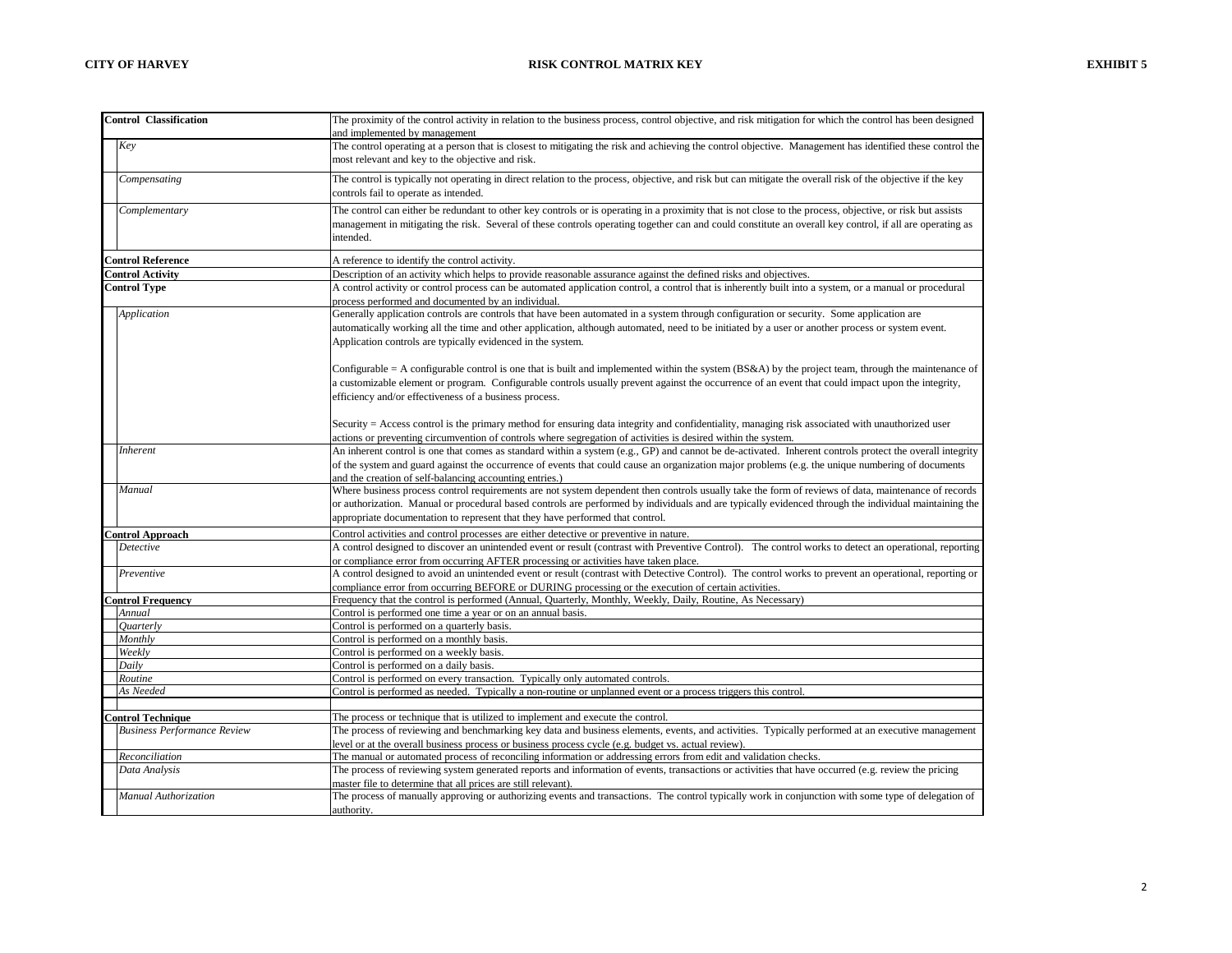| Security                               |                                          | The automated process of approving or authorizing events and transactions. The control typically work in conjunction with some type of delegation of     |  |  |  |  |  |
|----------------------------------------|------------------------------------------|----------------------------------------------------------------------------------------------------------------------------------------------------------|--|--|--|--|--|
|                                        |                                          | authority.                                                                                                                                               |  |  |  |  |  |
| Edit & Validation Checks               |                                          | Most system based, these are the checks and validations of information that is processed, entered, or reported. Errors can be identified real-time or on |  |  |  |  |  |
| reports for later review and analysis. |                                          |                                                                                                                                                          |  |  |  |  |  |
|                                        | Configuration                            | Automated settings in a system that enforce how information will be entered, stored, processed, and reported.                                            |  |  |  |  |  |
|                                        | Segregation of Incompatible Duties (SOD) | The manual or automated process of limiting individuals from performing multiple functions that management has intended to keep separate from one        |  |  |  |  |  |
|                                        |                                          | individual have the ability to perform themselves.                                                                                                       |  |  |  |  |  |
|                                        |                                          |                                                                                                                                                          |  |  |  |  |  |
|                                        | <b>Control Evidence</b>                  | The evidential matter that is represent by management that the control was performed.                                                                    |  |  |  |  |  |
| <b>Control Test Procedures</b>         |                                          | The high-level test procedures used to test the design or operating effectiveness of the control.                                                        |  |  |  |  |  |
|                                        |                                          |                                                                                                                                                          |  |  |  |  |  |
|                                        | <b>Process Owner</b>                     | The identification of members of management or those charged with governance responsible for the execution of a control activity.                        |  |  |  |  |  |